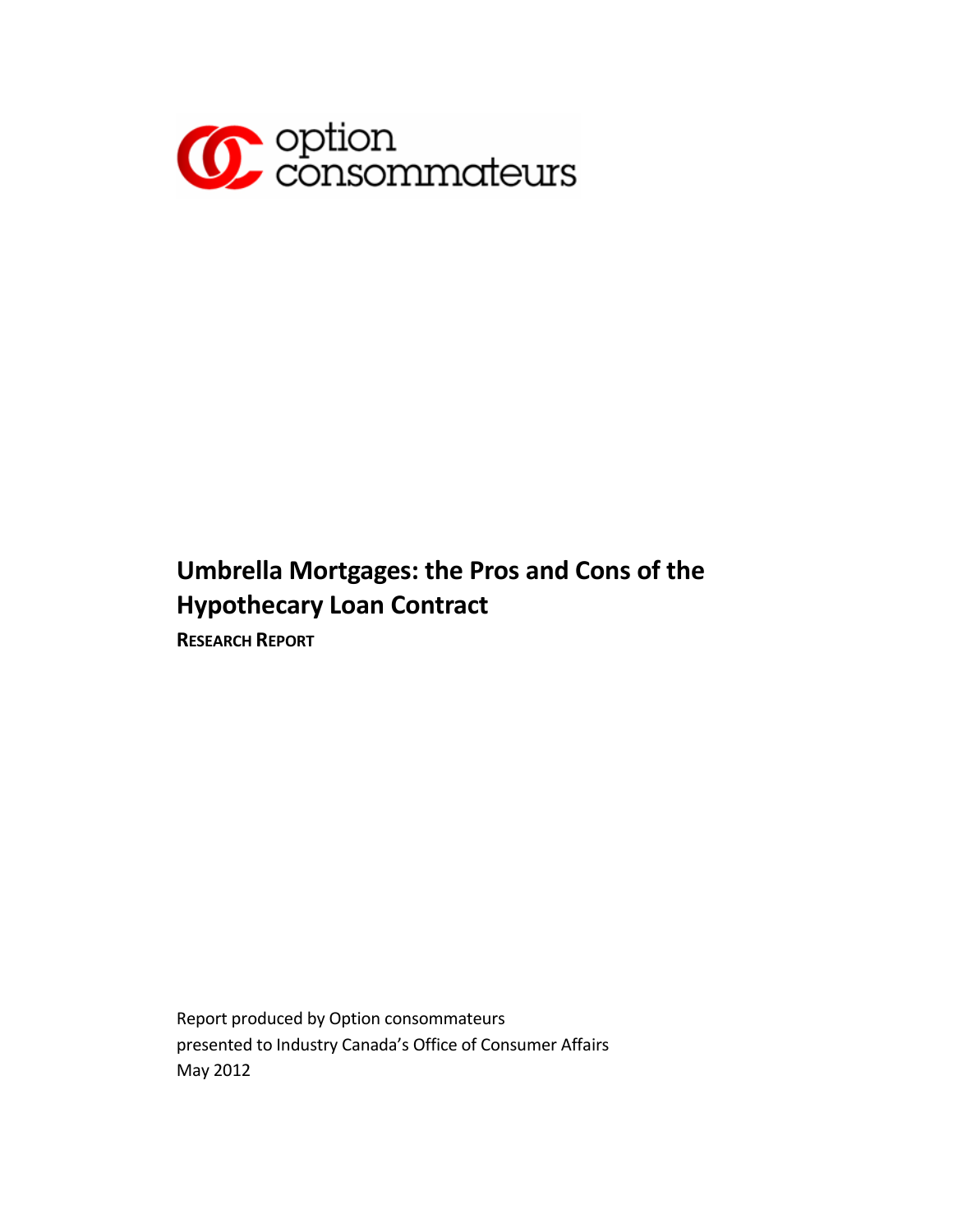#### **OPTION CONSOMMATEURS**

#### **MISSION**

Option consommateurs is a not‐for‐profit association whose mission is to defend the rights and interests of consumers and to ensure that they are respected.

#### **HISTORY**

Option consommateurs has been in existence since 1983, when it arose from the Associations coopératives d'économie familial movement, more specifically, the Montreal ACEF. In 1999 it joined forces with the Association des consommateurs du Québec (ACQ), which had already pursued a similar mission for over 50 years.

#### **PRINCIPAL ACTIVITIES**

Options consommateurs has a team of some 30 employees working in five departments: Budgeting, Energy Efficiency, Legal Affairs, Press Room, and Research and Representation. Over the years, Option consommateurs has developed special expertise in the areas of financial services, health, agrifood, energy, travel, access to justice, trade practices, indebtedness, and the protection of privacy. The organization has conducted several major investigations including one on deceptive marketing practices in the retail furniture sector and another showing that despite currency parity, Canadians paid more than Americans for the same products. Every year, we reach 7,000–10,000 consumers directly, conduct numerous interviews in the media, participate in working groups, sit on boards of directors, carry out large‐scale projects with key partners, and produce research reports, policy papers and buyers' guides, including the annual *Toy Guide* in *Protégez‐vou*s magazine

#### **MEMBERSHIP**

In its quest to bring about change, Option consommateurs is active on many fronts: conducting research, organizing class action suits, and applying pressure on companies and government authorities. You can help us do more for you by becoming a member of Option consommateurs at www.option‐consommateurs.org.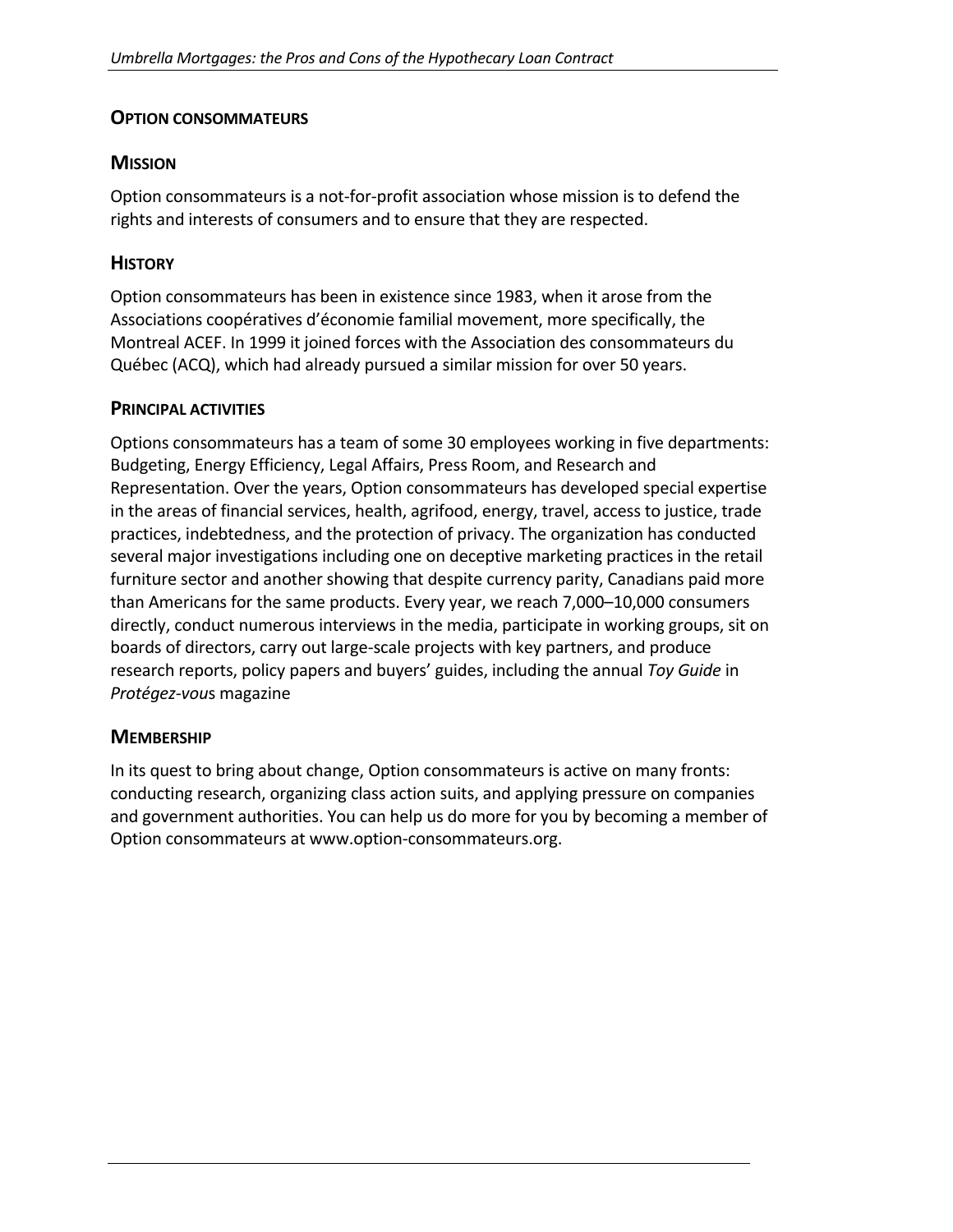#### **SUMMARY**

Since 1994, under Article 2797 of the *Civil Code of Québec*, mortgage agreements have increasingly stipulated that the mortgage will be used not only as security for the mortgage loan itself, but also the present and future obligations of the consumer and sometimes those of a third party, such as a spouse. This is called a hypothecary loan contract, (or deed of hypothec) loosely referred to as an umbrella mortgage. This type of mortgage does not automatically terminate when the mortgage loan is paid off, because the mortgage stands as security against the borrower's future obligations. Obtaining additional loans is conditional on repaying part of the mortgage, or an increase in the value of the property. To qualify, the consumer must make an application to the lender and satisfy the latter that he fulfils the requirements.

There are many questions raised by this new kind of mortgage agreement. What are its advantages and disadvantages for consumers? Does it allow consumers to save on interest charges? What is the difference between the umbrella mortgage agreement and the traditional mortgage agreement?

The industry claims that the newer product has several advantages. It facilitates access to credit and helps consumers avoid paying legal fees. In fact, this type of contract allows the borrower to take out additional loans without using the services of a notary, since the contract stipulates that the mortgage stands as security against all the borrower's present and future obligations toward the lender. Some lenders, such as the Laurentian Bank, still offer the possibility of a traditional mortgage while others, including the National Bank, no longer offer that option.

In fact, the lenders we talked to said that the traditional mortgage is not currently used as security against consumer debts, except in the case of bad debts.

The experts we talked to told a different story. For example, according to Marc Boudreault, a retired professor of the University of Ottawa's Faculty of Law, the provisions of umbrella mortgage agreements are unclear, and consumers are often unaware of the extent of their liability. They only discover this during their visit to the notary, when it is too late to negotiate with their financial institution. Moreover, in the case of a joint loan, the mortgage may serve as security against all the current and future debts of another person without the co-borrower even being notified that any new borrowing has occurred. In addition, in the event that the home is sold, in order to be discharged, the consumer could be required to pay off not only the mortgage loan, but all loans secured by the umbrella mortgage, including the debts incurred by his or her spouse. This type of loan could also lead to over-indebtedness.

L'Office de la protection du consommateurs is concerned about this issue, especially about the fact consumers might subscribe to such an agreement without their knowledge.

To get a better idea of the problem, we conducted 20 semi‐structured interviews with consumers who have taken out a mortgage in the past 12 months. We found that most were unfamiliar with the specific details of their credit instrument. For example, of the 13 people who seemed to have a hypothecary loan contract, only three stated that the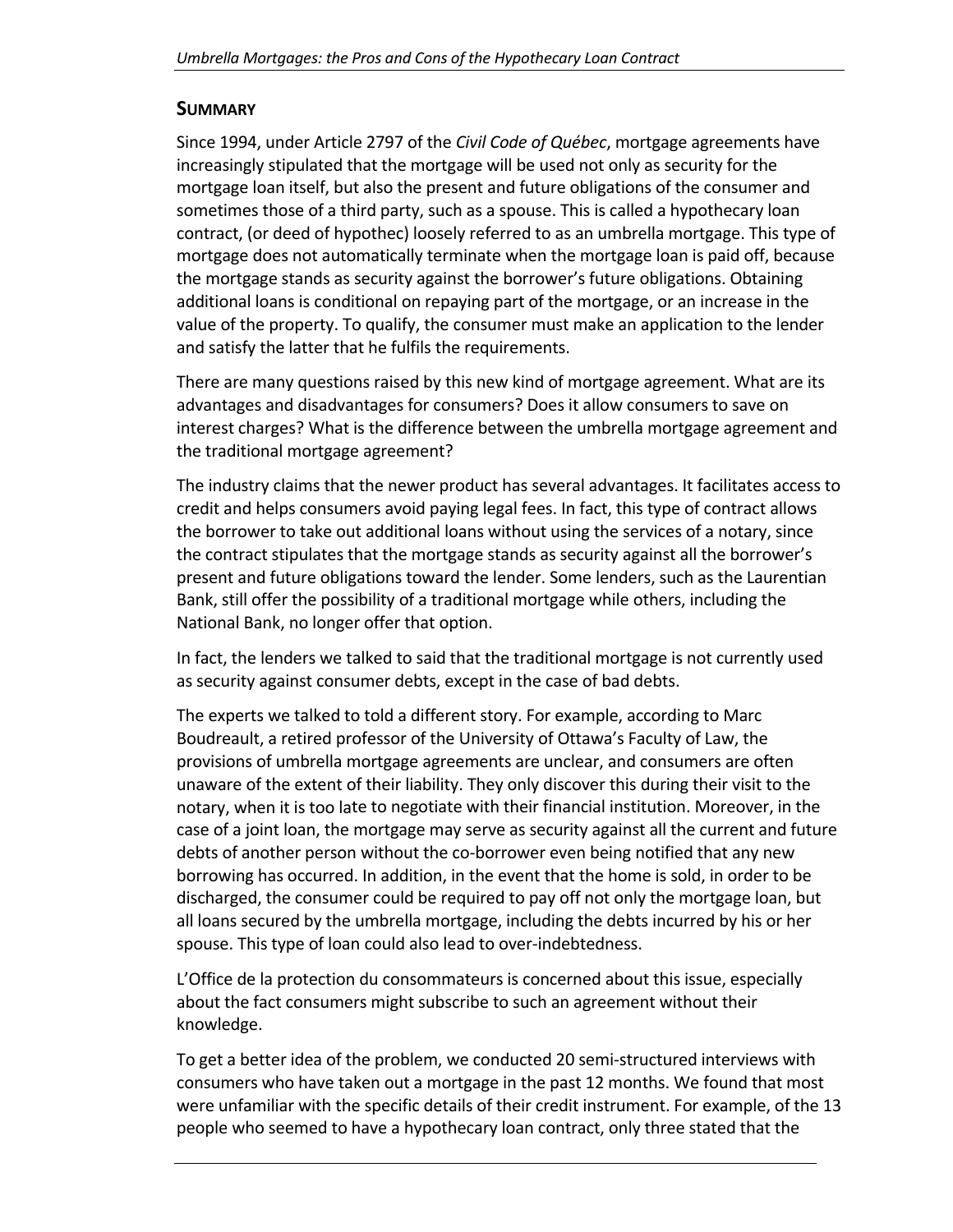contract might cover other loans. It looks as if the consumers we surveyed were not paying attention to the details of their contracts.

To investigate the issue in greater depth, we conducted four focus groups, two in Montreal and two in Quebec City. Overall, participants were unfamiliar with their mortgage product, although some considered themselves to be well informed on the matter. During the focus groups, we distributed a fact sheet explaining the hypothecary loan contract and what differentiates it from a traditional mortgage. After an informal explanation of the concept, some began to wonder whether this was the type of mortgage they had. Many felt they had a traditional mortgage, even though the text they read almost perfectly matched the description they themselves had given earlier in the session, when they were asked to explain the type of mortgage they had agreed to. Despite these gaps in information, the participants in the focus groups reported that they were not in favour of legislative intervention. They did express the view, however, that consumers should be more on their guard. The participants stated that if they had the choice, they would not opt for an umbrella mortgage.

We then proceeded to identify the laws regulating umbrella mortgage agreements in Canada and to analyze the legal framework of these laws, first in Québec, then in Ontario, British Columbia and Newfoundland‐Labrador. This exercise permitted us to understand the extent of the legal obligations specified in the mortgage in accordance with the broad principles of the *Civil Code* (Québec) and the common law (in other provinces), as well as the laws governing real estate transactions in those provinces.

Our analysis revealed that, in principle, owing to its accessory nature, the mortgage is extinguished when the principal debt no longer exists. But what about mortgages that secure present and future loans? In Québec, under Article 2797, the lender is entitled to refuse the borrower's application for discharge of the debt even if he has repaid the principal loan in full. The catch? His future obligations are still subject to the mortgage. Based on Article 2797, the lender may refuse to cancel the mortgage as long as all the borrower's other obligations toward the lender or those of a third party assimilated to the borrower have not been fully paid. The legal problems that could arise are obvious. Consumers need to be very careful in verifying the actual extent of their mortgage agreement with their financial institution. It is also quite possible that the mortgage advisors themselves are misinformed.

There is no law in Québec requiring the lender to inform the borrower of the extent of the mortgage agreement. Elsewhere, only the provinces of Newfoundland‐Labrador and British Columbia appear to require the mortgage lender to disclose the extent of the obligation. The others are content to abide by the obligation to disclose the cost of borrowing and the rate as specified by the *Interest Act* and the regulations respecting the cost of borrowing in their respective legislations.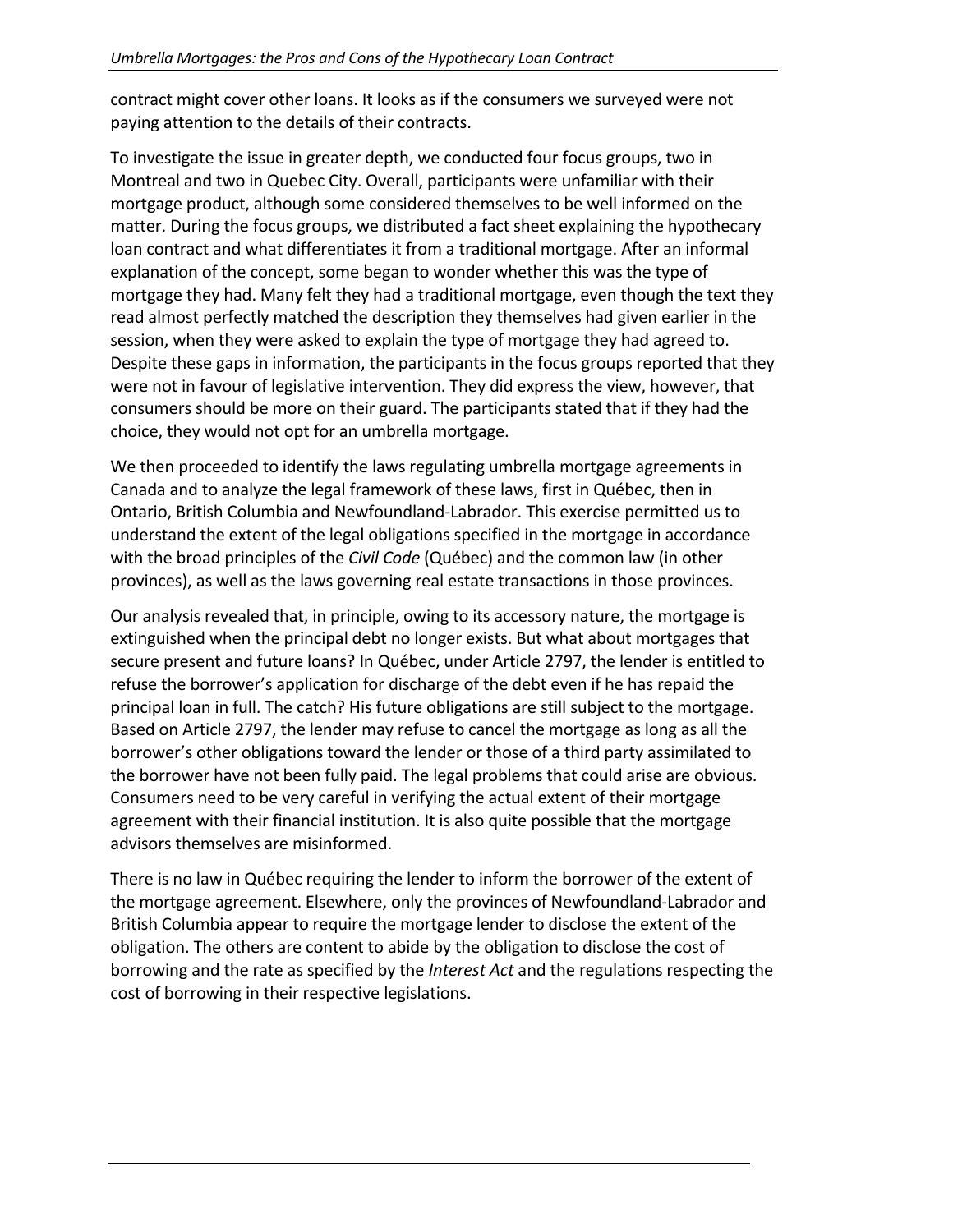#### *RECOMMENDATIONS*

Given the above findings, Option consommateurs recommends that:

#### *CONSUMERS*

Inform themselves about the type of mortgage proposed by the financial institution and that they read it carefully before signing the agreement with the notary.

Whenever possible, avoid taking out other loans from the financial institution to ensure that all their new debts are not secured by the mortgage on their home, unless that is their wish.

#### *FINANCIAL INSTITUTIONS*

Publish information on their websites about the present and future obligations of borrowers covered by mortgages and ensure that consumers can easily access this information.

Ensure that their employees are able to inform clients about the type of obligations involved in mortgage and provide them with the appropriate training.

Adjust the terms of each loan secured by the mortgage in accordance with this security, including interest rates on credit cards.

Simplify the terms of hypothecary loan contracts.

Grant an extinction of the mortgage once the loan principal is repaid in full.

#### **THE GOVERNMENT OF QUÉBEC**

Amend its legislation to require financial institutions to adjust the terms of each loan secured by the mortgage in accordance with this security, including interest rates on credit cards, unless the financial institutions accept to do so voluntarily.

Option consommateurs supports the position of the Chambre des notaires du Québec and requests that the Government prohibit the mortgage from extending automatically to new obligations, unless the consumer or the new owner of the property consents to their property being used to secure these new obligations.

#### **THE GOVERNMENT OF CANADA**

Amend its legislation to require financial institutions to adjust the terms of each loan secured by the mortgage in accordance with this security, including interest rates on credit cards, unless the financial institutions agree to do so voluntarily.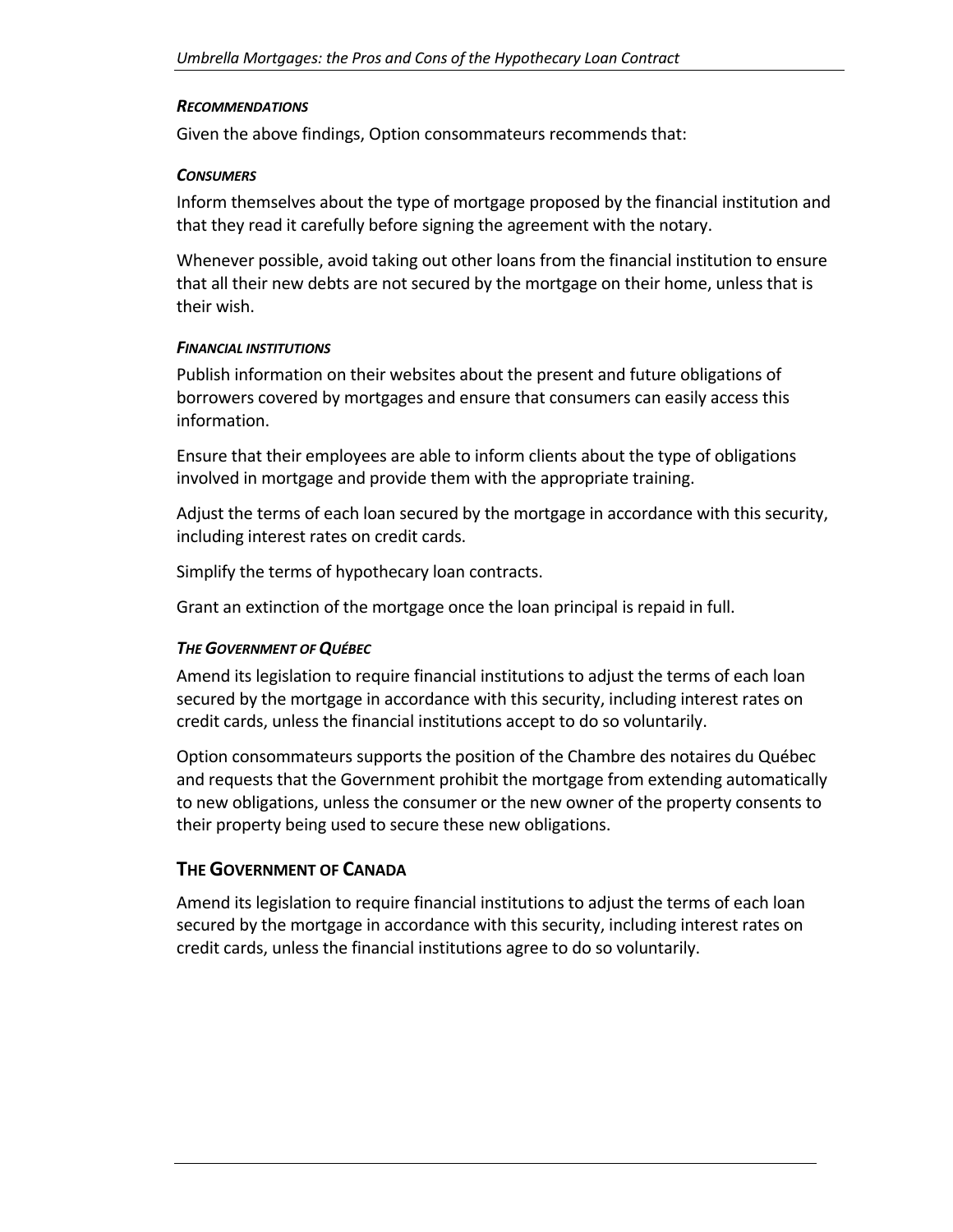#### *ACKNOWLEDGMENTS*

This research was conducted by Ms. Claire Harvey in collaboration with Mtre. Geneviève Charlet and with the support of Mtre. Dominique Gervais.

Option consommateurs also wishes to thank Mtre. Sylvie Janelle, President of the Association professionnelle des notaires du Québec, Mr. Marc Boudreault, former professor of security and contract law in the Faculty of Law at the University of Ottawa, Mr. Marc Migneault, counsellor at the Office de la protection du consommateur, Mr. Randy Hopkins. Advisor, Consumer Affairs at the Canadian Bankers Association, Mr. Raymond Chouinard, Director, Media and Public Relations, Québec Division, RBC Royal Bank. Mr. Eric Miller, spokesman for the National Bank, Mr. Eric Chamelot, Assistant Vice President, Finance Management Tools at Laurentian Bank, Mr. Nicolas Frechette, Senior Advisor, Mortgage Financing with the Desjardins Group, Ms. Julie Hauser, Media Relations Officer at the Financial Consumer Agency of Canada (FCAC) and Ms. Line Leduc, Director of Business Development at the Canada Mortgage and Housing Corporation (CMHC) for granting us interviews.

Finally, we wish to express our thanks to Ms. Geneviève Grenier, a journalist at Option consommateurs, and Ms. Jessica Lauren Vieira, a legal intern from the University of Montreal for the support they gave us during the study.

Option consommateurs received funding from Industry Canada's Contributions Programs for Non‐profit Consumer and Voluntary Organisations. The views expressed in the report are not necessarily those of Industry Canada or the Government of Canada.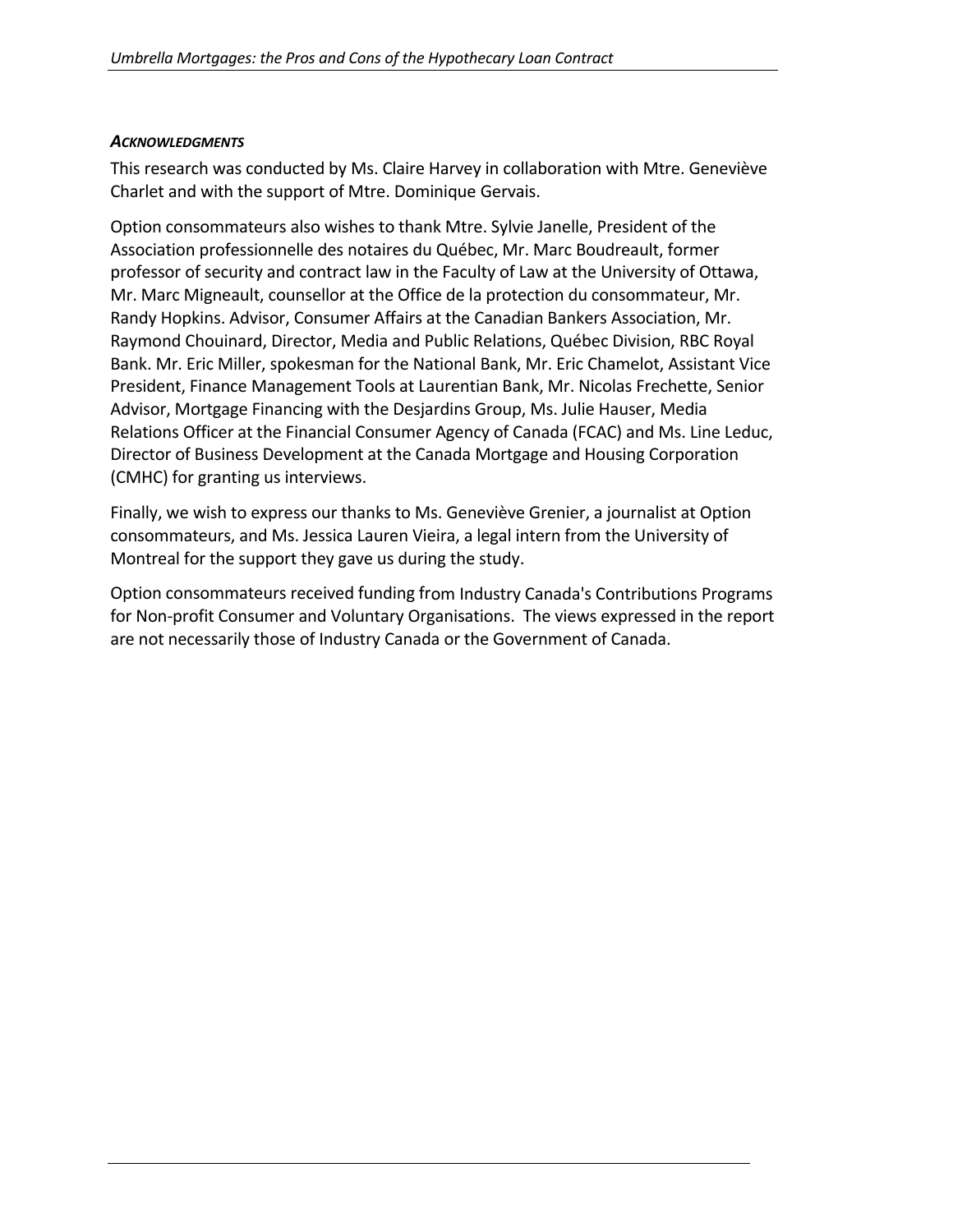Reproduction of limited excerpts of this report is permitted, provided the source is mentioned. Its reproduction or any reference to its content for advertising purposes or for profit, however, are strictly prohibited.

Legal Deposit Bibliothèque nationale du Québec National Library of Canada ISBN 978‐2‐89716‐002‐9

Option consommateurs Head Office 50, rue Ste‐Catherine Ouest, suite 440 Montréal (Québec) H2X 3V4 Telephone: 514 598‐7288 Fax: 514 598‐8511

Email: info@option‐consommateurs.org Website: www.option-[consommateurs.org](http://www.option-consommateurs.org/)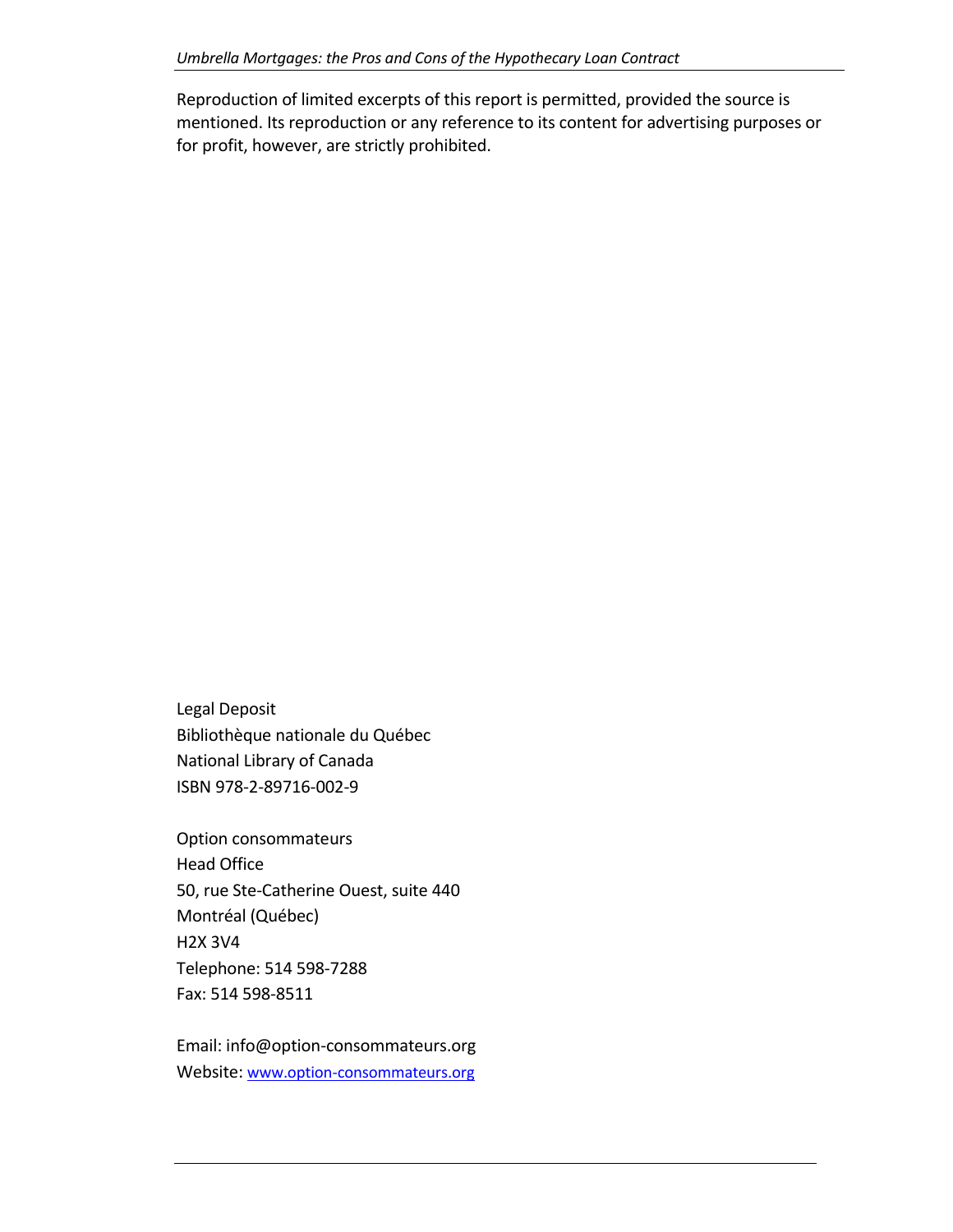### TABLE DES MATIÈRES

| Umbrella Mortgages: the Pros and Cons of the Hypothecary Loan Contract  Erreur !<br>Signet non défini. |       |  |  |  |  |
|--------------------------------------------------------------------------------------------------------|-------|--|--|--|--|
|                                                                                                        |       |  |  |  |  |
|                                                                                                        |       |  |  |  |  |
|                                                                                                        |       |  |  |  |  |
| 2.                                                                                                     |       |  |  |  |  |
|                                                                                                        |       |  |  |  |  |
|                                                                                                        |       |  |  |  |  |
|                                                                                                        |       |  |  |  |  |
|                                                                                                        |       |  |  |  |  |
|                                                                                                        |       |  |  |  |  |
|                                                                                                        |       |  |  |  |  |
|                                                                                                        |       |  |  |  |  |
|                                                                                                        |       |  |  |  |  |
|                                                                                                        | 4.1.1 |  |  |  |  |
|                                                                                                        | 4.1.2 |  |  |  |  |
|                                                                                                        |       |  |  |  |  |
|                                                                                                        |       |  |  |  |  |
|                                                                                                        | 4.3.1 |  |  |  |  |
|                                                                                                        |       |  |  |  |  |
| 5.                                                                                                     |       |  |  |  |  |
|                                                                                                        |       |  |  |  |  |
|                                                                                                        | 5.1.1 |  |  |  |  |
|                                                                                                        | 5.1.2 |  |  |  |  |
|                                                                                                        | 5.1.3 |  |  |  |  |
|                                                                                                        | 5.1.4 |  |  |  |  |
|                                                                                                        |       |  |  |  |  |
|                                                                                                        | 5.2.1 |  |  |  |  |
|                                                                                                        | 5.2.2 |  |  |  |  |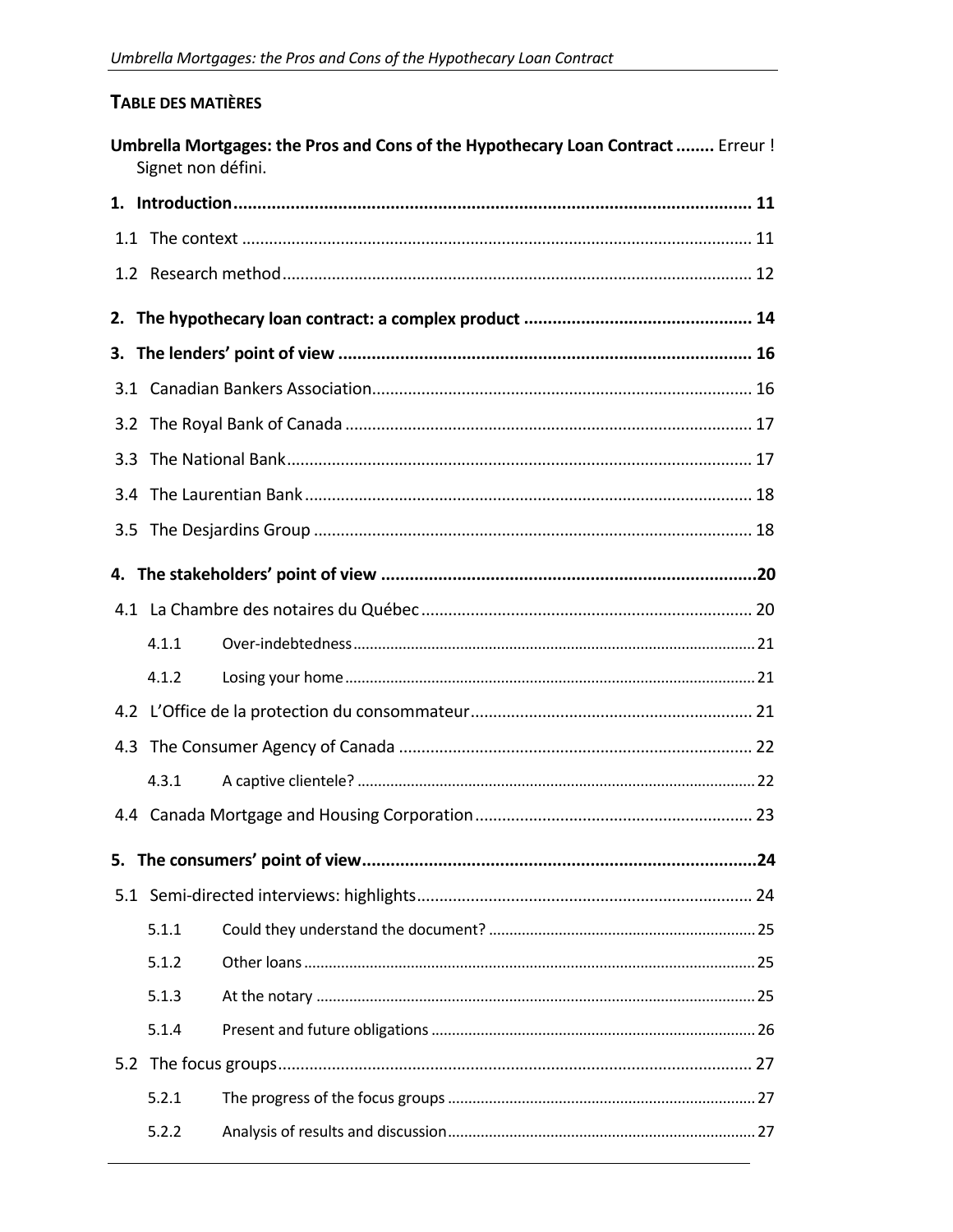|                                                                                       | 5.2.3  |                                                                                     |  |  |  |  |  |
|---------------------------------------------------------------------------------------|--------|-------------------------------------------------------------------------------------|--|--|--|--|--|
|                                                                                       | 5.2.4  |                                                                                     |  |  |  |  |  |
|                                                                                       | 5.2.5  |                                                                                     |  |  |  |  |  |
|                                                                                       | 5.2.6  |                                                                                     |  |  |  |  |  |
|                                                                                       | 5.2.7  |                                                                                     |  |  |  |  |  |
|                                                                                       | 5.2.8  |                                                                                     |  |  |  |  |  |
|                                                                                       | 5.2.9  |                                                                                     |  |  |  |  |  |
|                                                                                       | 5.2.10 |                                                                                     |  |  |  |  |  |
|                                                                                       | 5.2.11 |                                                                                     |  |  |  |  |  |
|                                                                                       | 5.2.12 |                                                                                     |  |  |  |  |  |
| Mortgages that secure future obligations: the legal situation in Québec 34<br>6.      |        |                                                                                     |  |  |  |  |  |
|                                                                                       |        | 6.1 The immovable hypothec under the Civil Code of Lower Canada 34                  |  |  |  |  |  |
|                                                                                       | 6.1.1  |                                                                                     |  |  |  |  |  |
|                                                                                       | 6.1.2  | A new exception is added to the principle of accessory right: Article 2797  37      |  |  |  |  |  |
|                                                                                       | 6.1.3  | The specificity of the hypothec and unidentified future obligations 39              |  |  |  |  |  |
|                                                                                       | 6.1.4  |                                                                                     |  |  |  |  |  |
|                                                                                       | 6.1.5  |                                                                                     |  |  |  |  |  |
| 7. Real rights and property rights in common law and the notion of right of ownership |        |                                                                                     |  |  |  |  |  |
|                                                                                       |        |                                                                                     |  |  |  |  |  |
|                                                                                       |        |                                                                                     |  |  |  |  |  |
|                                                                                       |        |                                                                                     |  |  |  |  |  |
| 7.2                                                                                   |        | The common law mortgage: the traditional Littleton mortgage 47                      |  |  |  |  |  |
| 7.3                                                                                   |        |                                                                                     |  |  |  |  |  |
|                                                                                       |        |                                                                                     |  |  |  |  |  |
|                                                                                       | 7.4.1  |                                                                                     |  |  |  |  |  |
|                                                                                       |        | 7.5 The mortgage since legislative reforms of provincial mortgage laws: the Torrens |  |  |  |  |  |
| 7.6                                                                                   |        |                                                                                     |  |  |  |  |  |
|                                                                                       |        |                                                                                     |  |  |  |  |  |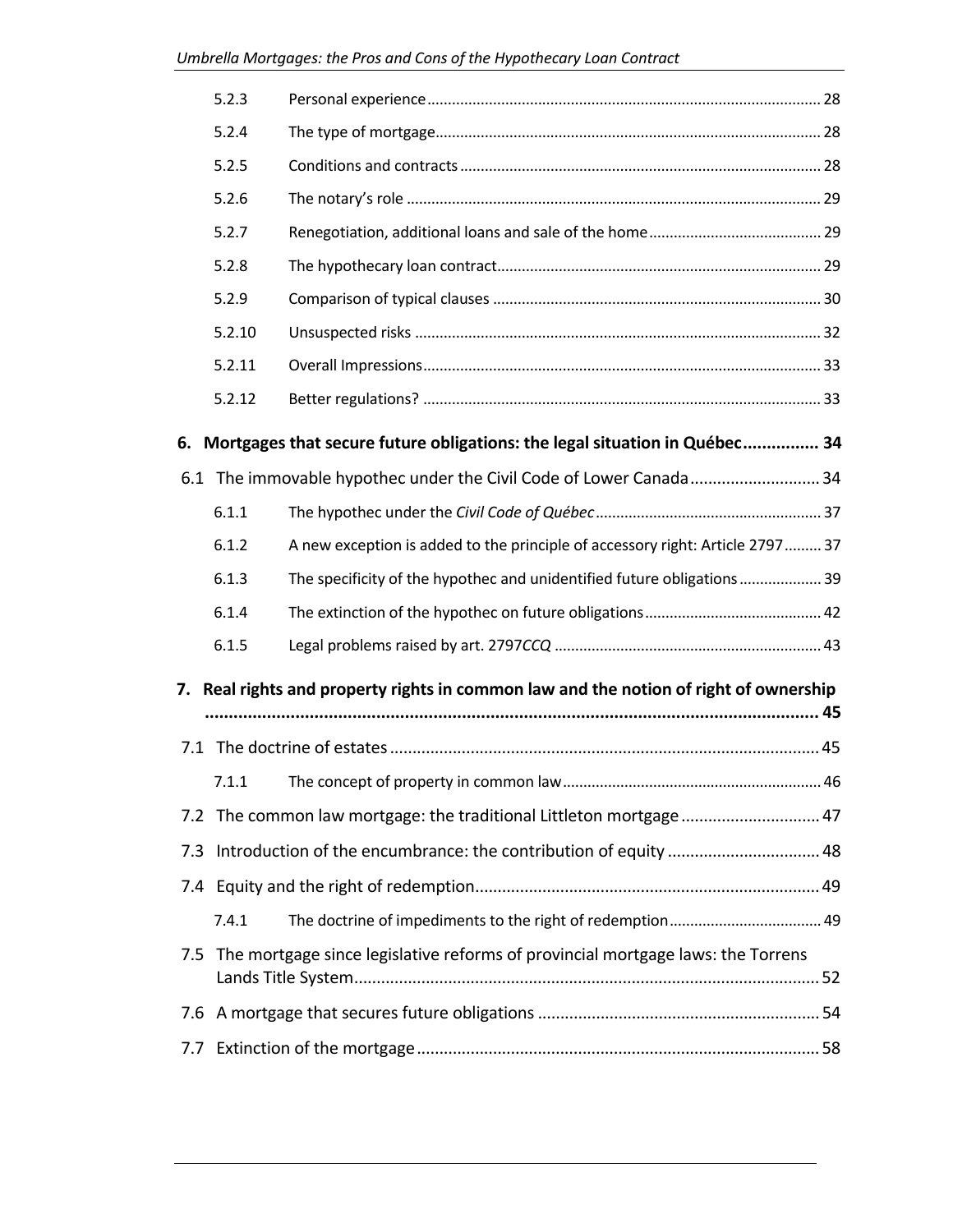| 8.3 APPENDIX C - Focus Group Report on Hypothecary Loan Contracts (Umbrella |  |  |  |
|-----------------------------------------------------------------------------|--|--|--|
|                                                                             |  |  |  |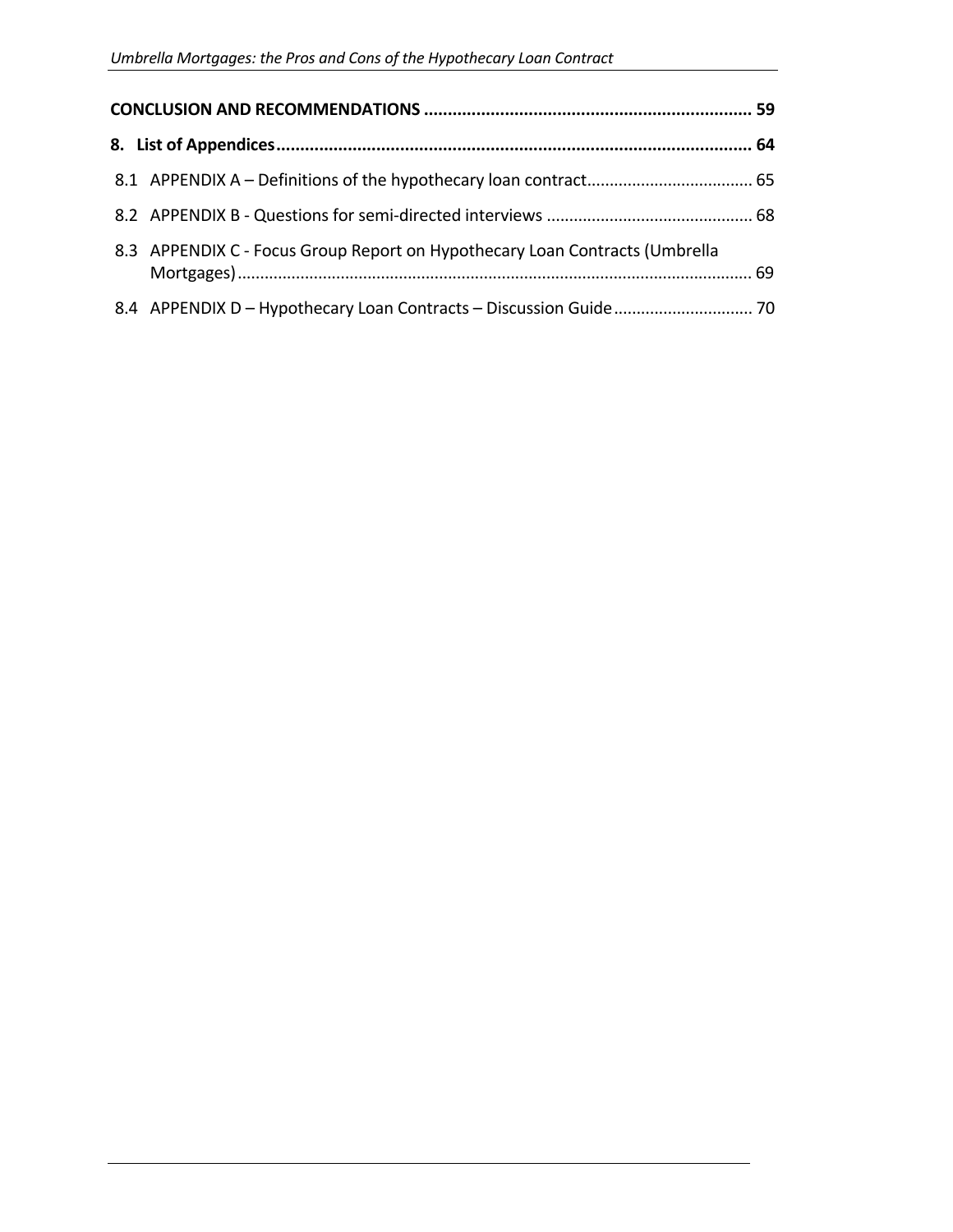# <span id="page-10-0"></span>**1. Introduction**

## *1.1 The context*

<span id="page-10-1"></span>Since the late 1990s,*[1](#page-10-2)* Québec's financial institutions have offered a new type of mortgage contract, the hypothecary loan contract (or deed of hypothec), also known as an umbrella mortgage. This kind of mortgage may secure other loans contracted for the purchase of the property (home equity line of credit, renovation loan) and even debts that other people, (such as spouses) have contracted with the financial institution. The mortgage may also cover future liabilities. With this type of mortgage, the borrower is able to take out additional loans without going before a notary. This product is not the same as a traditional mortgage.

The emergence of this new type of mortgage contract raises many questions. What are the advantages and disadvantages of this formula for consumers? Does it allow them to save on interest charges? What is the difference between the umbrella mortgage agreement and the traditional mortgage agreement? What are the monetary obligations secured by the mortgage? Does the hypothecary loan contract make it easier to access credit? Would a borrower who wanted to switch mortgage lenders have to repay not only the mortgage loan, but also the other debts that come under the umbrella? Is the idea behind umbrella mortgages for banks to retain their customers, and in doing so, are they stifling competition?

In an attempt to answer these questions, we divided the research into six sections. In the first, we summarize the characteristics of the hypothecary loan contract and what differentiates it from a traditional mortgage and a home equity line of credit. In the second, we present the views of industry on the subject through interviews with the Canadian Bankers Association, the National Bank, RBC Royal Bank, the Laurentian Bank and the Desjardins Group.*[2](#page-10-3)*

In the section three, we discuss the advantages and disadvantages of this formula and the effects it could have on the financial health of consumers; in so doing, we conducted interviews with experts, including Mr. Marc Boudreault, former professor of security and contract law in the Faculty of Law at the University of Ottawa, Mtre. Marc Migneault, advisor at the Office de la protection du consommateur, Ms. Julie Hauser, Media Relations Officer at the Financial Consumer Agency of Canada (FCAC) and Ms. Line Leduc, Director of Business Development at the Canada Mortgage and Housing Corporation (CMHC).*[3](#page-10-4)* Their input assisted us in forming a clearer idea of the problem and enabling to take a critical look at the phenomenon.

<span id="page-10-2"></span> $<sup>1</sup>$  According to the Canadian Bankers' Association, the National Bank was the first bank to offer this type of</sup> product, in 1998<br><sup>2</sup> We also tried to talk to BMO Bank of Montreal, Scotia Bank, TD Bank and CIBC, but without success.<br><sup>3</sup> We attempted, unsuccessfully, to arrange an interview with the Canadian Bar. the Competition Bure

<span id="page-10-4"></span><span id="page-10-3"></span>and Ontario's Ministry of Consumers Services.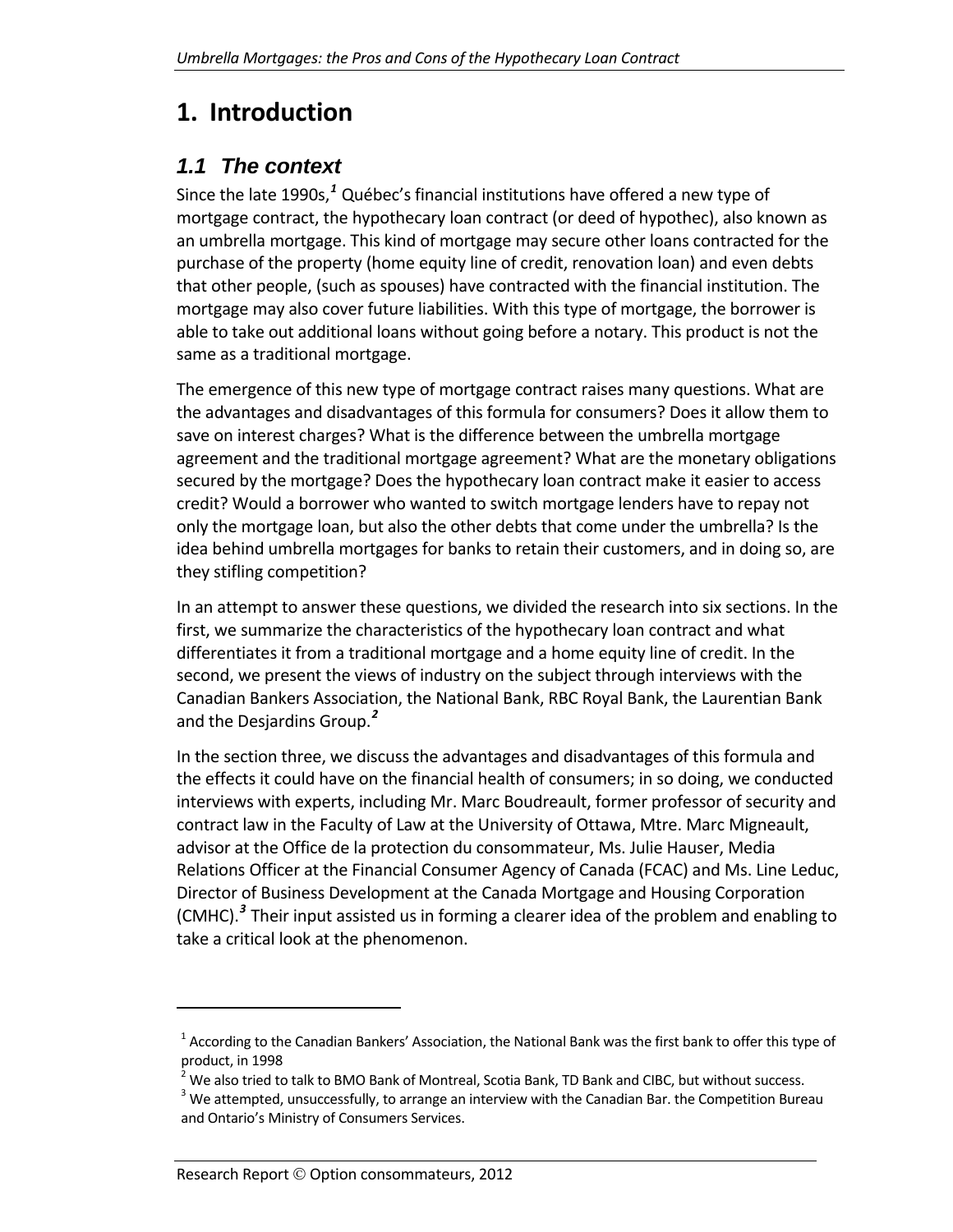In section four, we present the views of consumers. To do this, we analyzed some 20 semi-structured interviews carried out in the winter of 2012 with Québec consumers who had taken out a mortgage over the past year. The exercise permitted us to see if they knew what type of mortgage product they had obtained, the information they were given, and what they understood. The interviewees were recruited by the research firm Research House.

We will also present the results obtained from four focus groups (two in Montreal and two in Québec). These focus groups were set up to find out how consumers understand hypothecary loan contracts and their terms and conditions and how these differ from traditional mortgage contracts. These focus groups were conducted by Environics.

In sections five and six, we identify the laws governing hypothecary loan contracts in Canada and proceed with a study of their legal framework, first in Québec and then in Ontario, British Columbia and Newfoundland‐Labrador. The aim of this exercise was to familiarize ourselves with the extent of the consumer's legal obligations under a mortgage under the Civil Code (in Québec), under common law (in other provinces), and the legislation governing real estate transactions in these provinces.

Upon completion of this part of the research, we compiled a list of recommendations to help consumers make informed choices, inspire legislators to establish an effective regulatory framework and help financial institutions improve their practices.

# *1.2 Research method*

<span id="page-11-0"></span>To conduct this research, we carried out an extensive literature search. We were careful to use sources of information from government agencies such as the Financial Consumer Agency of Canada (FCAC), the Office de la protection du consommateur and private sector companies or financial institutions. We also consulted a variety of publications, for example, the brief by the Chamber of Notaries of Québec on *Bill 24*, an *Act mainly to combat consumer debt overload and modernize consumer credit rules*.

We also conducted interviews with major players in the industry. These were the Bankers Association of Canada, the Royal Bank, the National Bank, the Laurentian Bank and the Desjardins Group. These interviews allowed us to record their views about the hypothecary loan contract. Unfortunately, although we tried to contact certain other financial institutions on several occasions, they either did not return our calls or respond to our emails or simply refused to cooperate in the study. These were the Bank of Montreal, Scotiabank, TD Bank and CIBC.

To obtain a different perspective on the issue, we talked with various experts working within government agencies and professional bodies such as the Financial Consumer Agency of Canada, the Chambre des notaires du Québec and the Office de la protection du consommateur. We tried to arrange an interview with the Competition Bureau about hypothecary loan contracts. We wanted to know whether, in their opinion, such security instruments could stifle competition. Unfortunately, we did not receive an answer to our questions from that organization. However, the Financial Consumer Agency of Canada (FCAC) did make a statement on this subject. To get the views of another consumer organization, we contacted Ms. Marie‐Hélène Legault, an economist and spokesperson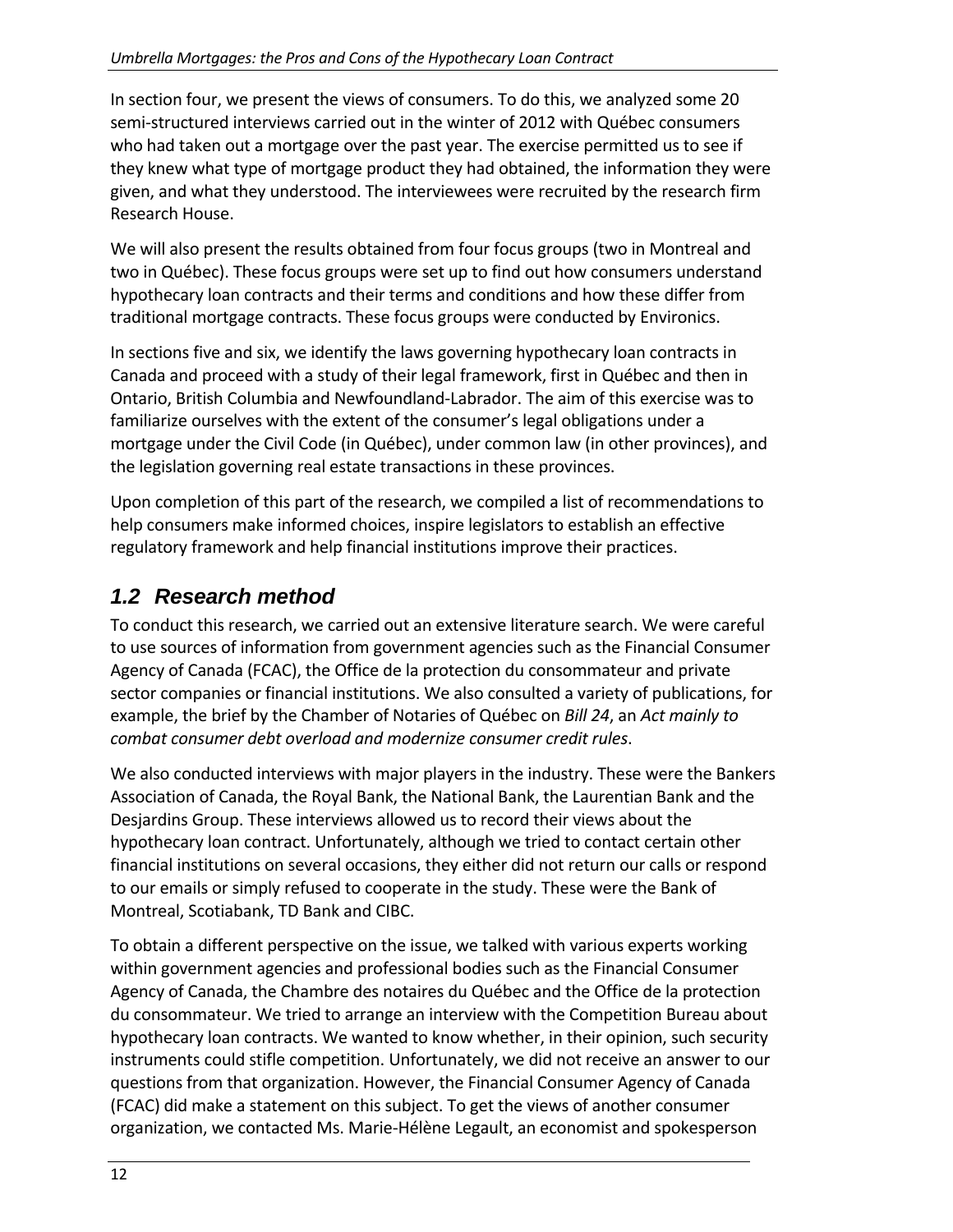for l'ACEF de l'Est de Montréal; an association with great expertise in the field of mortgages. However, Ms. Legault, who is the person in charge of courses on mortgages at the agency, had not studied this type of credit instrument.

The semi‐structured interviews were conducted by Option consommateurs, but the people we interviewed were recruited by the firm Research House. The focus groups and the analysis of comments gathered during this exercise were conducted by the Environics Research Group.

The legal analysis of contracts was performed by Mtre. Geneviève Charlet, a lawyer who has also studied notarial law. Mtre. Charlet carried out extensive research on the laws governing hypothecary loan contracts in every province of Canada and carefully studied the documentation on this subject. She provided up an overview of the state of mortgage law in Québec under the Civil Code. She did the same for the laws of Ontario, British Columbia and Newfoundland‐Labrador, which are governed by common law, and for the relevant legislation of each province.

Briefly, in carrying out this research, we have attempted to understand the various characteristics of hypothecary loan contracts and the advantages and disadvantages of these products for consumers, we have assessed how well consumers understand them, and we have made recommendations to key players.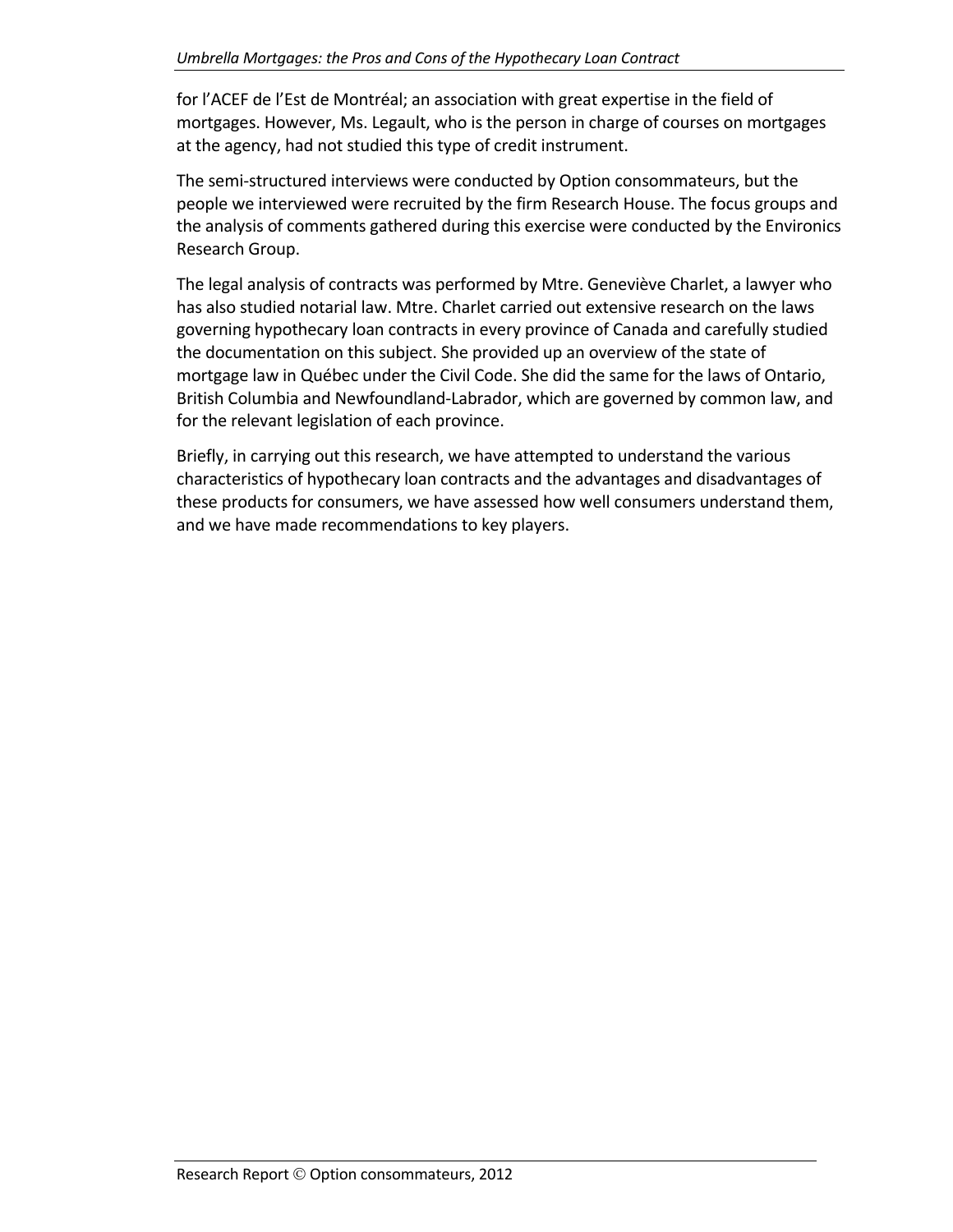# <span id="page-13-0"></span>**2. The hypothecary loan contract: a complex product**

We will begin by summarizing the main features of the hypothecary loan contract and the "traditional" mortgage agreement.**[4](#page-13-1)** The latter is the product we are most familiar with. The consumer takes out a loan and signs a mortgage agreement on his home to secure repayment. The mortgage agreement specifies the amount and the terms and conditions of the loan and the mortgage is set at an equivalent amount. This mortgage cannot be put up as security against other loans (car loans, personal loans, lines of credit, etc.). It ends when the mortgage is paid off.

Since 1994, under section 2797 of the *Civil Code of Québec*, mortgage agreements have increasingly stipulated that the mortgage will be used to ensure not only the mortgage loan but also the present and future obligations of the consumer and, sometimes, those of third parties, such as spouses.**[5](#page-13-2)** This type of mortgage may not end when the mortgage is paid because it also stands as security for the buyer's future obligations. Additional loans can be obtained if part of the mortgage is repaid, or if the value of the property increases. The consumer must apply to the lender and qualify for the loan.

According to the Association professionnelle des notaires du Québec (APNQ), this type of contract allows the borrower to contract additional loans without going before a notary, since the contract generally specifies that the mortgage will secure all the borrower's, debts— both present and future— to the lender. **[6](#page-13-3)** This type of mortgage can be thought of as "umbrella" that covers all the borrower's debts against the lender who granted the mortgage.

For example, a consumer borrows \$300,000 to buy a house and the lender grants the loan at a rate of 3.5%. The contract stipulates a mortgage of \$400,000 at an interest rate of 20%, just to cover the borrower's other current and future debts to the lender. The following year, the borrower requests a loan of \$10,000 for renovations. [TRANSLATION] "The mortgage consented at the time of acquisition of the house could, in the wording of the contract that the consumer has signed, automatically guarantee that loan to the same lender without having to sign a new mortgage contract," the APNQ states<sup>[7](#page-13-4)</sup>. More specifically, the borrower's new debts and, if applicable, those of his spouse, may automatically be secured by the mortgage on their home. The practices and the extent of the debts whose repayment is secured by the mortgage may vary from one institution to another. It is possible that different interest rates could apply to loans grouped under the "umbrella."

<span id="page-13-1"></span> $4$  We will return to this point in greater detail in section 5, which presents the legal analyses of these contracts.

<span id="page-13-2"></span><sup>5</sup> Source: *Mémoire de la Chambre des notaires du Québec sur le Projet de loi 24 intitulé Loi visant principalement à lutter contre le surendettement des consommateurs et à moderniser les règles relatives* au crédit à la consommation, Chambre des notaires du Québec, November 2011, p. 15.<br><sup>6</sup> Lumière sur le financement hypothécaire, Option consommateurs et Association professionnelle des

<span id="page-13-3"></span>notaires du Québec, 2010.<br><sup>7</sup> Ibid.

<span id="page-13-4"></span>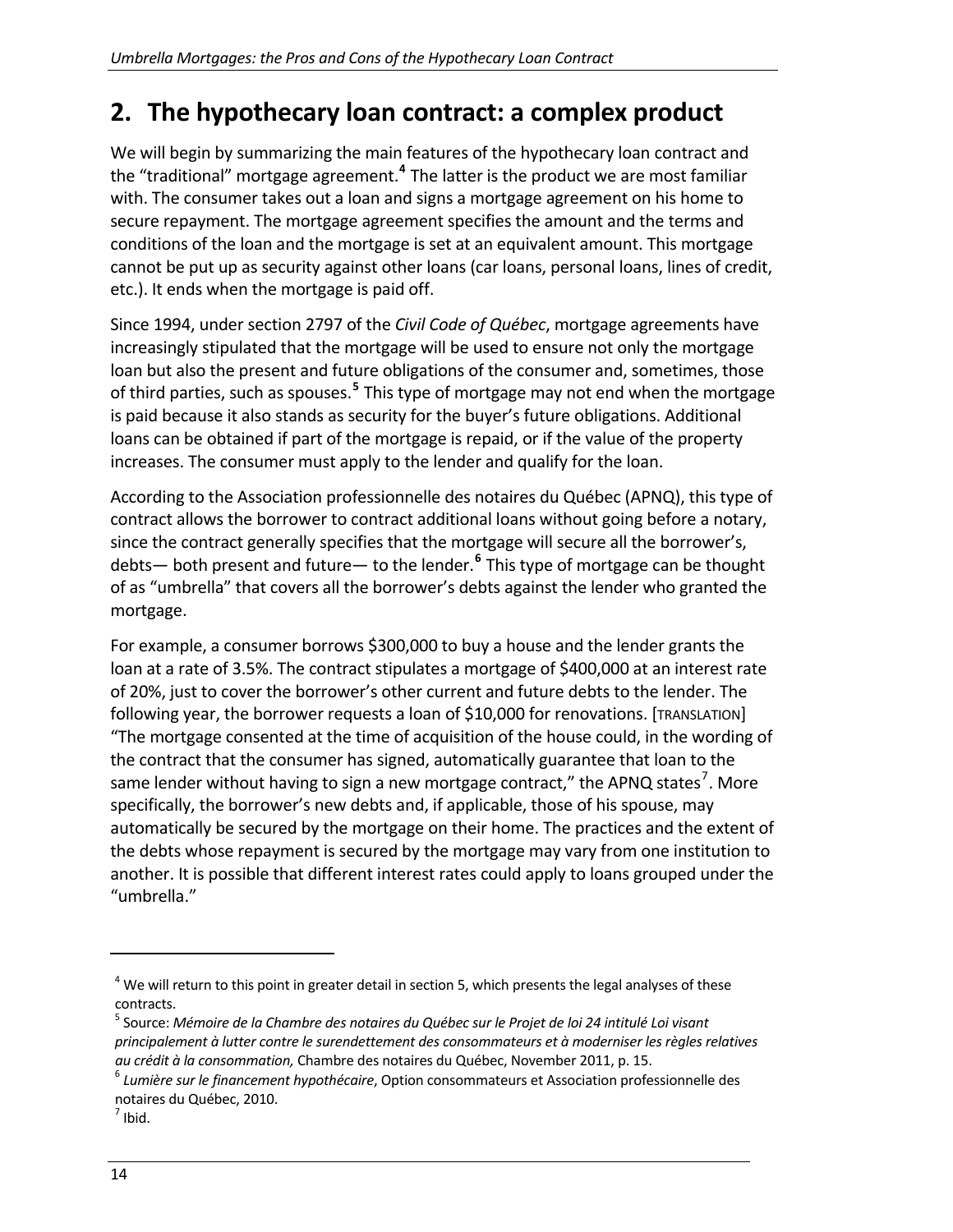To learn more about how financial institutions inform their clients about hypothecary loan contracts, we have conducted a search of their websites.<sup>[8](#page-14-0)</sup> This research did not uncover any information specifically related to the present and future obligations of the borrower covered by the mortgages or the extent of the latter's commitment to the financial institution.<sup>[9](#page-14-1)</sup>

We recommend that financial institutions publish information on their websites about the present and future obligations of borrowers covered by mortgages and ensure that consumers can easily access this information.

<span id="page-14-1"></span><span id="page-14-0"></span>

 $\degree$  See Appendix A<br> $\degree$  This research was carried out during the summer of 2011. It is possible that certain points of information escaped the researcher's notice because they were not emphasized. It is also possible that this information was missing.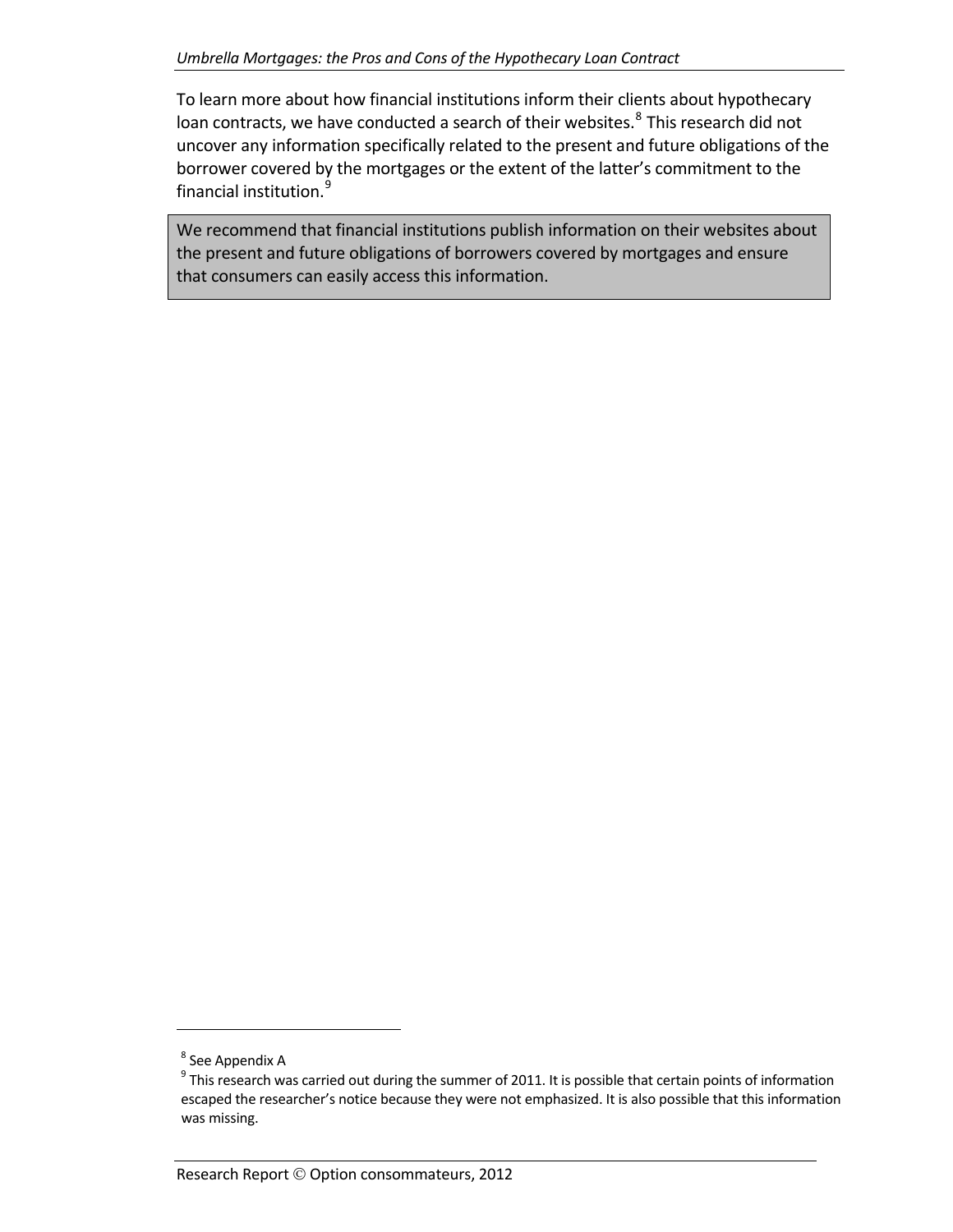# <span id="page-15-0"></span>**3. The lenders' point of view**

We asked financial institutions and the Canadian Bankers Association (CBA) to give us their views on hypothecary loan contracts and to present the advantages and disadvantages of the formula. The CBA, the Royal Bank, the National Bank, the Laurentian Bank and the Desjardins Group agreed to answer our questions. To avoid repetition, we present only the significant parts of these interviews. We will first give the views of the CBA, then those of the other players in cases when certain items are different or when information was provided that was not contained in the first interview. Readers can assume that, except where specified, the statements by the other banks were similar to those made by the spokesperson for the CBA.

# *3.1 Canadian Bankers Association*

<span id="page-15-1"></span>In the opinion of Randy Hopkins, Consumer Relations Advisor at the Canadian Bankers Association (CBA), the hypothecary loan contract was introduced into the market in response to consumer needs. "According to our statistics and those of the Canadian Association of Accredited Mortgage Professionals, 80% of borrowers who want to refinance or renew their mortgages stay with the same lender. Many of them have to take out a second mortgage and pay additional fees when they want to refinance their home or access its net worth. The hypothecary loan contract was set up to give homeowners access to credit without having to pay legal fees or registration costs."

*Since the mortgage can be used to secure other loans from the same financial institution, can consumers benefit from a lower interest rate, such as the interest they pay on their mortgage?* "The rate of the loan for purchasing the home may be different from that for a line of credit, for example, but both types of loans are offered at market rates," Hopkins says. "Also, you can have different interest rates for the various loans covered by the 'umbrella' mortgage. Each loan has its own rules, rates, terms, conditions, and so forth." *Does the consumer who wants to sell his home or change financial institutions have to repay all the loans under the 'umbrella mortgage'?* "In principle yes, he may have to," he said. "In most cases, if a consumer changes to a financial institution that offers similar products, he will arrange to borrow a sum from the other lender that will enable him to repay the balance of his mortgage loan and his other loans."

*Many people purchase their homes jointly with their spouses. What could happen in the event of separation or divorce?* Could one spouse be held liable for loans taken out by the other? " Both parties are responsible, just as they would be if they had both signed a traditional joint loan contract. The same rule applies to all joint loans. As long as both names appear in the contract, each remains responsible. "

*Can consumers still get a classic mortgage?* "Unfortunately, we have no statistics on this, but we do know that the umbrella mortgage market is growing," he adds. "However, those who do not want this type of instrument still have access to other formulas. The traditional mortgage has not disappeared. Financial institutions offer both classic mortgages and umbrella mortgages. There's great choice in the market."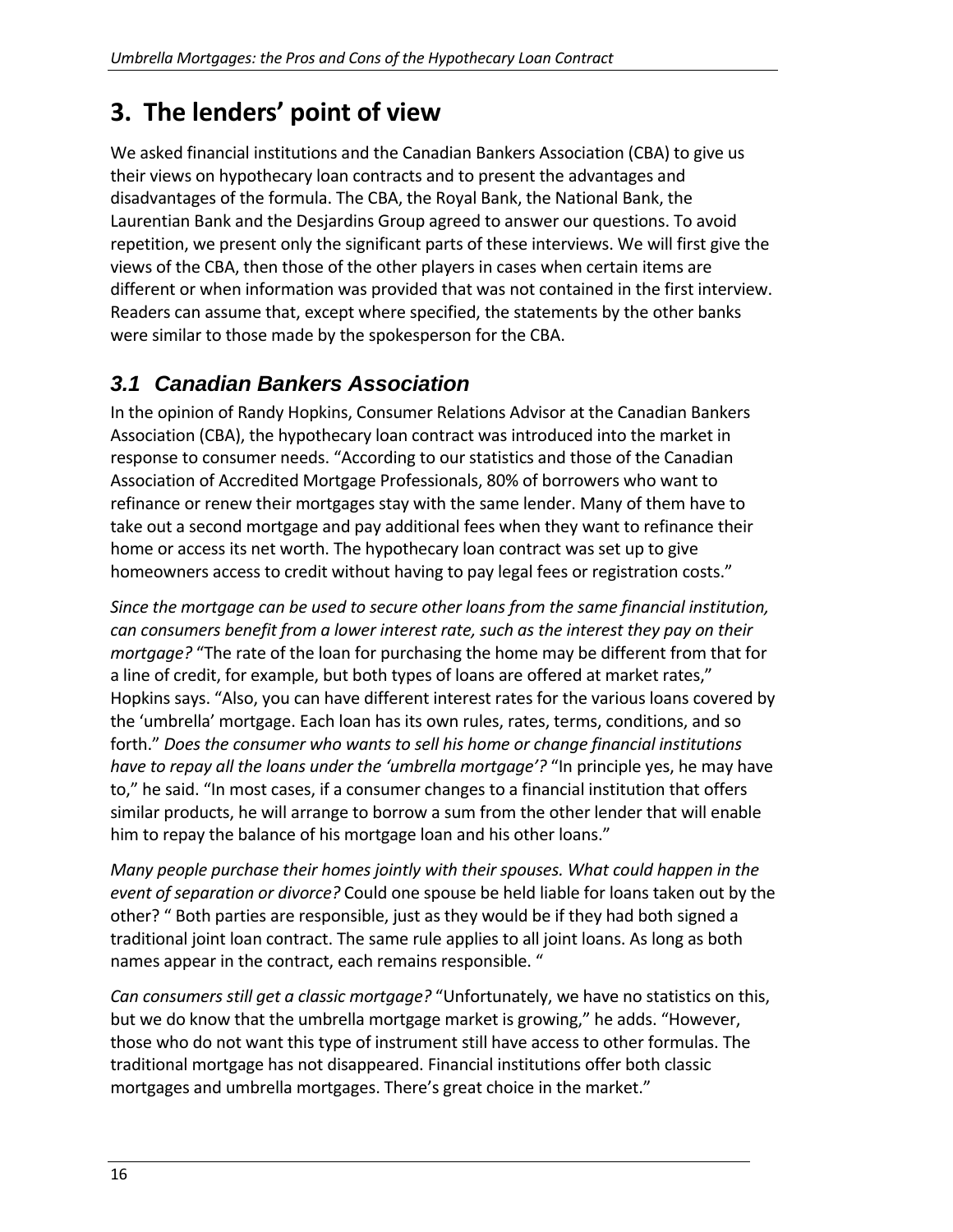As we can see, the umbrella mortgage may be an interesting credit instrument, but is a complex product, nonetheless. Consequently, it is important that consumers who opt for this product do so knowingly. In Québec, it is the responsibility of the notary to educate consumers about the extent of their legal obligations; elsewhere in Canada, this task sometimes falls to the financial institutions (we shall return to this point later). In any case, at that stage, it is too late for consumers to change their minds. So we asked Mr. Hopkins if he believed the information disclosed by the financial institution allows the consumer to make an informed choice. "Certainly," the CBA spokesman replied, "The information about the terms, conditions and rates is set out in the mortgage documents. And the advisors make sure that the clients have read and understood the documents before they sign them. So the information is there, and the banks are making an effort to encourage clients to read it. But, ultimately, it's the clients' responsibility to ensure they understand the commitments they are making."

*Finally, can the consumer go back if he doesn't realize what kind of contract he is about to sign until he sees the notary?* "It would be better if the consumer understood the characteristics of the product before going to the notary," the CBA spokesman said, "(..) but if this were not the case, a simple telephone conversation with the bank might be enough to fix the situation. The consumer may not have to return to the financial institution and start the whole approval process over again."

# *3.2 The Royal Bank of Canada*

<span id="page-16-0"></span>In its written response to our request, the Royal Bank of Canada maintained that this formula allows consumers to save on interest costs: "In most cases, the loan is backed by the equity in the property, which allows the borrower to benefit from lower interest rates." According to the RBC, the formula has definite advantages, particularly as regards interest rates, terms and conditions of repayment, and greater flexibility in using the funds made available. *Would a borrower who wanted to change from the RBC to another mortgage lender have to repay not just the mortgage loan but all the other debts covered by the umbrella?* "There are no absolute rules in this regard. It all depends on the circumstances of each client. "

# *3.3 The National Bank*

<span id="page-16-1"></span>Eric Meunier, the spokesman for the National Bank, said that the hypothecary loan contract was originally developed to permit clients to finance additional home‐related loans such as renovations. "The rate is determined on the basis of the current mortgage rate on the market," he says. "For people who practice good debt management, this is probably one of the least expensive modes of financing, provided you amortize the loan over a shorter period than the useful life of the product you want to finance. "*Do real estate mortgage loans secure the client's past and future debts?* "The hypothecary loan contract could, for example, cover a debt on a credit card that was incurred after the mortgage agreement, but in fact there is no relation. For example, if you decide to change financial institutions if your mortgage expires, you don't have to cancel your credit card to pay off your mortgage, unless you are in default and you have a bad credit rating."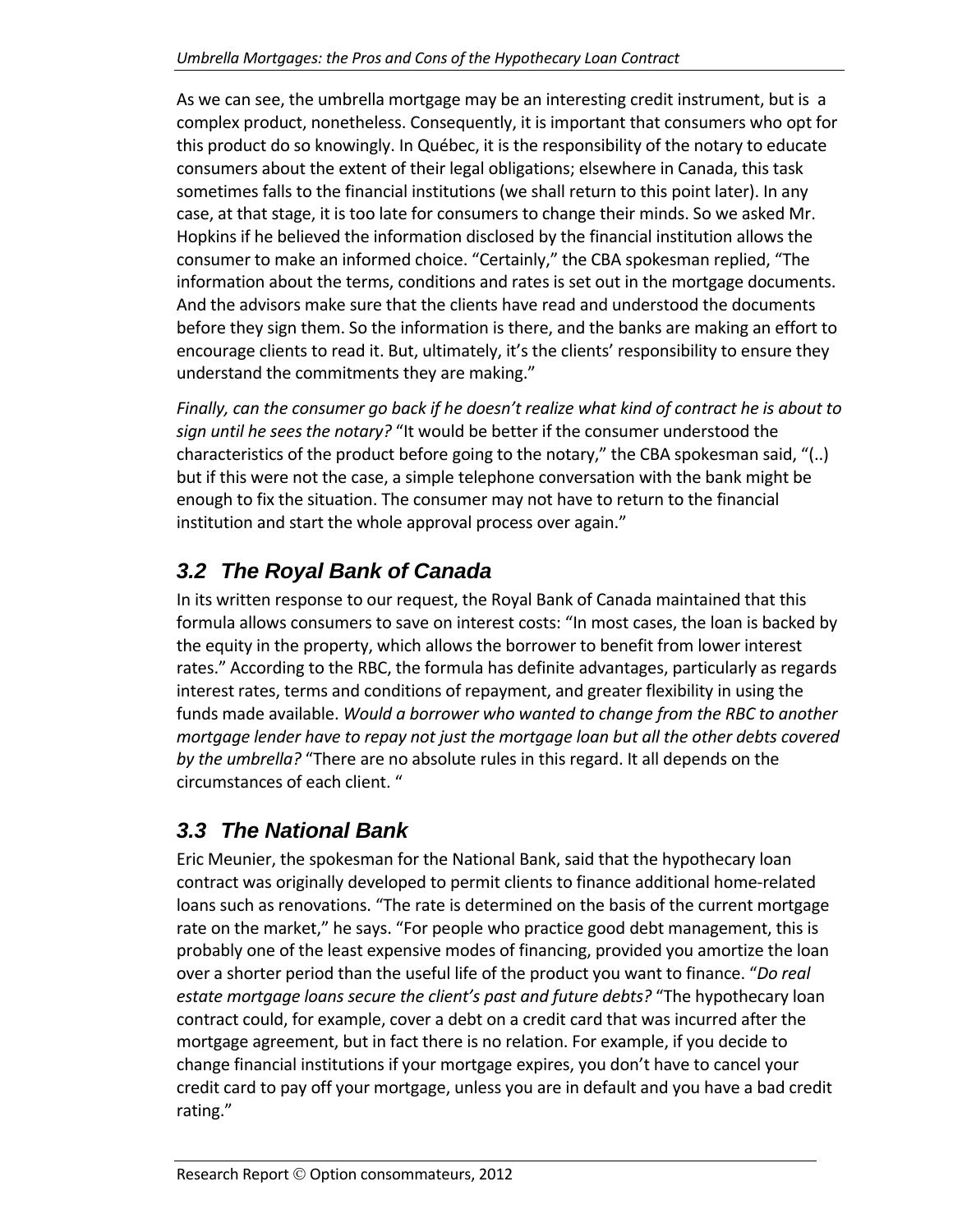He said that the advisor at the bank explains the characteristics of the loan to the client, including a brief statement that he will have to agree to a real estate mortgage and what this entails. "The client will obtain more detailed information about the legal consequences of the mortgage from the notary, since the latter is obliged to explain each clause of the mortgage to clients, including their present and future obligations secured by the mortgage," he added. A client who wants to opt for a traditional mortgage should go to another lender. "The National Bank does not offer a traditional mortgage. In fact, very few banks still do," he added.

# *3.4 The Laurentian Bank*

<span id="page-17-0"></span>Laurentian Bank customers have a choice between a hypothecary loan contract as part of an "Owner's Kit" and a traditional mortgage. "If the client does not want the 'Owner's Kit,' we will ask the notary to apply the mortgage to just on the amount of the loan," says Eric Chamelot, Assistant Vice President, Product Management at Laurentian Bank Financing. "In that case, it's the same as a conventional mortgage." What is more, the Laurentian Bank does not create mortgages for amounts higher than that of the secured obligation. "Some lenders go much further than us and base the amount on the increased value of the property," Mr. Chamelot said. He added, "At present, your credit card contract and your mortgage contract are unrelated. We will not require you to pay off your credit card to liberate you from the mortgage." Mr. Chamelot acknowledged that this rule might change.

# *3.5 The Desjardins Group*

<span id="page-17-1"></span>According to Mr. Nicolas Fréchette, principal advisor, mortgage financing with the Desjardins Group, this type of contract offers the possibility of agreeing to a higher limit than the mortgage loan. "On the other hand, it does not cover other products such as consumer loans. However, if you have paid off part of your mortgage, you may be able to consolidate your debts. Using this tool, you could benefit from the mortgage rate or a blended rate, depending on whether you are renewing your mortgage or not."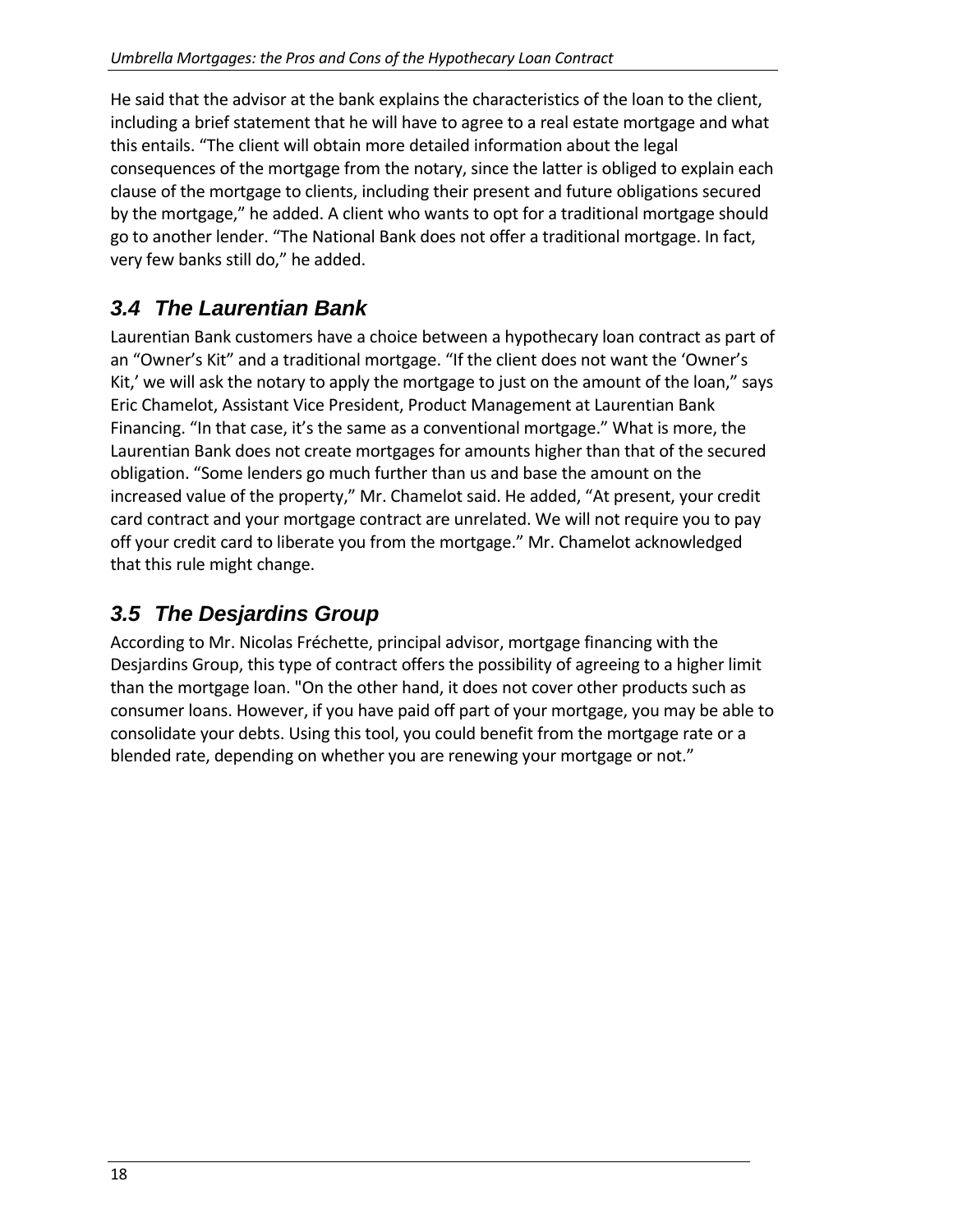Option consommateurs recommends that financial institutions ensure that their employees adequately inform consumers about the types of obligations that are secured by the real estate mortgage.

Option consommateurs recommends that financial institutions supply consumers with a plain language brochure that explains the extent of the obligations secured by the real estate mortgage.

Option consommateurs recommends that financial institutions continue to offer the "traditional" mortgage.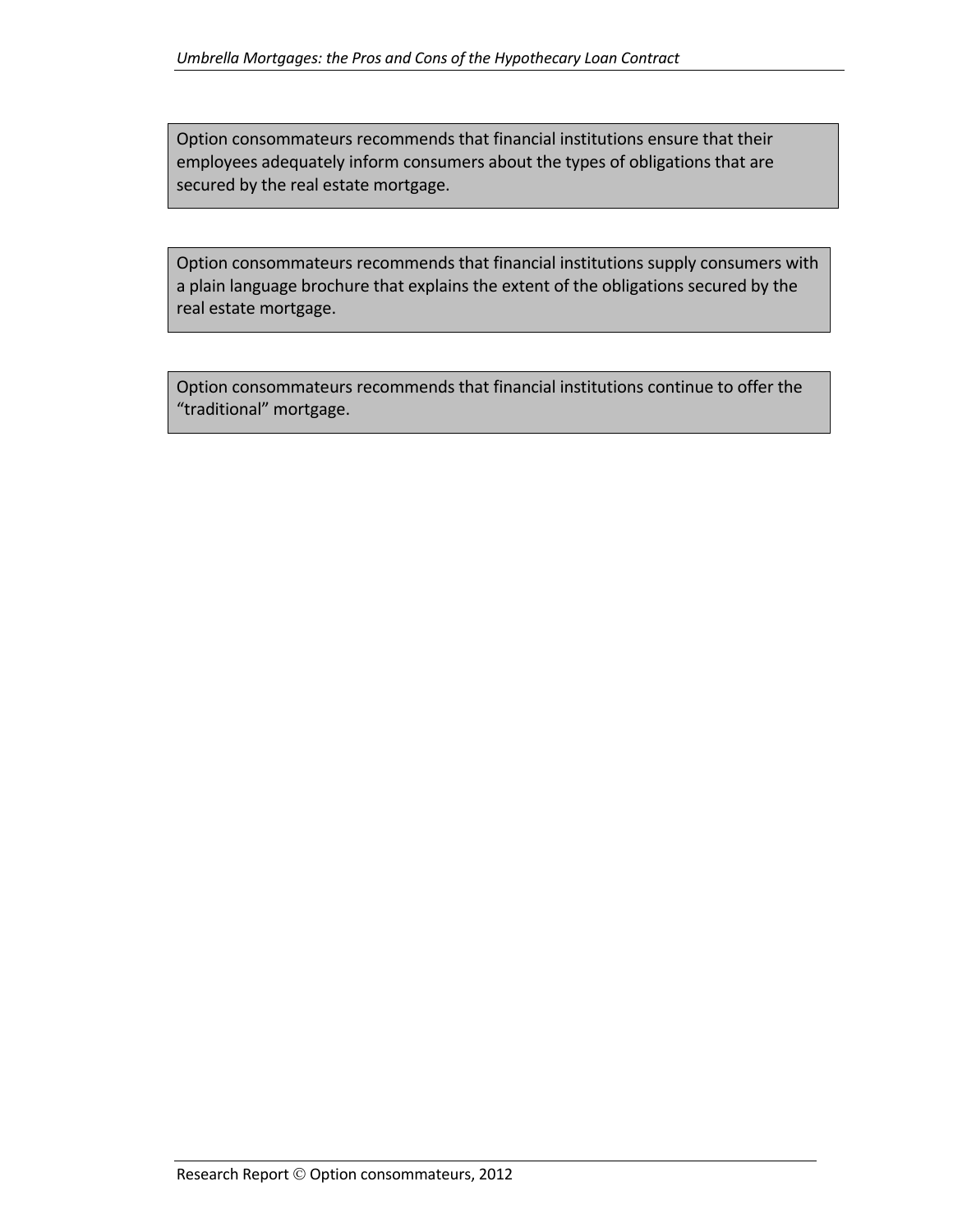# <span id="page-19-0"></span>**4. The stakeholders' point of view**

# *4.1 La Chambre des notaires du Québec*

<span id="page-19-1"></span>While this formula may seem attractive, it also has many disadvantages for consumers, according to Mr. Marc Boudreault, a retired professor of the Faculty of Law at the University of Ottawa and spokesperson for the Chambre des notaires on the issue of hypothecary loan contracts.<sup>[10](#page-19-2) [11](#page-19-3)</sup>" The clauses of hypothecary loan contracts are ambiguous and unclear. It is extremely difficult, even for an experienced lawyer, to determine what the obligations secured by the mortgage are. For example, there are 52 pages in the Bank of Montreal contract. When you try to understand one clause, it refers you to another five. Also, at the financial institution itself, consumers are handled by employees who are not always trained to inform them adequately. Often too, consumers will do business with a mortgage broker to obtain a loan. However, the broker primarily sells an interest rate."

The result? Consumers are often unaware of the extent of their liability. They learn they are about to sign such a contract only once they are at the notary. "Unfortunately, at that point, it is too late to negotiate with their financial institution," Mr. Boudreault said. "Consumers should know the details of their hypothecary loan contract before they leave the financial institution. If the need arises, they can negotiate or change to another financial institution. "Right now," adds Sylvie Janelle, president of l'Association professionnelle des notaires du Québec, "all the consumer can do is to avoid taking out other loans from that financial institution in the future."

This is not the only difficulty consumers are likely to encounter. If a consumer purchases a mortgage jointly with another person, e.g. a spouse, it is possible that the mortgage will secure all the spouse's current and future debts, even without the former being notified of any new borrowing. "For example," Boudreault says, "in order to sell the house, the consumer could be required to pay off not only the mortgage but also the spouse's line of credit before the mortgage can be extinguished."

In its brief, the Chambre des notaries du Québec also stresses the following:

[TRANSLATION] Over time, the mortgage has become a contract of adhesion, and we have observed that several lenders use their power to draft the contract however they please, by inserting a stipulation in the contract that the mortgage will also automatically secure any future obligation that the debtor or a third party, such as a spouse, may contract against the mortgagee. The CNQ believes that in the case of consumers, it should be prohibited for the mortgage to extend automatically to new

<span id="page-19-2"></span><sup>&</sup>lt;sup>10</sup> Marc Boudreault is a former professor of security and contract law in the Faculty of Law at the University of Ottawa. In 2007, he was involved in setting up the Master's program in notarial law, which, in addition to

<span id="page-19-3"></span>training future notaries, supports research and reflection in this specific field of law.<br><sup>11</sup> Following are some extracts of this interview. For more complete details, refer to section 5 of this report.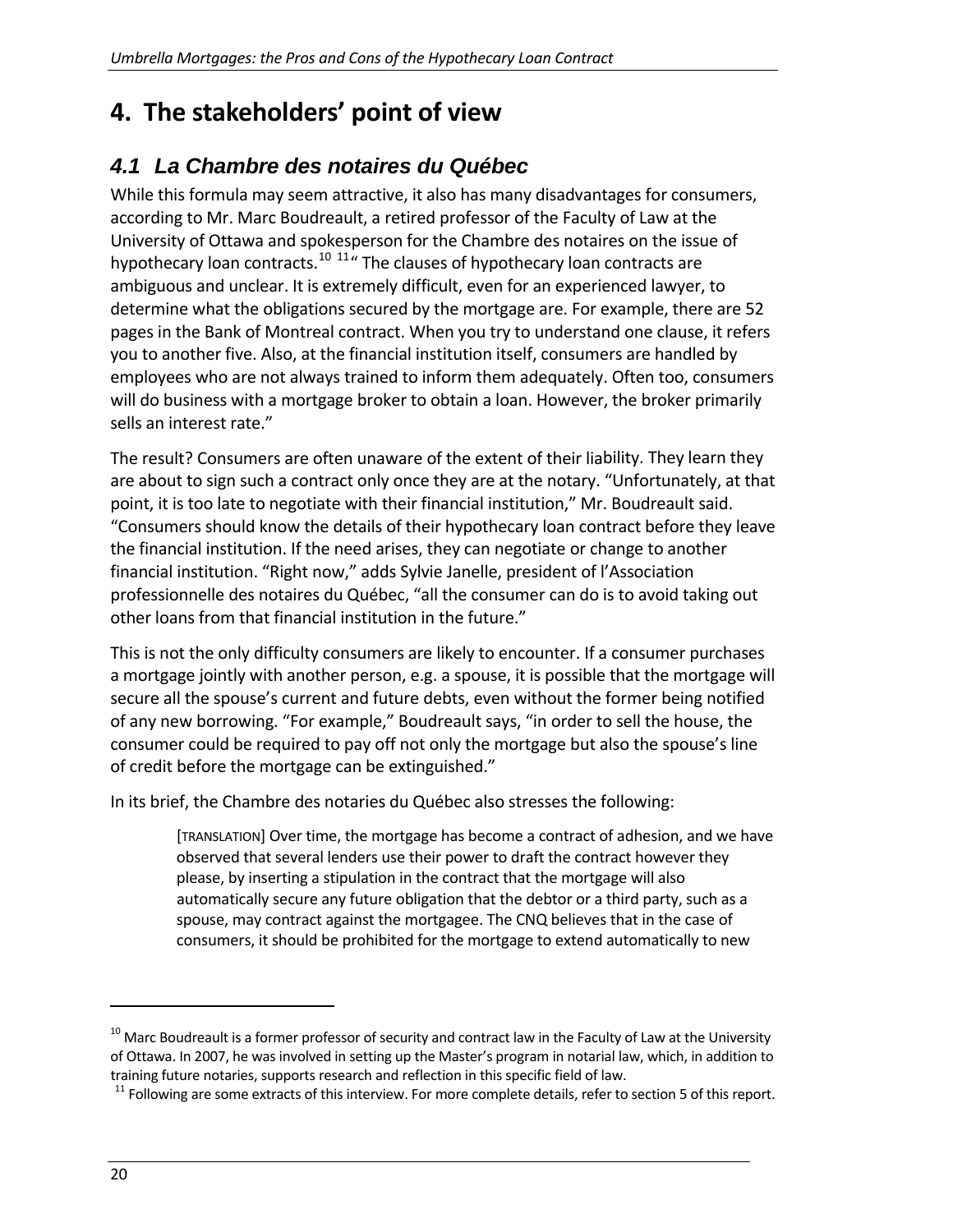obligations, without the consumer or the new owner of the property consenting to his property being used to secure these new obligations.<sup>[12](#page-20-3)</sup>

#### <span id="page-20-0"></span>4.1.1 Over-indebtedness

According to Mr. Boudreault, the hypothecary loan contract sometimes provides that the mortgage be set higher than the value of the home. "The lending institutions hope that the borrower's future obligations will be secured by the mortgage up to the fixed amount in the event that the value of the home goes up."

"By acting in this way, lending institutions could contribute to consumer indebtedness. Currently, according to the Bank of Canada Review,[13](#page-20-4) the ratio of Canadian household debt to disposable income is around 150%, compared to 110% in 1999. This is unheard of. A decline in the housing market could cause the market to collapse due to the interrelatedness of consumer credit and mortgage lending." In its brief, incidentally, the Chambre des notaires makes the point that in any law dedicated to controlling excessive debt<sup>[14](#page-20-5)</sup> [TRANSLATION] "it is of fundamental importance to find measures that target both consumer credit and mortgage lending."[15](#page-20-6) As evidence, the Chambre cites the most recent financial crisis in the United States.

### <span id="page-20-1"></span>4.1.2 Losing your home

Under the real estate mortgage contract, the creditor is protected wall to wall. "While it's important not to generalize," Boudreault says, "anyone who fails to pay back their loan under this 'umbrella" could very well lose their home. That is why the interest rate on loans secured under the mortgage should be set according to the security given to creditors. Such a measure would prevent the balance of a credit card secured by a real estate mortgage having an interest rate of 20%."

# *4.2 L'Office de la protection du consommateur*

<span id="page-20-2"></span>Marc Migneault, a lawyer in the Office de la protection du consommateur, had a few reservations of his own: "Our reading of the jurisprudence has not convinced us that the lending institutions are entitled to use the mortgage to repay other debts covered by the umbrella, except in cases of default." We should mention here that within the current legislative framework, first mortgages are almost totally exempt from the application of the *Consumer Protection Act*. [16](#page-20-7)

<span id="page-20-3"></span><sup>&</sup>lt;sup>12</sup> Mémoire de la Chambre des notaires du Québec sur le Projet de loi 24 intitulé Loi visant principalement à *lutter contre le surendettement des consommateurs et à moderniser les règles relatives au crédit à la consommation*, Chambre des notaires du Québec, November 2011, p. 16.

<span id="page-20-4"></span><sup>13</sup> The report is entitled, *"*Situation financière des ménages et stabilité financière.*"* Source : http://argent.canoe.ca/lca/affaires/canada/archives/2012/02/20120223‐113400.html. consulted in March 2012.

<span id="page-20-5"></span><sup>14</sup> *Bill 24, An Act mainly to combat consumer debt overload and modernize consumer credit rules*, was at the committee stage when this report was being prepared.<br> $^{15}$  Ibid. p.17<br> $^{16}$  See Section 5.

<span id="page-20-7"></span><span id="page-20-6"></span>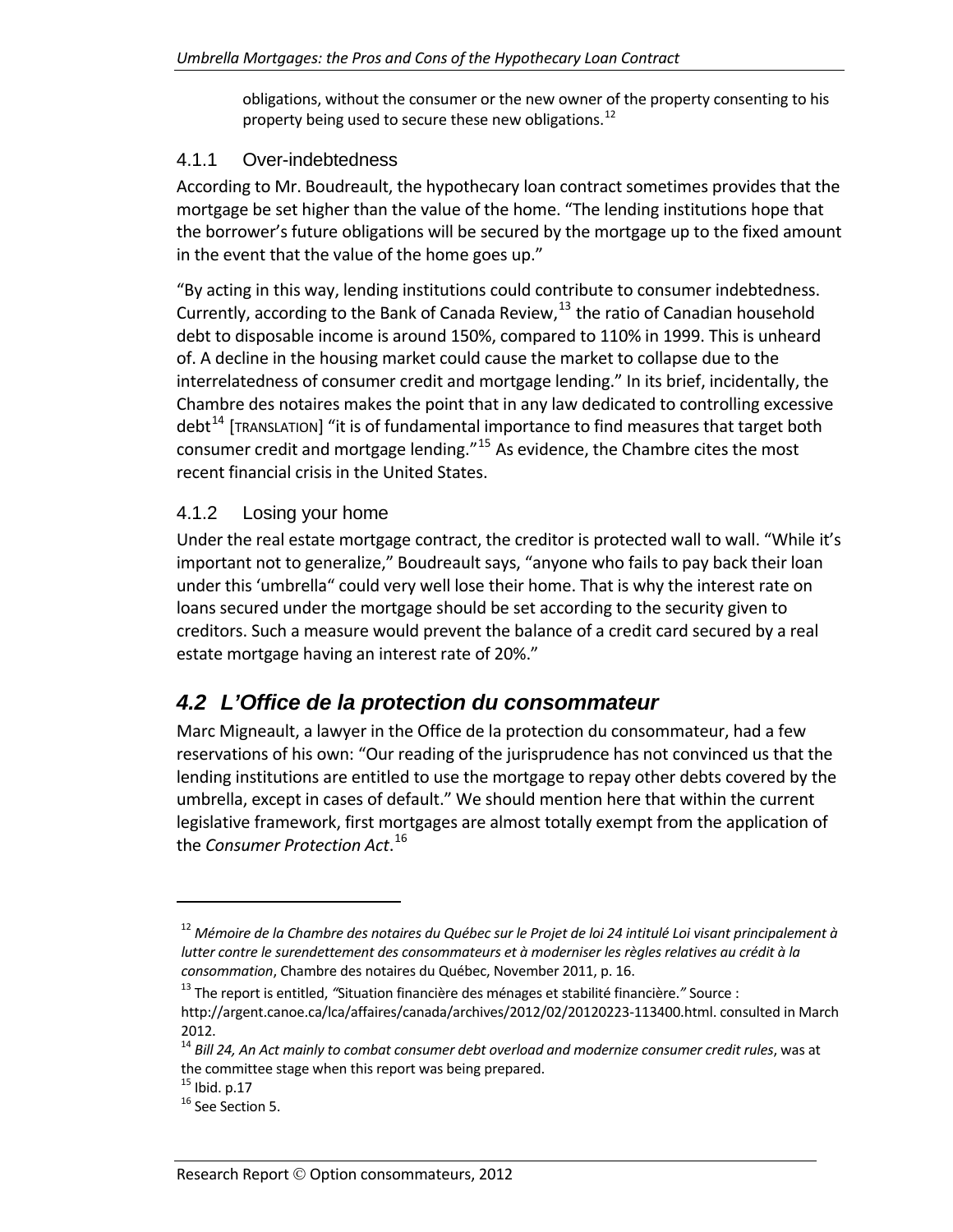Could setting the mortgage at a higher value than that of the home force consumers into debt? In his view, imposing a maximum level of debt is a very delicate matter. "For example, the parents of a gravely ill child whose only treatment is in Europe would take a very dim view of being deprived of the right to borrow more than a certain amount," he said. "It's the same for the owner of an ancestral home that will be worth double once it is renovated. There are risks in doing things this way, but also advantages. Furthermore, if it were not allowed, consumers would have to use the services of a notary to obtain further loans secured by their real estate mortgage. And in that case, there would be fees to pay."

Migneault nevertheless believes that the scope of the real estate mortgage is too wide and that this is a source of concern. "The Office de la protection du consommateur is mostly concerned about the fact that consumers could subscribe to such a contract, without realizing it. Once at the notary, the consumer is not receptive to such information. A mortgage that can secure present and future debts might seem like a very abstract affair. Are consumers likely to halt the transaction and thereby expose themselves to significant penalties? "

# *4.3 The Financial Consumer Agency of Canada*

<span id="page-21-0"></span>The Financial Consumer Agency of Canada (FCAC), has a number of tips for consumers. According to the organization, an umbrella mortgage may allow the consumer to save on interest charges. "Everything depends on the terms of the contract between the consumer and the lender, including the interest rate on the initial loan and the interest rates that will apply to any loans that the consumer takes out in the future. First of all, this involves comparing the interest rate that the consumer who wants to borrow an additional amount would have access to through the umbrella mortgage to the rate that he could get from another lender, Second, it involves considering whether he already has loans that he wants to transfer to an umbrella mortgage, and if so, how much it would cost to terminate the loan agreements."<sup>[17](#page-21-2)</sup>

## <span id="page-21-1"></span>4.3.1 A captive clientele?

Under the terms of an umbrella mortgage contract, the lender usually requires that all the debts under the umbrella be paid off if the consumer wishes to transfer his mortgage to another lender. This could discourage a consumer from switching financial institutions. "So it's important for the consumer to check what obligations would apply in this situation and consider them before making a decision," the FCAC says.

*Does this credit instrument help financial institutions retain customers?* The FCAC considers that it could encourage customers to consolidate all their credit needs with the same creditor if the latter offers benefits that they consider important. "If a customer had to repay all the loans under the umbrella before transferring any or all of his loans to another lender, it could make changing lenders more difficult, depending on the

<span id="page-21-2"></span> $17$  Julie Hauser, media relations officer at ACFC, answered our questions in writing.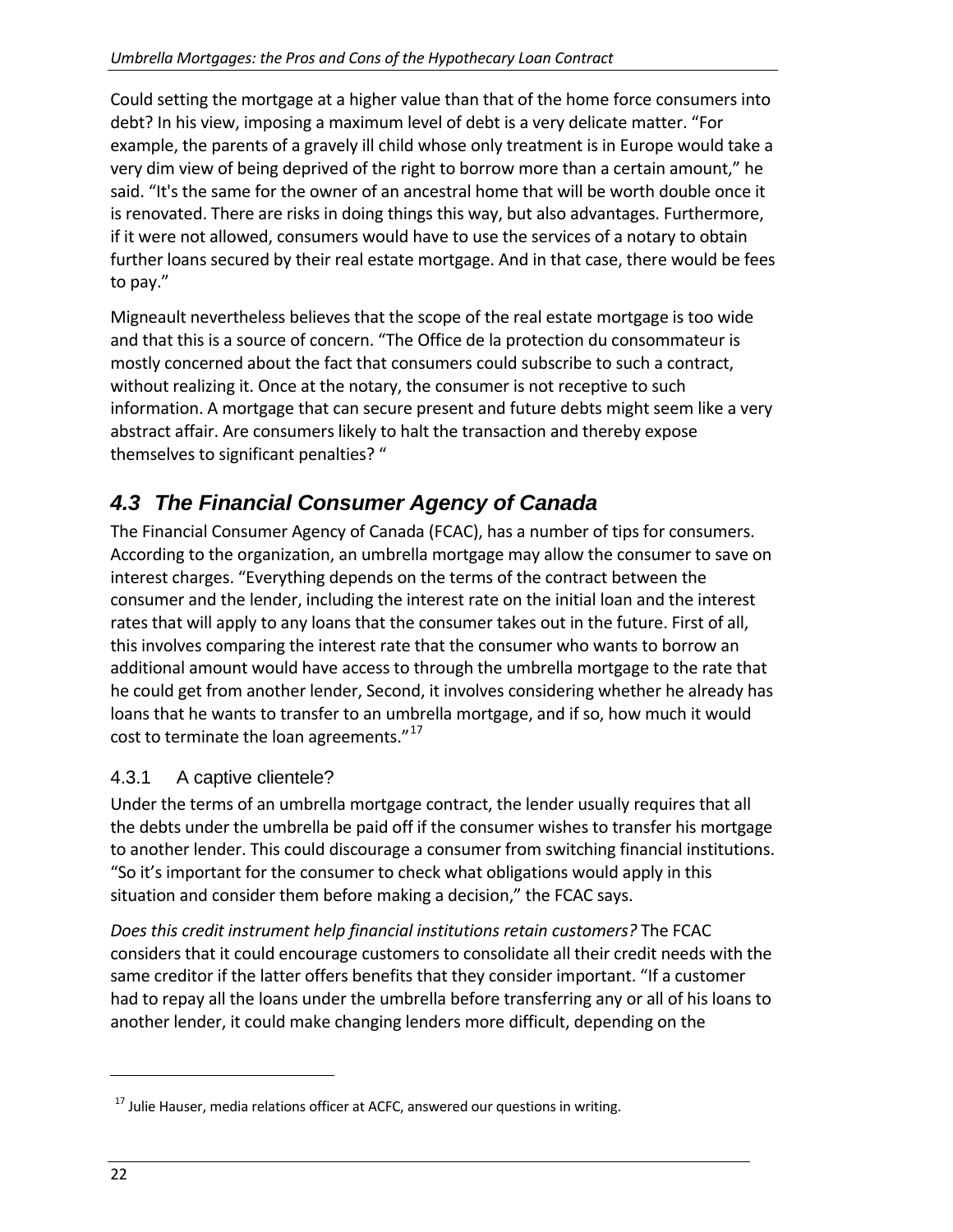customer and how much support the new lender provides in the transition process. Seen from that perspective, the umbrella mortgage could help build customer loyalty. "

*By acting in this way, are lending institutions stifling competition?* The FCAC's opinion is that consumers have many options in the mortgage market. "As with any other product, if they are to benefit from the competition and choose the mortgage best suited to their situation, it is important for consumers to do research, shop around and consider the pros, cons and obligations of each option before making a choice, " the agency says.

# *4.4 Canada Mortgage and Housing Corporation*

<span id="page-22-0"></span>According to Line Leduc, Director of Business Development at CMHC, this type of loan is called a collateral mortgage. "It's an alternative to a traditional loan. The borrower ends up with two documents: a mortgage agreement and a collateral mortgage contract. If there is a section of the loan that is not amortized, for example, a line of credit, the risk will be totally assumed by the lender, and is not insured by CMHC. "

Option consommateurs recommends that financial institutions simplify the terms and conditions of hypothecary loan contracts.

Option consommateurs recommends that financial institutions ensure that their employees are able to inform consumers about the types of obligations attached to the mortgage and provide them with appropriate training.

Option consommateurs recommends that financial institutions grant extinction of the mortgage once the principal loan is repaid in full.

Option consommateurs recommends that the Government of Québec and the federal government amend their respective legislations to require financial institutions to adjust the terms of each loan secured by the mortgage in accordance with the terms of this security, including interest rates on credit cards, unless the financial institutions agree to do so voluntarily.

Option consommateurs supports the position of the Chambre des notaires du Québec and requests that the government prohibit mortgages being extended automatically to new obligations unless the consumer or the new owner of the property consents to their property being used to secure these new obligations.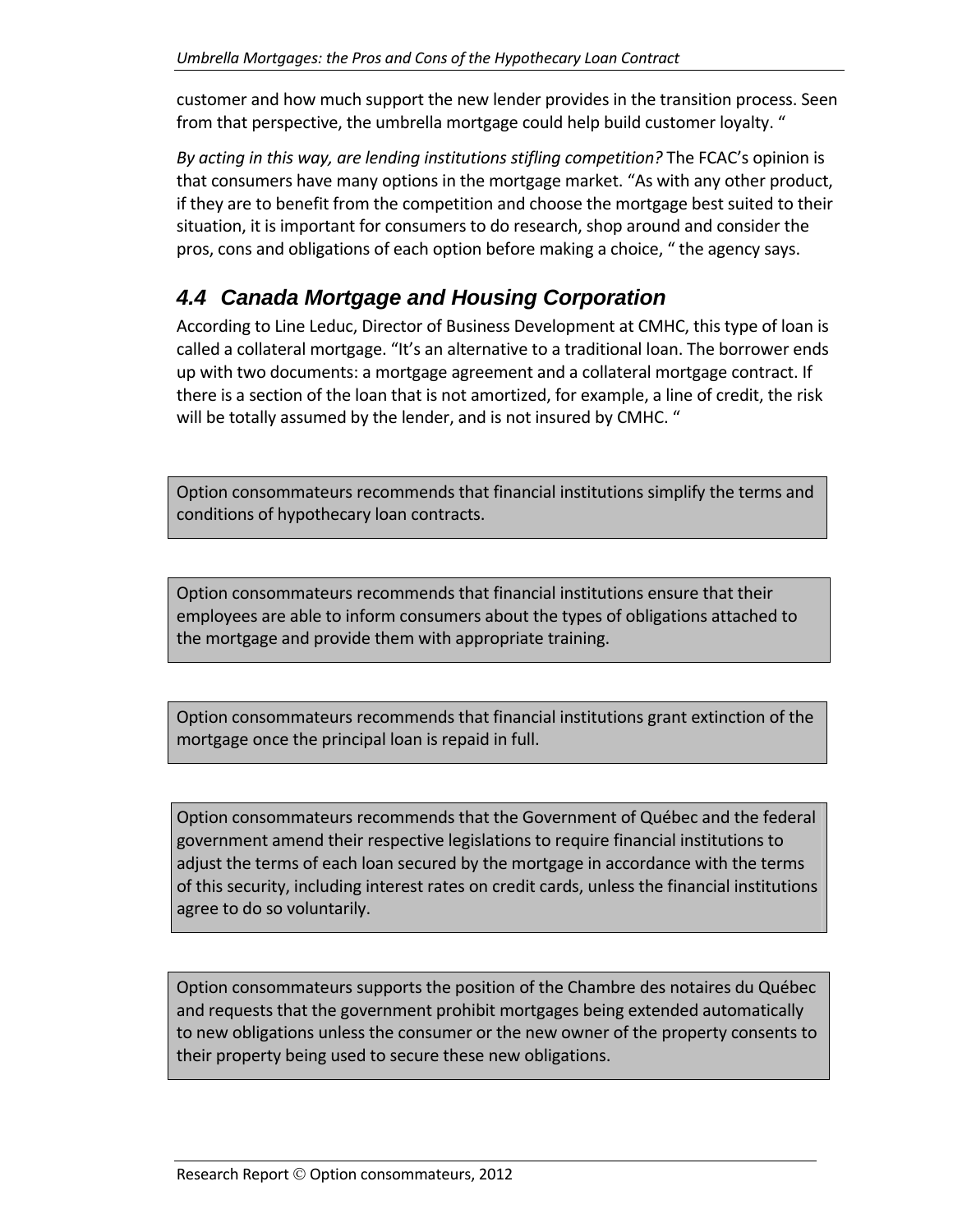# <span id="page-23-0"></span>**5. The consumers' point of view**

# *5.1 Semi-directed interviews: highlights*

<span id="page-23-1"></span>In parallel with our study of the current laws, we conducted semi‐structured interviews with 20 consumers. This exercise allowed us to amass a considerable amount of data on how consumers perceive the hypothecary loan contract, what they think differentiates it from traditional mortgage loans, and the information they obtained in this regard.<sup>[18](#page-23-2)</sup> The consumers we interviewed had all taken out a mortgage in the past twelve months.

Before proceeding with this exercise, we first developed an interview grid to help us learn more about the consumers' experience with mortgages.<sup>[19](#page-23-3)</sup> We also made sure we could find the clause stipulating that the real estate mortgage covers the future obligations of the borrower, aided by a document prepared by notary François Lebreux,[20](#page-23-4) a copy of which we obtained at the round table to reform the *Consumer Protection Act*. The aim was to help consumers identify the clause, if one existed.

Prior to the interview, the participants were instructed to read their mortgage contract. They also had to have it at hand to consult during the interview. This was not always possible. Some talked to us while they were at work, and had not brought their notarized contract with them. Others confused the notarized contract with the loan agreement. Still others were not able to get their hands on the notarized contract.

### Profiles of interviewees

The semi‐structured interviews were conducted in February and March 2012. The participants lived in Québec in the Greater Montreal metropolitan area and vicinity. We interviewed 20 people, 13 women and 7 men. Of these, 19 worked full time and 1 was retired, 7 were single and 13 were married. They were from 25 to 63 years of age.

Of those surveyed, 12 had taken out a mortgage in the last 12 months, 7 within 6 months and 1 in the last 3 months. Of these, 4 had done business with the Desjardins Group, 3 with National Bank, 3 with TD Bank, 3 with Scotiabank, 5 with RBC Royal Bank, 1 with Manulife and 1 with BMO Bank of Montreal. A little over half were new to mortgages. Thus, this was the first mortgage for 14 people, the second for 2, and the third for 3 or more (one participant did not seem to know how many she had had.)

During this telephone conversation, we specifically asked participants if their mortgage advisor had offered different formulas when they were applying for a mortgage. In most cases (17), they said their mortgage advisor had gone over the basic concepts (mortgage

<span id="page-23-2"></span>

<span id="page-23-4"></span><span id="page-23-3"></span>

<sup>&</sup>lt;sup>18</sup> The semi-directed interviews took place in February and March 2012.<br><sup>19</sup> See the list of questions in Appendix B.<br><sup>20</sup>This document was obtained during a round table on the reform of the *Consumer Protection Act*, organized by the Centre d'études en droit économique (CÉDÉ) at Laval University in January 2012. Mtre. Dominique Gervais, legal advisor in Option consommateurs' legal department, took part in that event.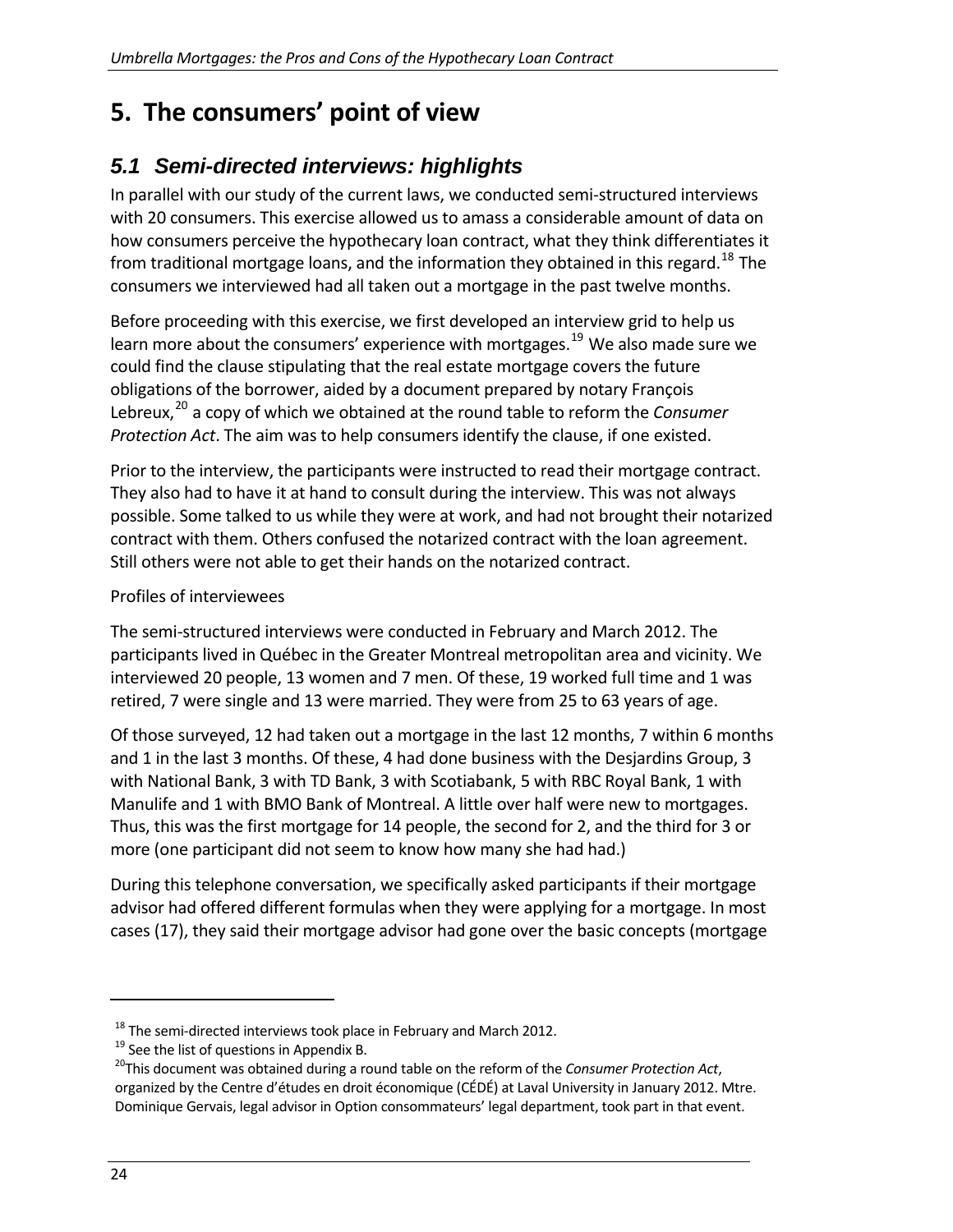insurance, variable rate and fixed rate mortgage terms, lines of credit, credit cards, payment terms, etc.).

## <span id="page-24-0"></span>5.1.1 Could they understand the document?

We next asked the participants why they had opted for a hypothecary loan contract, rather than a traditional mortgage. The result was that 18 out of 20 people did not understand the question and thought they had a traditional mortgage. However, 14 people had signed a document at their bank and had read all or some of it prior to signing. Two people stated that they had not signed any document at their bank. Only the person who had done business with Manulife was familiar with the hypothecary loan contract and had chosen it purposely. One National Bank customer knew his real estate mortgage covered other borrowing, including lines of credit. He made the comment that this formula gives him peace of mind if something goes wrong, but he did not want the mortgage on his house to be linked to his line of credit when he was ready to pay off the loan.

We then we asked whether participants had been surprised by certain details when they read the document. A TD Bank customer said he was surprised by the interest he would have to pay. A Desjardins Group customer reported being surprised by the charges, while a National Bank customer said he was not very comfortable with technical terms. The other participants said they were well informed. One, a National Bank customer, even said he was quite unconcerned. "I'm a long‐time customer," he said. Another participant said he was informed quite partially. "There were 20 pages in my contract," he said. "Often it's not even the person in front of you who approves the loan. He or she collects information in a computerized file that has to be approved by a third party. I'm not even sure that person is completely familiar with all the terms."

## <span id="page-24-1"></span>5.1.2 Other loans

Were the participants looking for money to pay off debts (credit cards, car loans, etc.) when they took out their mortgages? One of them would have liked to do that, but did not request it, and 19 said they did not want that option. Would you have liked to have money for future projects (renovation, line of credit, etc.)? The majority of participants said they did not wish to take advantage of this option, while six opted for a line of credit.

We also asked them if the product they were offered covered other loans. The majority of participants stated that their product did not cover other loans. One, however, said he would have access to his line of credit as he paid off the mortgage, another said he was free to use the credit however he liked, while another said the option provided easier access to credit. Were the participants well informed about the pros and cons of such a formula? When we asked this question, most participants did not differentiate between a traditional mortgage and a hypothecary loan contract. They were unable to answer the question. Among those who knew what it was, one person was concerned that the formula might push him into debt.

## <span id="page-24-2"></span>5.1.3 At the notary

We then turned our attention to how the transaction was concluded at the notary. Of those surveyed, most had no surprises at the notary. One said she could not remember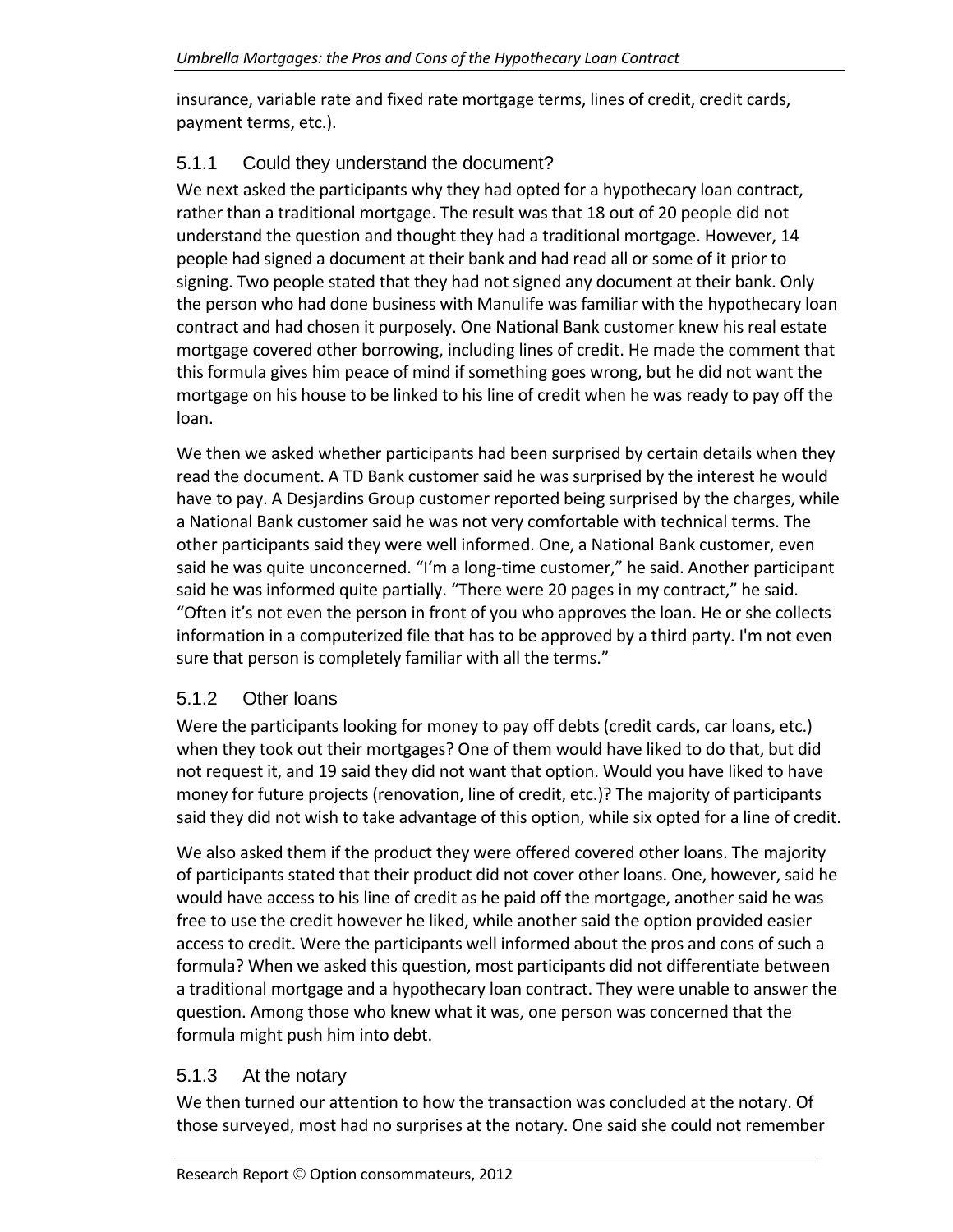any details except that she was anxious for the transaction to be completed; two others told us that the lawyer had explained the advantages and disadvantages of the hypothecary loan contract. "He told us that the mortgage could cover other loans, and that was something that scared us," one participant said.

## 5.1.4 Present and future obligations

<span id="page-25-0"></span>We then asked respondents whether their contract included a clause on present and future obligations and to read it to us. This exercise was not always successful. Sometimes, consumers were able to identify the clause, sometimes not. However, 3 participants said they had found such a clause and 10 read it to us. When participants were unable to identify the clause, we explained what it was about. Next, we asked the respondents what they thought. The majority felt that it had the advantage that they could save on notarial fees. "It may be a good thing if there is work we need to do," one participant said. "Consumers will benefit from a better rate than if they use their credit cards." "I don't think it's the best solution, but it provides us with a cushion in an emergency," someone else said. "However, I want my house to be one hundred per cent mine when I finish paying off my mortgage." "It's a good formula for home-related expenses," another said.

We then asked about the disadvantages of such a formula. Some stated that their mortgage should not cover consumer debts such as credit cards. Others said that this formula posed no inconvenience because they had no intention of getting deeply into debt and would make sure they met their financial obligations. One person, however, said it could lead someone into debt and ultimately lose their home.

Two participants agreed to send us their notarized contracts. These loans were contracted with the Bank of Montreal and the National Bank respectively, and the contract contained a clause stipulating that the mortgage covered the debtor's future obligations. The Bank of Montreal customer was not aware of this clause and the extent of his obligations secured by the real estate mortgage and, during our telephone conversation, was convinced he had a conventional mortgage. He did, however, know that he would have access to funds as and when he paid off his mortgage. The National Bank customer was aware of the characteristics of his contract, as he had been informed of them by both the employee at the bank and the notary.

Finally, we wanted to make some correlations. Of the 13 people who appeared to have an umbrella mortgage, only three knew that it might cover other debts and that they had learned this from their mortgage advisor. "He even increased the amount of my mortgage in my presence," one participant said. In some cases, participants did not seem to make a connection between the "the present and future obligations" clause and the possibility of obtaining other loans covered by the real estate mortgage.

There are several possible explanations for this phenomenon. Buying a home is a major investment and can be a source of significant stress, so it is possible that the participants were not paying attention to the details of the contract. Often, according to the experts we interviewed, consumers will be interested primarily in interest rates and will not bother about other items that may nonetheless have an impact on their personal finances. Also, in Québec, the law does not require the mortgage lender to explain the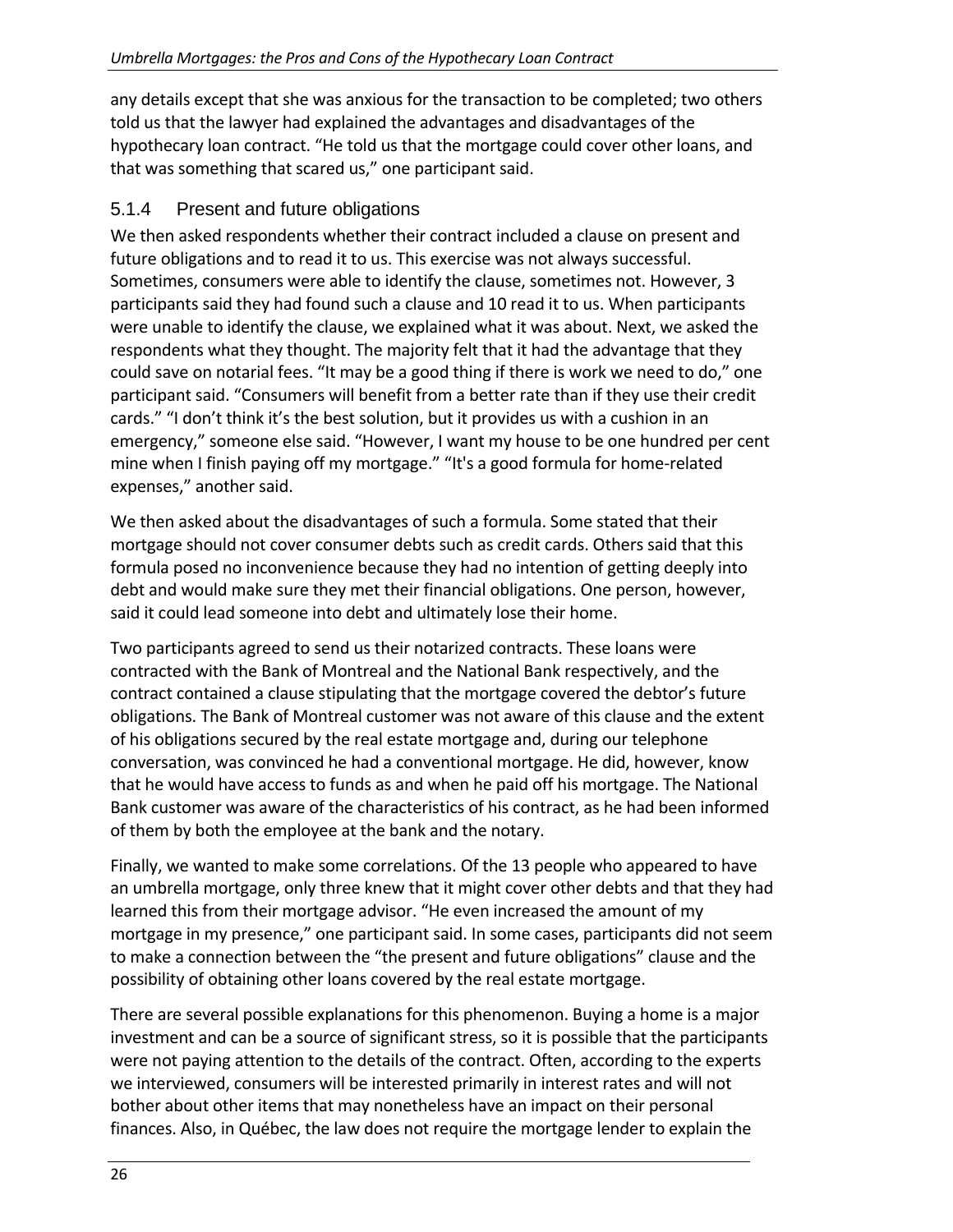extent of the mortgage burden. Finally, the time elapsed since the loan is another likely factor; memories, by their nature, tend to fade.

## *5.2 The focus groups*

<span id="page-26-0"></span>We entrusted Environics Research Group with conducting four focus groups in February 2012 (two in Montreal and two in Quebec City) and with preparing a detailed report.<sup>[21](#page-26-3)</sup> The participants in the Montreal group were anglophones and the participants in the three other groups were francophones. In total, we collected the opinions of 32 people. $^{22}$  $^{22}$  $^{22}$ 

[qualitative](#page-26-4) research<sup>23</sup>. The [participants](#page-26-5) had to have bought a home in the last ten years. Within each group, the [participants](#page-26-5) had varying levels of experience with mortgages: conditions, and what [differentiates](#page-26-5) it from the traditional mortgage agreement. We also contracts of three financial [institutions.](#page-26-5) To prevent the financial institutions from being [institutio](#page-26-5)n, but to obtain feedback from participants on their understanding of the clauses. Each group consisted of eight [participants,](#page-26-4) an appropriate number for this type of some had just [bought](#page-26-5) their first home, while others owned several homes or had obtained [mortgages](#page-26-5) on several occasions. These focus groups were designed to find out how well consumers understand the [hypothecary](#page-26-5) loan contract and its related terms and wanted to know what they thought of the clauses relating to the [hypothecary](#page-26-5) loan [identified,](#page-26-5) their names were blocked out.<sup>24</sup> The goal was not to target a particular

### <span id="page-26-1"></span>5.2.1 The progress of the focus groups

they understood.<sup>[25](#page-26-6)</sup> The facilitator then distributed the model clauses to the participants and asked them for their impressions. Finally, he asked them for their comments. At the outset, the facilitator asked the participants questions about their general experience of mortgages. He then gave them a document containing a brief definition of the traditional mortgage and the hypothecary loan contract in order to see how much

#### 5.2.2 Analysis of results and discussion

<span id="page-26-2"></span>well as the observations of the author of this study, who attended two focus groups held in Montreal. Following are the main observations by Rick Nadeau, $^{26}$  $^{26}$  $^{26}$  who led the four focus groups, as

<span id="page-26-5"></span><span id="page-26-4"></span>

<span id="page-26-3"></span><sup>&</sup>lt;sup>21</sup> See detailed report in Appendix C<br>
<sup>22</sup> See the discussion guide in Appendix D<br>
<sup>23</sup> See the detailed profile of participants in Appendix E<br>
<sup>24</sup> These were the Desjardins Group, Industrial Alliance, and the National

<span id="page-26-6"></span><sup>&</sup>lt;sup>25</sup> The French and English versions of this information sheet are presented in Appendix F.<br><sup>26</sup> The report by Environics entitled "Focus Group Report on Deeds of Hypothec (Umbrella Mortgages)" is

<span id="page-26-7"></span>presented in Appendix C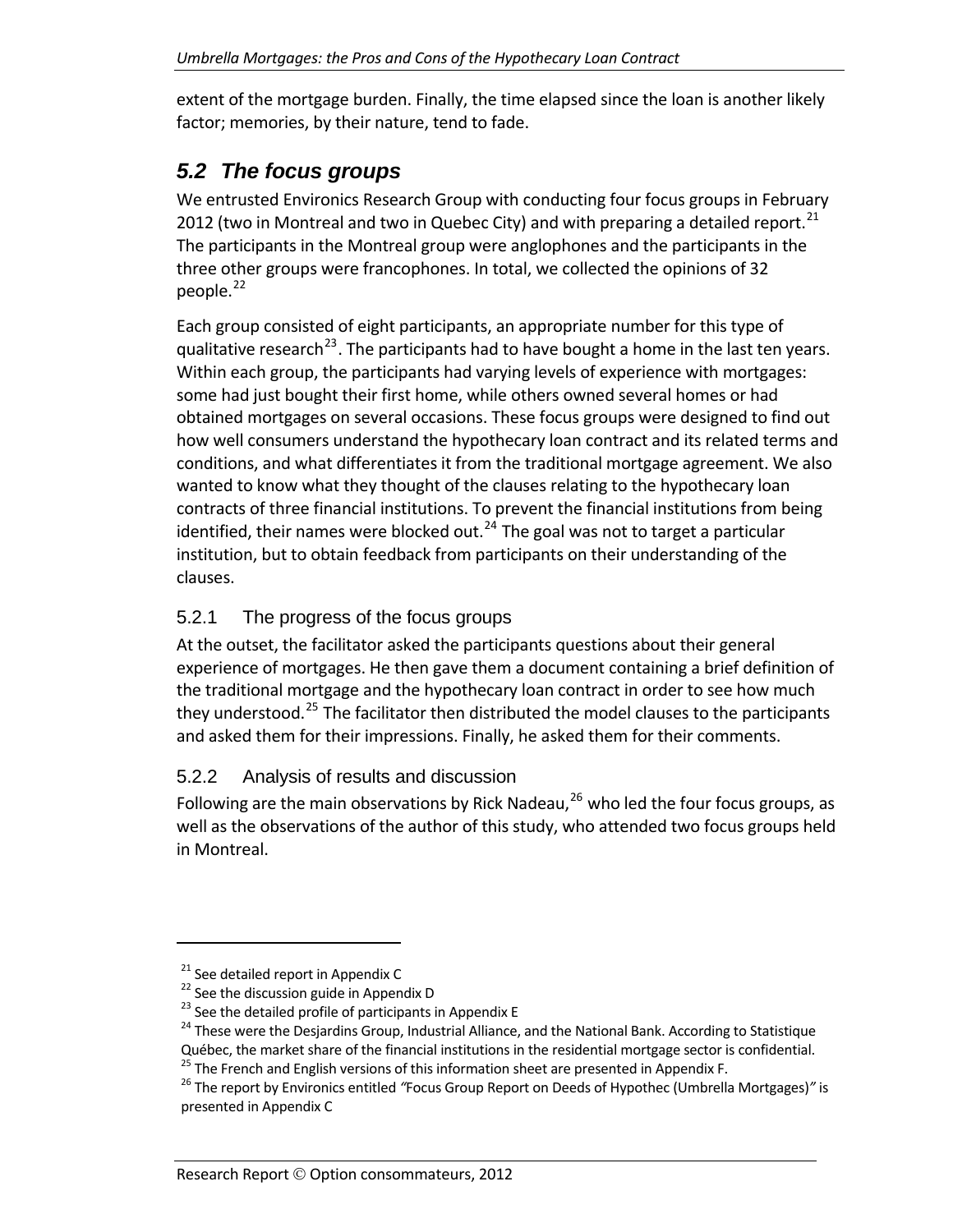### 5.2.3 Personal experience

<span id="page-27-0"></span>The participants in each group had to specify the most recent mortgage agreement they had signed, the circumstances in which this took place, and their experience with mortgages in general. The results were as follows: while most of the "experienced" consumers seemed to know more about the type of products they had, and some "inexperienced" consumers felt they knew their product, while many "experienced " consumers felt that they had only a vague general understanding of their product.

We also had to consider how the consumers interpreted the questions. Most participants based their responses on how much they knew about the terms of their mortgage (interest rate, amortization period, payments, term, etc.). However, those who had "shopped around" for the loan based them more on their knowledge of the market.

The moderator also asked participants what they thought of their most recent mortgage experience. The majority reported having had a positive experience. They said that the creditor's representative was attentive and able to inform them and answer their questions. When asked what items were discussed at this meeting, participants mentioned interest rates, fixed and variable interest rates, the amortization period, etc. $27$ 

## <span id="page-27-1"></span>5.2.4 The type of mortgage

Although they said they were knowledgeable about their mortgage product, no participant reported having a hypothecary loan contract. Most of the participants in the Montreal focus groups believed they had a traditional mortgage, while the participants in the Quebec City group reported having either a traditional mortgage, or a home equity line of credit. Some described the type of mortgage they had in detail, and their descriptions corresponded to the hypothecary loan contract. However, they were sure they had another type of mortgage.

There are two factors that could explain this phenomenon. The participants knew they had access to a home equity line of credit. The name of the loan used by the institutions has an impact on consumers' perception of the product they own. The best known example is the "Versatile Line of Credit" offered by Caisses Desjardins.

## 5.2.5 Conditions and contracts

<span id="page-27-2"></span>The facilitator urged the participants to recall their contractual obligations. Most said that they remembered that the bank can seize their homes in case of default. Some also remembered that there was a penalty or fee if they decided to renegotiate or repay their mortgage before term.

All the participants recalled signing a mortgage agreement with their financial institution. In each group, only a few people reported having read the entire contract before signing it and several reported that they had glanced through it at most. Also, only a few felt that the document was "understandable," while most felt it was more or less easy to understand. Several said they needed to consult someone they knew to help them

<span id="page-27-3"></span> $27$  See page 3 of Appendix C for a list of these items.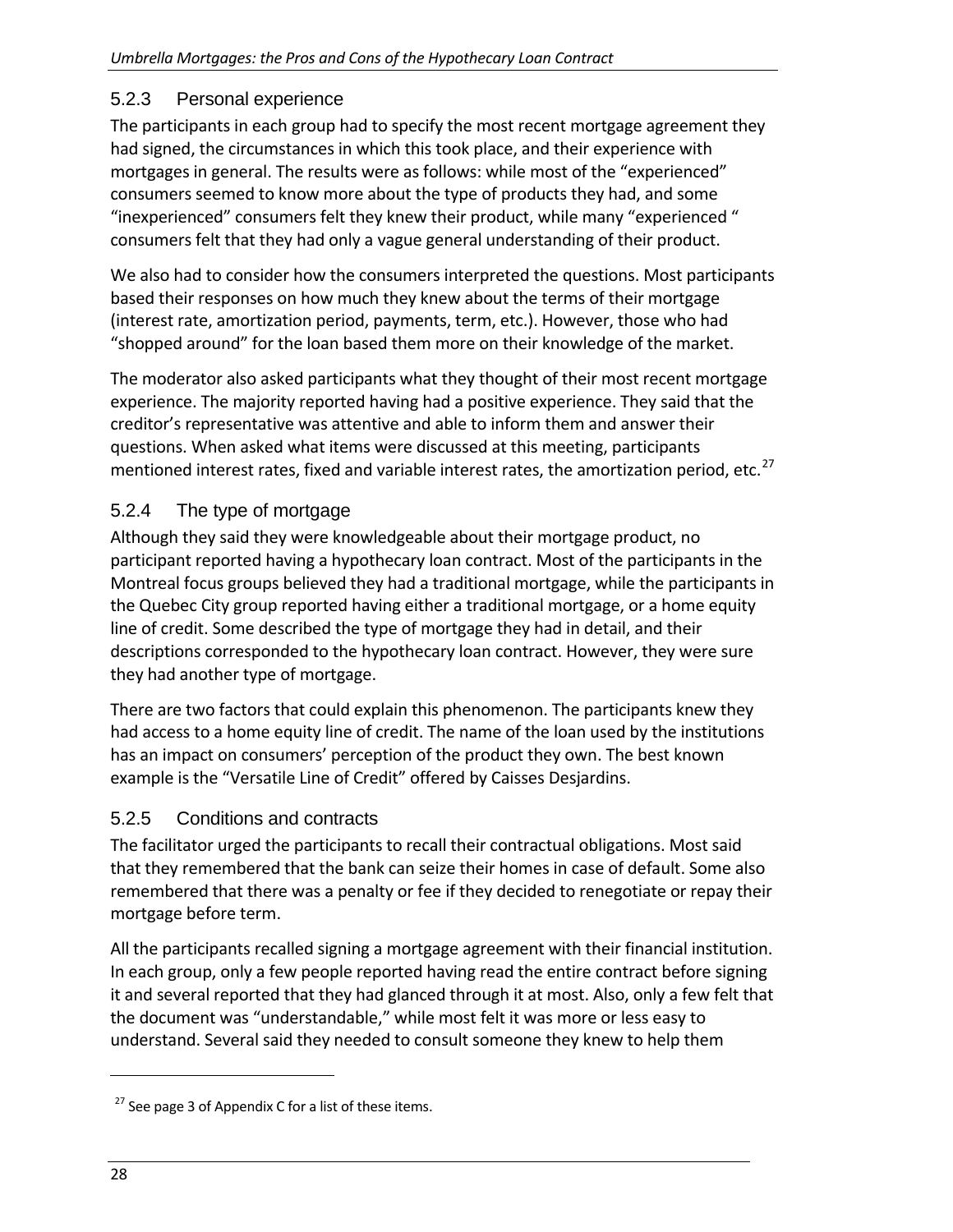understand the contract, in addition to what was explained by the creditor and the notary. For example, one young consumer said she asked her parents while others (mostly women), asked their spouses.

Many felt they understood the key clauses relating to the most important aspects of the mortgage (e.g. interest rates, amortization, payment frequency, etc.) and did not feel the need to scrutinize the other clauses of the contract to see if they might be detrimental to them.

## <span id="page-28-0"></span>5.2.6 The notary's role

Beside the fact that they found the fees high, most participants agreed that the role of the notary is to "legalize" the transaction and explain the contract to the client. They believe that this role is important for consumer protection. Some participants felt that their notary had not been careful enough; in fact, some do not remember the notary reading the entire mortgage contract. At the meeting, the notary had presented several documents and perhaps some details were skipped. Were they surprised at certain features of their mortgage contract when they were at the notary? None of the participants recalled having been surprised by any clause whatever in their mortgage.

## <span id="page-28-1"></span>5.2.7 Renegotiation, additional loans and sale of the home

Since certain clauses of the hypothecary loan contract may affect their ability to renegotiate a mortgage or to obtain additional loans or sell their home, we explored each of these factors with the participants.

Renegotiation. Only a few individuals had tried to renegotiate their mortgages. Apart from having to pay a penalty, these participants did not recall any issues related to renegotiation. This process may have been be simplified because the renegotiations often took place at the same institution.

Additional borrowing. Only a few individuals had tried to obtain further loans from the institution that issued their mortgage. This was mostly in the form of a line of credit, at a slightly higher rate than that of the mortgage. In every case, there were few formalities, just a little paperwork, and no one remembers having to contact his notary. Most of these participants understood that this new loan was secured by their home, and that, in the event that the latter was sold, they would also have to pay off the line of credit.

Sale of the home. Only a few individuals had tried to sell their home. As in the cases of renegotiation and additional borrowing, these participants stated that the exercise had proceeded without incident and that their financial institution had no specific requirements. There are two factors that could explain this phenomenon. None of the participants recalled having other debts or loans with the financial institution holding the mortgage. Most had taken out a new mortgage with the same financial institution.

## <span id="page-28-2"></span>5.2.8 The hypothecary loan contract

The participants were given a sheet explaining the hypothecary loan contract and the traditional mortgage. Prior to reading this sheet, very few participants had ever heard of hypothecary loan contracts or umbrella mortgages. Feedback from participants suggests that they were more familiar with the concept than the name by which it is known.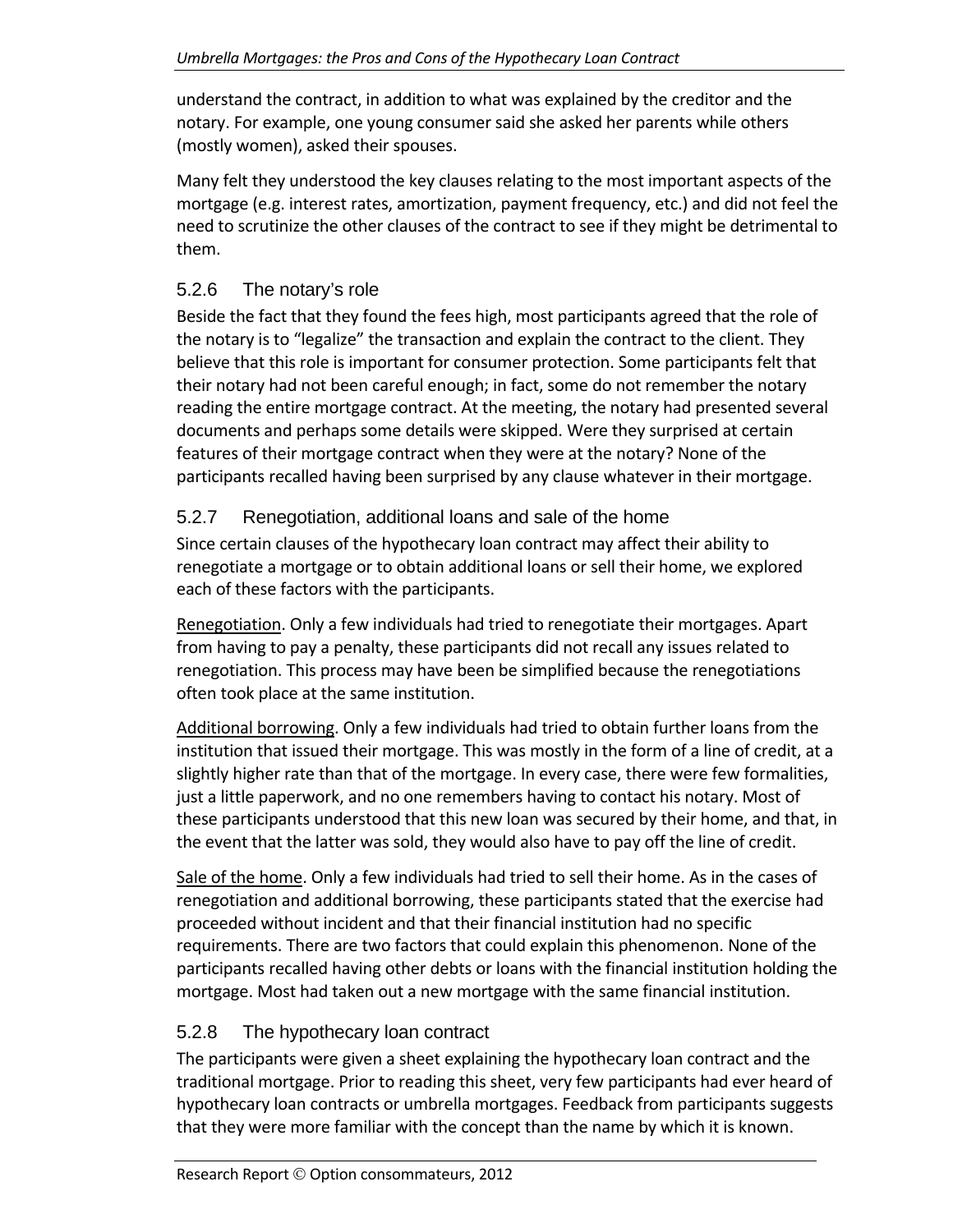Once the concept was explained informally, some participants, particularly those in Quebec City, began to wonder if it was the type of mortgage they had.

Some still believed they had a traditional mortgage or a home equity line of credit, even though the text they read about the hypothecary loan contract corresponded almost exactly to the description they themselves had given earlier in the session when they were asked to explain the type of mortgage they had.

Others acknowledged that the security instrument looked like what they took to be a "home equity line of credit."

**Impressions about the hypothecary loan contract**. If given a choice, the participants said they would not have chosen the hypothecary loan contract. When asked them about the pros and cons of this concept, the participants in each group brought up the following points:

| Advantages                                                                                                          | <b>Disadvantages</b>                                              |
|---------------------------------------------------------------------------------------------------------------------|-------------------------------------------------------------------|
| - easy, convenient access to funds                                                                                  | - too easy access to funds                                        |
| - access to emergency funds                                                                                         | - borrowers stay in debt longer                                   |
| - lower rates for additional loans,<br>compared to a loan unsecured by the                                          | - the loan is linked to your mortgage if you<br>sell your home    |
| mortgage<br>- less expensive because you do not need                                                                | - could encourage people to get into debt<br>or take on more debt |
| to contact a notary                                                                                                 | - becomes a "debt pit"                                            |
| - less paperwork to get a new loan                                                                                  | - people do not know how the 20% rate is<br>applied               |
| - all loans are with the same bank; it is<br>easier to manage                                                       |                                                                   |
| - by taking out all your loans with the same<br>financial institution, you can expect more<br>recognition from them |                                                                   |

While the list of advantages tended to be longer than the list of disadvantages, most felt that the disadvantages or risks outweighed the advantages.

## <span id="page-29-0"></span>5.2.9 Comparison of typical clauses

Standard clause from a traditional mortgage

The participants were asked to study a sheet containing a standard clause from a traditional mortgage and two examples of clauses from a real estate mortgage.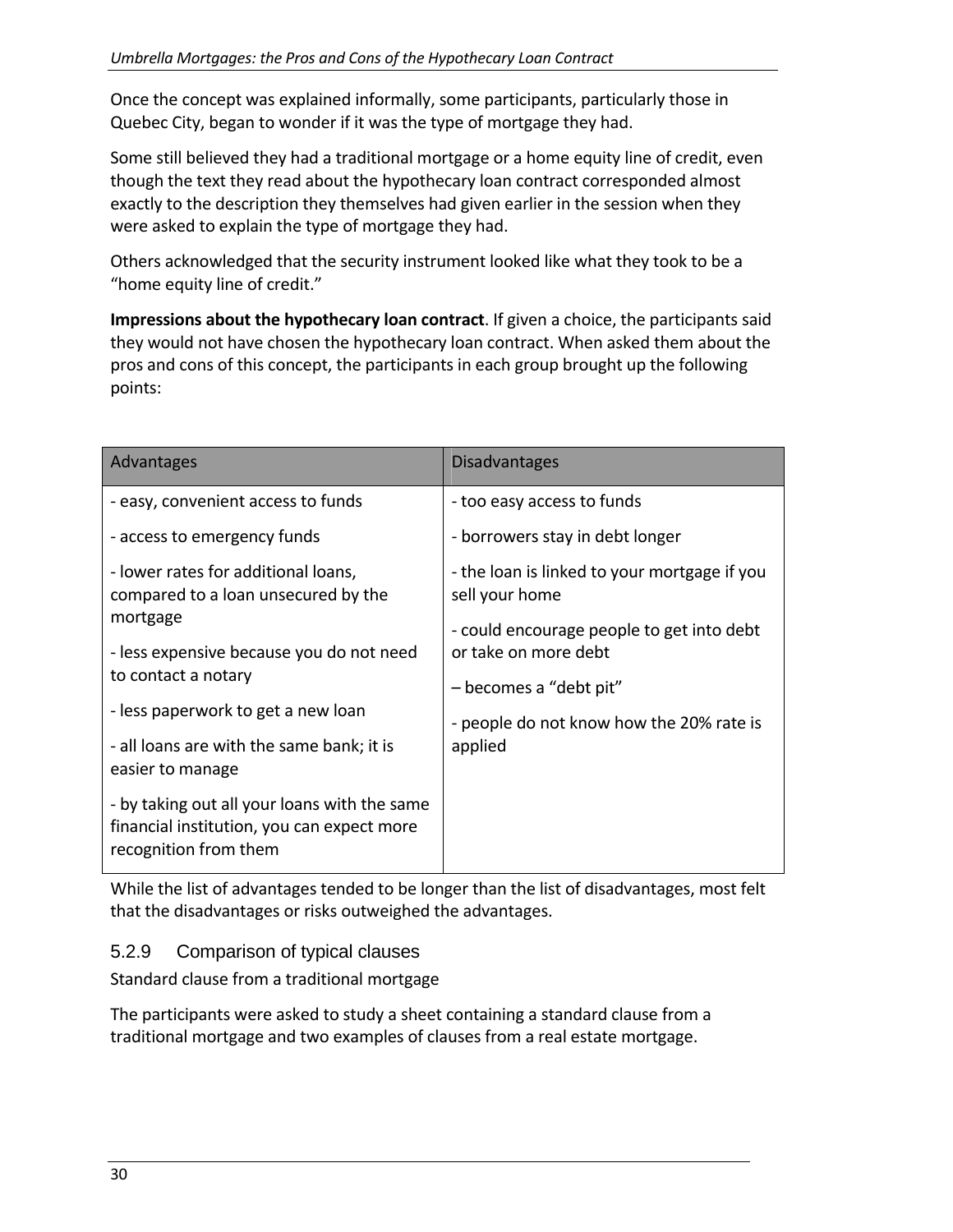#### **Financial institution A**

#### **12. Principal hypothecs**

 To secure the performance of its obligations under the terms of this contract, the Borrower hypothecates in favour of the Lender from this date the following properties (collectively the "Hypothecated Property") to the extent of the sum of  $(CDN \$ ) with interest at the rate of twenty percent  $(20\%)$  per year, the property described as follows:

Many participants understood the key premise of the clause and could explain the obligations of the borrower in their own words. They did not all clearly understand how the "20% per year" rate could be applied (because it was not the type of rate they were used to). Finally, they understood that the lender can seize the borrower's home in the event of default.

Standard clauses from hypothecary loan contracts

Next, participants were asked to read the following clauses from hypothecary loan contracts:<sup>[28](#page-30-0)</sup>

#### **Financial institution B**

#### **12. Hypothec**

To secure the repayment of amounts present and future owed to the Caisse for the loan(s), advances or credit granted under the credit contract, as well as amounts owed due to possible increase(s) of the amount of the loans, advances or credit, and due to another loan or loans or another form or forms of credit being granted that the parties could agree to subject to the stipulations and to the hypothecs provided for hereunder, as well as the repayment of amounts that could be lent anew to the Borrower and to the eventual purchaser of the property by virtue of Section 14 "Multiproject Option," in principal, interest at the rate of fifteen percent per annum, costs and accessories (this loan or these loans and all aforementioned amounts are collectively referred to hereinafter as "the loan"), and to secure the performance of other obligations stipulated in the credit contract(s) and herein which arise from or are accessory to these obligations (all the aforementioned obligations, including those related to the repayment of the loan, are collectively referred to hereinafter as "the secured obligations"), the Grantor hypothecates in favor of the Caisse for an amount of  $(S_$ ), the following immovable property, including any movable property, present or future, incorporated with, attached or joined to the property and considered to be immovables under the law, hereinafter referred to as the "Property," namely:

Overall, the participants' reactions were very negative. Only a few felt they understood the clause, and most found it was too long and too complex for them to make sense of it.

<span id="page-30-0"></span><sup>&</sup>lt;sup>28</sup> See document B in Appendix C.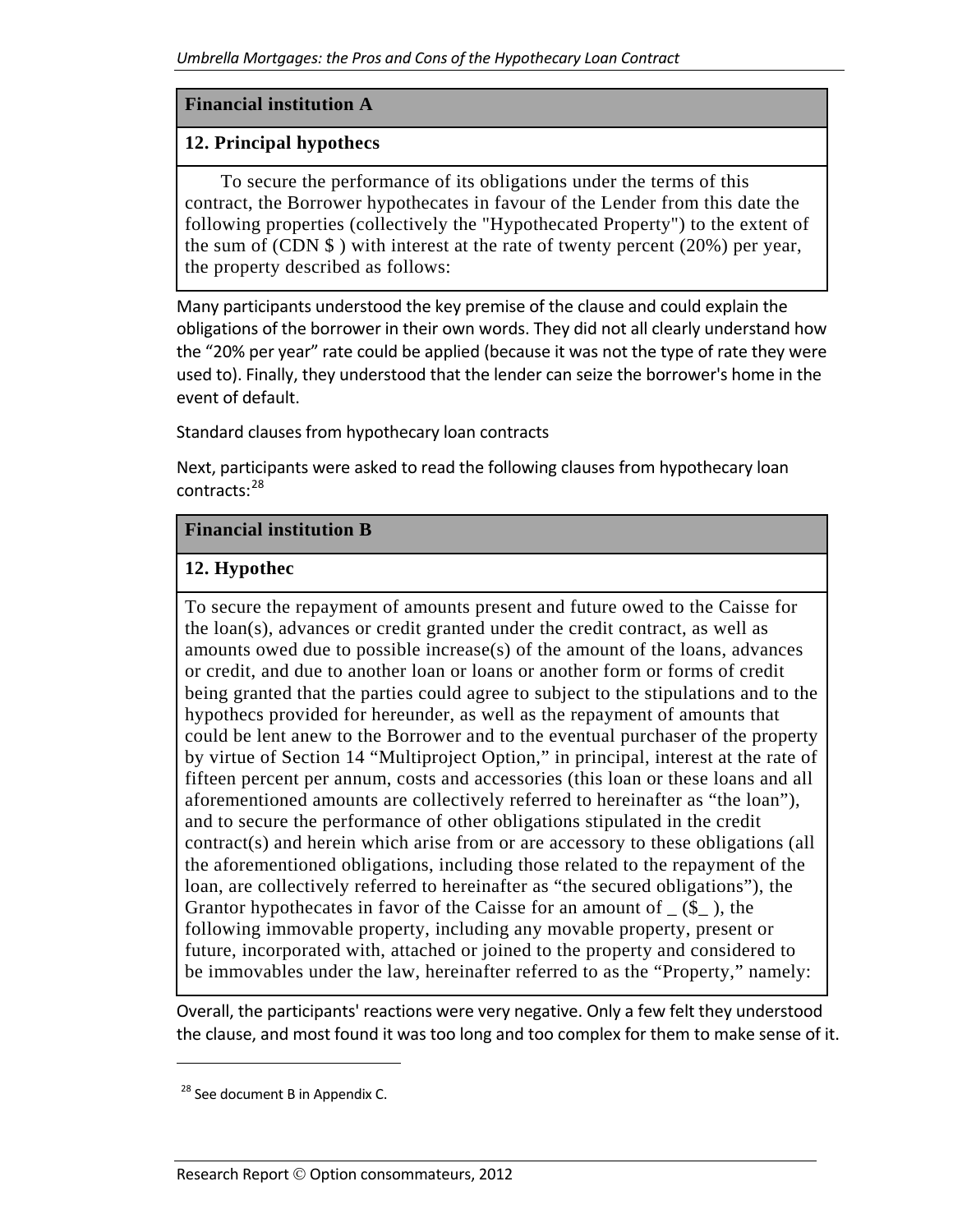Some gave up reading. The facilitator asked the participants if this was the type of clause they would ask the notary to explain. Almost everyone said that it was.  $^{29}$  $^{29}$  $^{29}$ 

#### **Financial institution C**

### **HYPOTHECARY LOAN CONTRACT**

**14596-001 (2007-10-29)** 

#### **3.1 Principal Hypothec**

 To secure the payment of the Indebtedness and the performance of all obligations of the Debtor hereunder and under any Credit Agreement, as well as to secure the performance of all other obligations of the Debtor to the Bank, present and future, direct and indirect, the Debtor hypothecates the following Immovable for the sum of

Canadian dollars  $(\$ \)$ , with interest at the rate of twenty percent (20%) per annum from the date hereof:

While participants found that the clause was simpler and easier to understand than the preceding clause, they thought it was not clear enough. In fact, they felt the two clauses represented two extremes. While the first clause was too long and complex and was extremely detailed, the second clause was not detailed enough and left room for interpretation. The participants were bothered by the following:

They did not know how to interpret the 20% rate and how it would be applied to their mortgage and future loans.

Although the majority understood what was meant by a "direct" obligation, they were unsure about "indirect" obligations. "Could that refer to loans they might take out from other banks?"

#### <span id="page-31-0"></span>5.2.10 Unsuspected risks

Participants were asked to state whether they felt they would be exposed to more or different risks with a hypothecary loan contract than with a traditional mortgage. They argued that the risk of getting into debt is higher with a hypothecary loan contract, due to the presumed ease of access to funds. However, if borrowers are disciplined and do not use the extra credit they have access to, the risk is essentially the same. Some felt that the hypothecary loan contract gives the financial institution more flexibility with respect to seizure in the event of default. Finally, most participants believed that the risk is no greater with one product than with another, as long as borrowers understand the extent of their contractual commitment.

<span id="page-31-1"></span> $29$  For a full report of the participants' reactions, see Appendix C.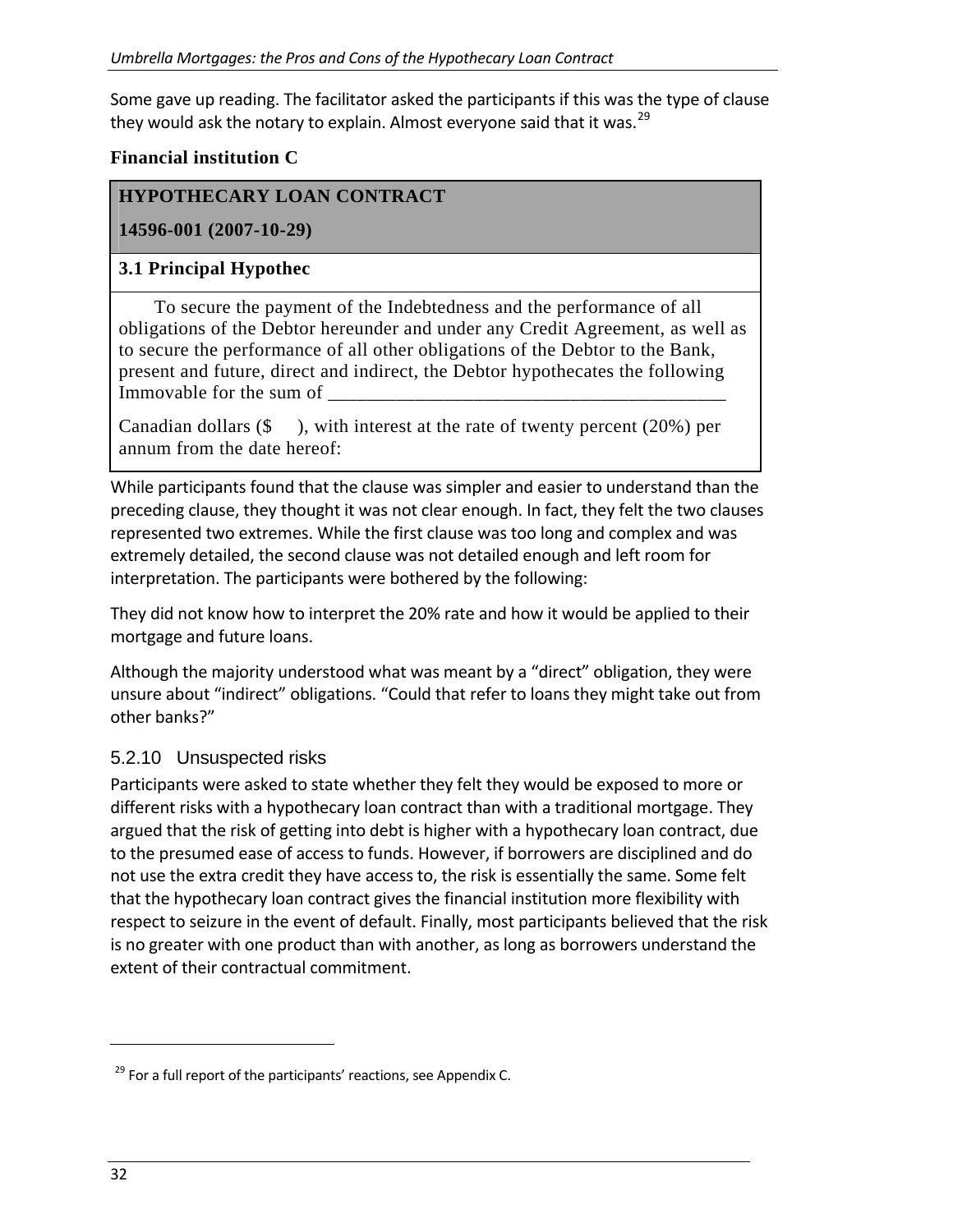#### 5.2.11 Overall Impressions

<span id="page-32-0"></span>We asked participants if the hypothecary loan contract is something they would consider. Most said they would opt for another type of credit instrument, primarily for two reasons.

When they go to a financial institution to discuss a mortgage, they want the funds to finance the purchase of their home and nothing else. They did not foresee any difficulties with a hypothecary loan contract, as long as it was used only to borrow the money to buy the home; however, they would prefer to have access only to the credit they truly need.

Several wondered how the 15% or 20% rates would be applied.

### <span id="page-32-1"></span>5.2.12 Better regulations?

Based on what they heard and discussed during the focus group and on their own experiences, most felt that a combination of "consumer vigilance" and standardization of clauses should be sufficient to improve regulations. The participants seemed to want government to play a minimal role in this area.

Option consommateurs advises consumers to learn about the type of mortgage contract they are about to sign and to read it carefully before signing the contract at the notary.

Option consommateurs advises consumers to avoid, as far as possible, taking out other loans from the same financial institution to ensure that all these new debts are not secured by the mortgage on their home, unless that is their wish.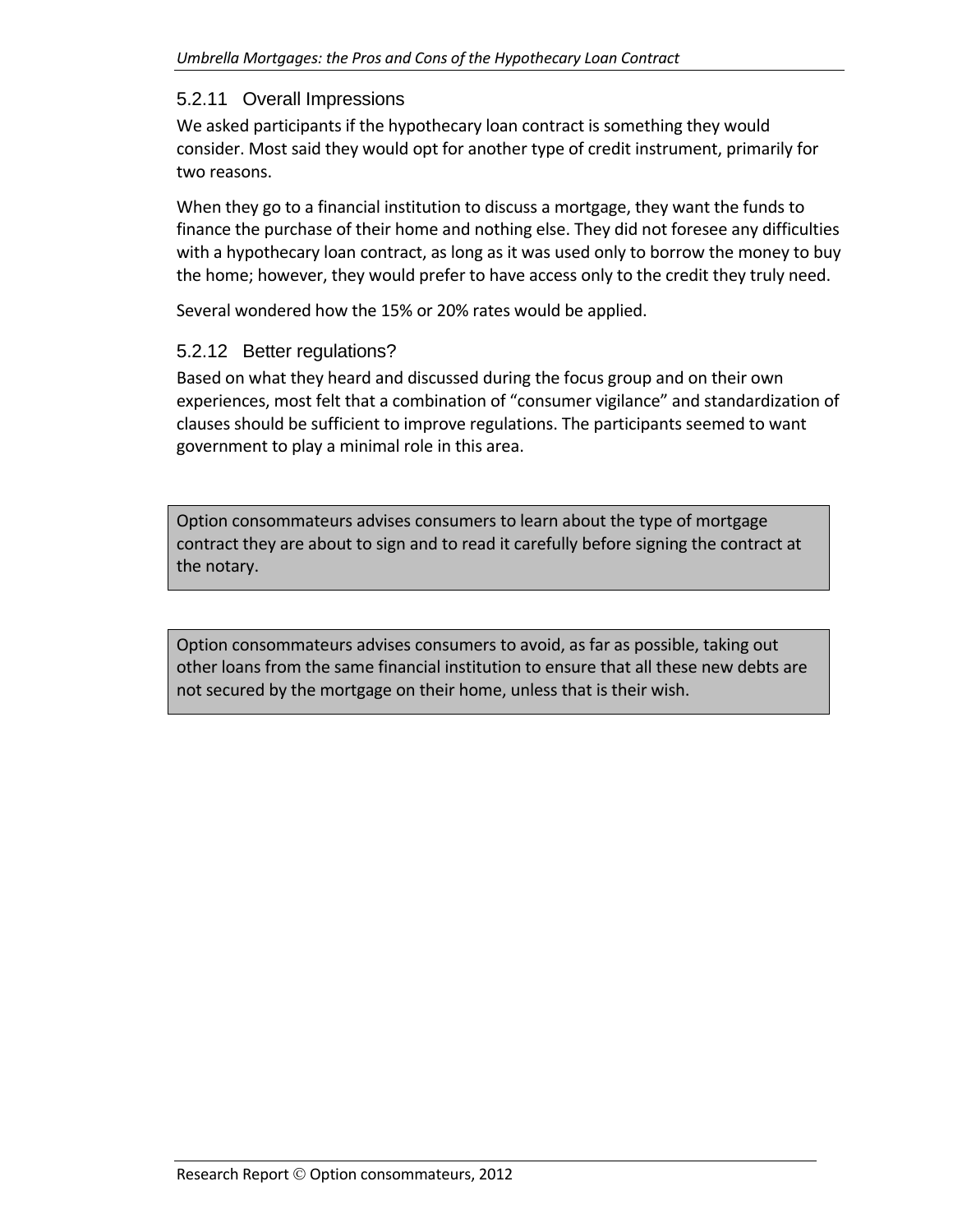# <span id="page-33-0"></span>**6. Mortgages that secure future obligations: the legal situation in Québec**

Before discussing the current legal situation with regard to mortgages (immovable hypothecs) securing future obligations, we think it important to provide an overview of the history of this new agreement. Québec civil law has undergone significant reform, a process that began in the fifties and culminated in 1991<sup>[30](#page-33-2)</sup> with the adoption of the *Civil Code of Québec* (*CCQ*). This reform resulted in tremendous changes in the mortgage system. Henceforth, privileges, prior claims and mortgages would all be covered by Book Six of the *Code*, entitled *Prior Claims and Mortgages.*[31](#page-33-3)

It appears that the obligations that can be secured by an immovable hypothec were also affected. The specificity principle of the mortgage has changed, and it is now possible, due to the codification of a line of authority that began in the last century, to secure present, future, identified and unidentified obligations by a hypothec. These future obligations are no longer confined to line of credit, but to any obligation whatsoever.<sup>[32](#page-33-4)</sup>

To fully understand the intentions of the Québec legislator on the scope of the mortgage with regard to present and future obligations, we offer the following brief historical sketch of these transformations and how they have changed the relationship between mortgages and future obligations. We will then discuss the current legislative situation of the immovable hypothec regarding present and future obligations.

## <span id="page-33-1"></span>*6.1 The immovable hypothec under the Civil Code of Lower Canada*

In the *Civil Code of Lower Canada* (hereinafter *CCLC*) immovable hypothecs are governed by arts. 2016 and 2017.<sup>[33](#page-33-5)</sup> They may be conventional, legal or judicial.<sup>[34](#page-33-6)</sup> The hypothec is a

- A hypothec may be granted to secure any obligation whatever.
- Art. 2697:

<span id="page-33-6"></span><span id="page-33-2"></span><sup>30</sup> In 1955, the Quebec government undertook the reform of the *Civil Code*. Over the years an administrative structure was set in place: l'Office de révision du Code civil. [..] During that time, specific legislation was adopted that significantly modified the *Civil Code* and demonstrated the importance of revising it to ensure that it reflects the values of contemporary Quebec society. [...] On 18 December 1990, the Minister of Justice introduced *Bill 125,* the draft *Civil Code of Québec*, which incorporated the earlier texts, revised and corrected in the light of all comments received in response to extensive consultation with various interested parties. [...] The *Civil Code of Quebec* was unanimously adopted on December 18, 1991. *Commentaires du ministre de la justice, Tome 1, Publications du Québec.* <sup>31</sup> Arts. <sup>2644</sup>‐<sup>2802</sup> CCQ <sup>32</sup> Art. <sup>2687</sup> CCQ

<span id="page-33-3"></span>

<span id="page-33-4"></span>

<span id="page-33-5"></span>A hypothec is extinguished by the extinction of the obligation whose performance it secures. In the case of a line of credit or in any other case where the debtor obligates himself again under a provision of the deed of hypothec, the hypothec, unless cancelled, subsists notwithstanding the extinction of the obligation.<br><sup>33</sup> Art. 2016 CCLC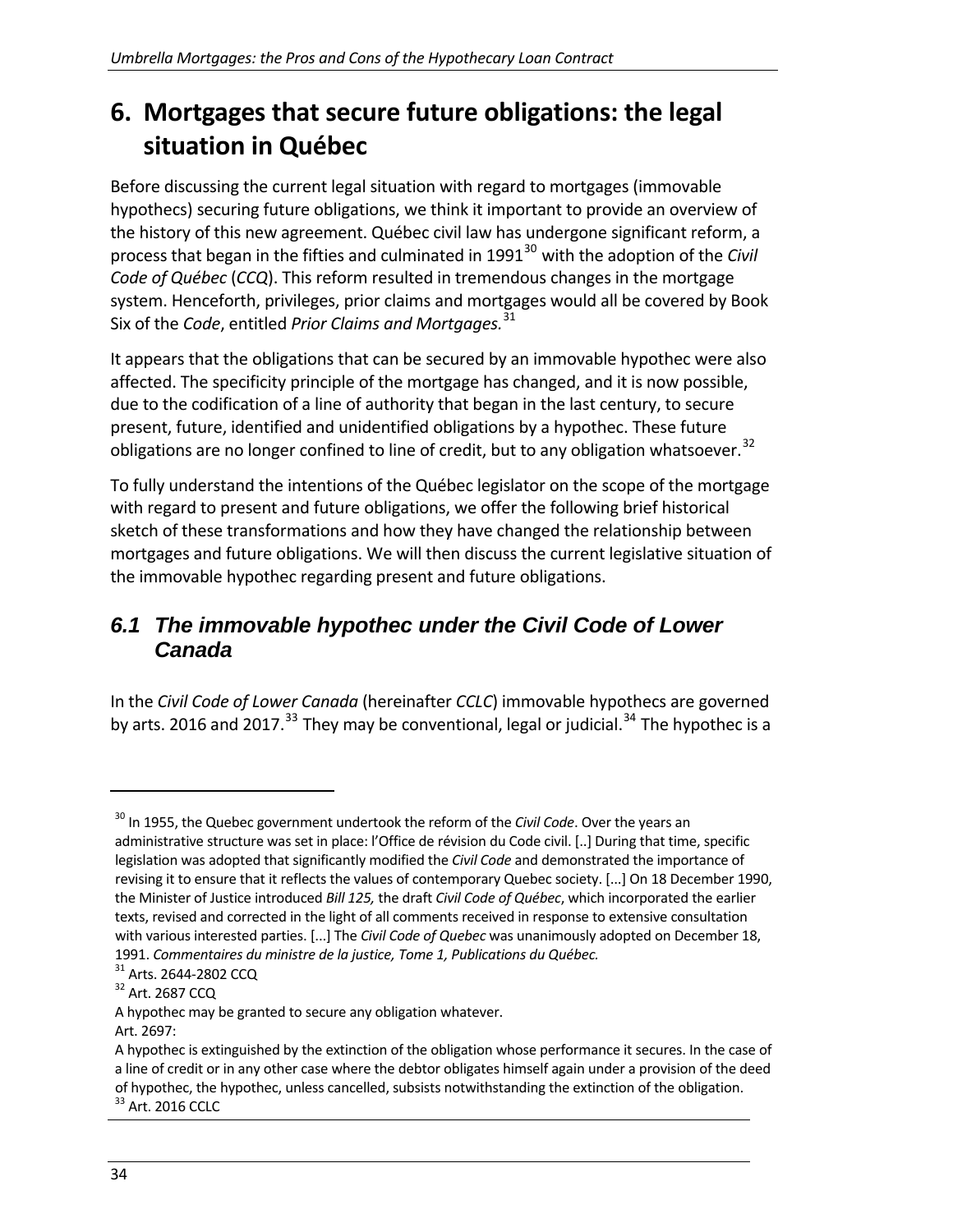real and accessory right. It gives its holder, usually the creditor, a right to the immoveable. The real right of the creditor consists in his ability to seize the immovable to ensure repayment of his debt.<sup>[35](#page-34-0)</sup> According Mazeaud, an author specializing in civil law in the era when the *CCLC* was still in force, an immovable hypothec is:

> [TRANSLATION] a security which, while not authorizing divestiture, allows the creditor, if not paid by the end of the contractual term, to seize the property and follow it into the hands of whomsoever it may be.<sup>[36](#page-34-1)</sup>

The hypothec confers a right of preference in the collocation of the debt and the right to follow. This means that the debitor retains full enjoyment of his property and retains full ownership. He can charge it (servitudes, right of use, a second mortgage) and can alienate it (sell, transfer, etc.). $37$ 

The accessory nature of the hypothec and specificity principle under the *CCLC*

A hypothec is a real and accessory right; it does not admit of any dismemberment of ownership.<sup>[38](#page-34-3)</sup> In that era, the courts rigorously applied the accessory nature of the mortgage. Experts in civil law supported this line of thinking. The mortgage could not exist without the concurrence of a secured and determined obligation.<sup>[39](#page-34-4)</sup> The accessory status of the hypothec is fundamental. Consequently, when the principal obligation is extinguished, the mortgage ceases to exist. On the other hand, the opposite does not automatically follow. A hypothec may cease to exist, but the claim (debt) may still remain.[40](#page-34-5) It is important to distinguish between these two notions. The hypothec is a real, accessory right, and the claim is a principal, personal, moveable right. $41$ 

To be secured, the claim had to be certain and determined and the property offered as security had to be described. A general hypothec could not be created both against a building and against the *situs* of the building and be charged only against the debt to be

Hypothec is a real right upon immoveables made liable for the fulfilment of an obligation, in virtue of which the creditor may cause them to be sold in the hands of whomsoever they may be, and have a preference upon the proceeds of the sale in order of date as fixed by this code.<br><sup>34</sup> Pierre Ciotola, *Les sûretés*, 2nd ed., Montreal, Les Éditions Thémis, 1987, p. 276<br><sup>35</sup> Pierre-Claude Lafond, *Précis de droit des bien* 

<span id="page-34-0"></span>

<span id="page-34-1"></span><sup>36</sup> Pierre Ciotola., *Les sûretés,* 2nd ed., Montreal, Les Éditions Thémis, 1987, p. 276

<span id="page-34-3"></span><span id="page-34-2"></span><sup>&</sup>lt;sup>37</sup> Pierre Ciotola., *Les sûretés*, 2nd ed., Montreal, Les Éditions Thémis, 1987, p. 277<br><sup>38</sup> Pothier defines it as follows: [TRANSLATION] *"*the mortgage cannot exist unless a principal obligation is secured. Accordingly, when the principal obligation is extinguished, as an accessory, so is the hypothec.*"* See Louis Payette, *"*Des priorités et des hypothèques*"* in *La Réforme du Code civil, textes réunis par le* Barreau du Québec et la Chambres des notaires du Québec, Les Presses de l'Université Laval, 1993, p.91<br><sup>39</sup> See Louis Payette, "Des priorités et des hypothèques" in *La Réforme du Code civil, textes réunis par le* Barreau du Québec et la Chambres des notaires du Québec, Les Presses de l'Université Laval, 1993, p.91<br><sup>40</sup> Pierre Ciotola., Les sûretés, 2nd ed., Montreal, Les Éditions Thémis, 1987, p. 278<br><sup>41</sup> Pierre Ciotola., Les sûret

<span id="page-34-6"></span><span id="page-34-5"></span><span id="page-34-4"></span>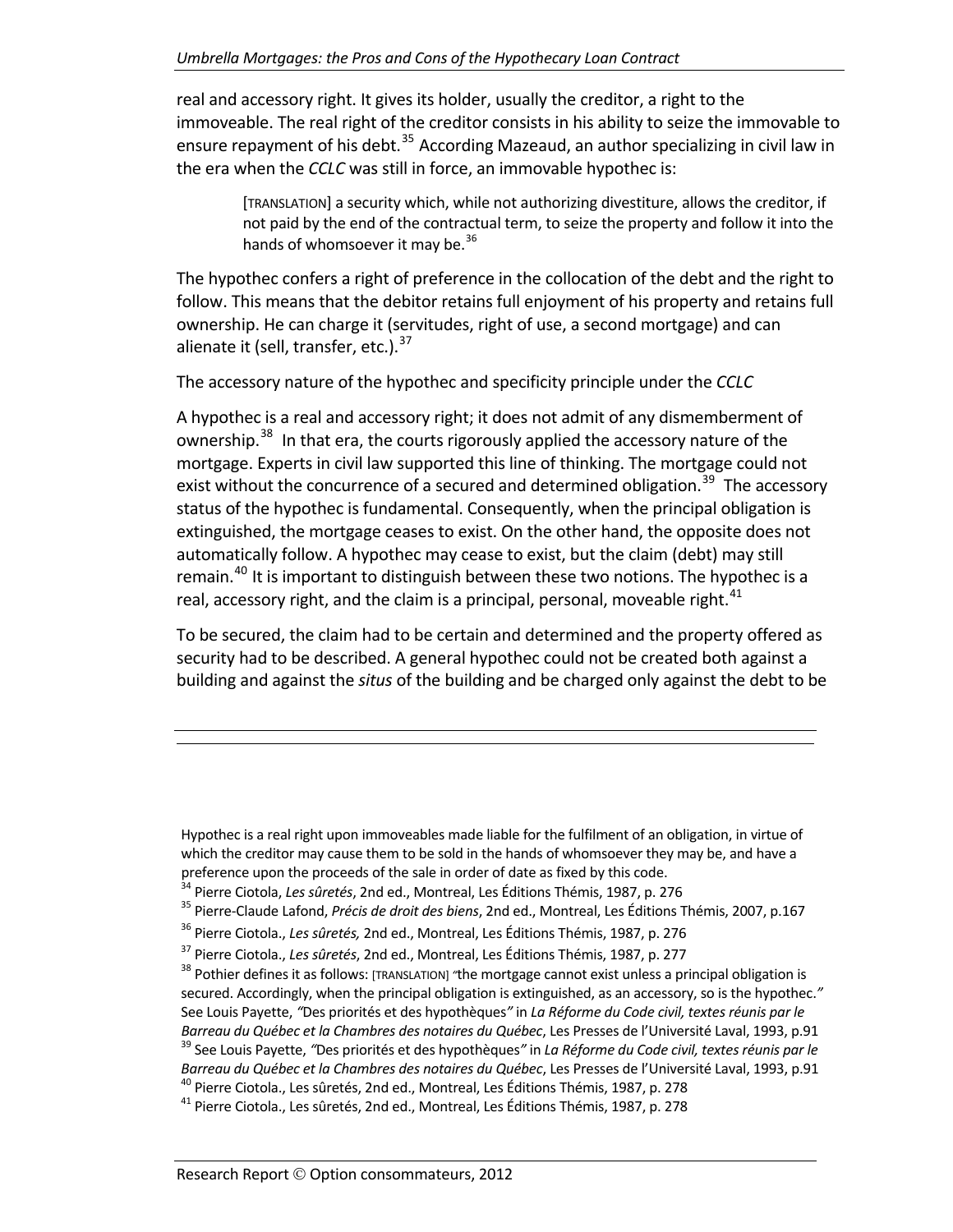secured. This is the concept of the specificity of the mortgage.<sup>[42](#page-35-0)</sup> The mortgage was valid only if it stated the certain and determinate sum for which it was constituted.<sup>[43](#page-35-1)</sup> This specificity was in favour of the debtor so that he could pledge his credit to a single creditor. It favoured the collocation of the claim for the creditor. A person could still impose an obligation to do or not do. In this situation, the deed of hypothec had to stipulate a certain and determinate sum representing the value of this obligation.<sup>[44](#page-35-2)</sup>

According to the principle of specificity, it was crucial that the amount of the security be specified in the deed to the extent of the sum for which the security was granted. Otherwise, the hypothec would be null and void.<sup>[45](#page-35-3)</sup> The extent of the hypothec must in turn be specified in the deed together with all terms and conditions that could affect the security, for example, suspensive or resolutory conditions.<sup>[46](#page-35-4)</sup> The only exception to this fundamental principle that exists in the *CCLC* is to be found in art. 2044.<sup>[47](#page-35-5)</sup> In fact, it was possible for a hypothec to secure a future obligation, but only in the case of a line of credit. This took effect on the date of registration in the land register and not that of the advances made under this line of credit.<sup>[48](#page-35-6)</sup>

The jurisprudence of the time seemed divided on this point. Some courts supported the rigid interpretation of Pothier, while others attempted to be more flexible by agreeing to hypothecate future obligations. Certain laws in the early 20th century, including the *Companies Act,[49](#page-35-7)* were amended to allow the creation of hypothecs that could secure unissued obligations. These amendments were made to offset differing decisions about the accessory right of the hypothec.<sup>[50](#page-35-8)</sup>

Despite the importance that *CCLC* appears to accord to the rule of specificity of the hypothec, it was not until  $1984^{51}$  $1984^{51}$  $1984^{51}$  that its scope with regard to the identification of the

<span id="page-35-0"></span><sup>42</sup> Art. 2042 *CCLC*:

Conventional hypothecs are not valid unless the deed specially describes the immoveable hypothecated, with a designation of the coterminous lands, or of the number or name under which it is known, or of the lot or part of the lot and range, or of its number upon the plan and book of reference of the registry office,

<span id="page-35-2"></span>

<span id="page-35-4"></span><span id="page-35-3"></span>

<span id="page-35-1"></span>if such plan and book of reference exist.<br><sup>43</sup> Pierre Ciotola., *Les sûretés*, 2nd ed., Montreal, Les Éditions Thémis, 1987, p. 285<br><sup>44</sup> Pierre Ciotola., *Les sûretés*, 2nd ed., Montreal, Les Éditions Thémis, 1987, p. 295

<span id="page-35-5"></span>Conventional hypothecs are likewise not valid unless the sum for which they are granted is certain and determined by the deed.

This provision does not extend to life‐rents or other obligations appreciable in money, which are stipulated in gifts inter vivos. <sup>48</sup> Louis Payette, *"*Des priorités et des hypothèques*"* in *La Réforme du Code civil, textes réunis par le*

<span id="page-35-6"></span>Barreau du Québec et la Chambres des notaires du Québec, Les Presses de l'Université Laval, 1993, p.91<br><sup>49</sup> Louis Payette, "Des priorités et des hypothèques" in La Réforme du Code civil, textes réunis par le

<span id="page-35-7"></span>Barreau du Québec et la Chambres des notaires du Québec, Les Presses de l'Université Laval, 1993, p.91<br><sup>50</sup> Louis Payette, "Des priorités et des hypothèques" in La Réforme du Code civil, textes réunis par le

<span id="page-35-9"></span><span id="page-35-8"></span>Barreau du Québec et la Chambres des notaires du Québec, Les Presses de l'Université Laval, 1993, p.91<br><sup>51</sup> Jacques Auger, "L'hypothèque garantissant des obligations futures non identifiées : l'hypothèque

volante,*"* (1995) 97 *R. du. N*. *450 (electronic document, no pagination)*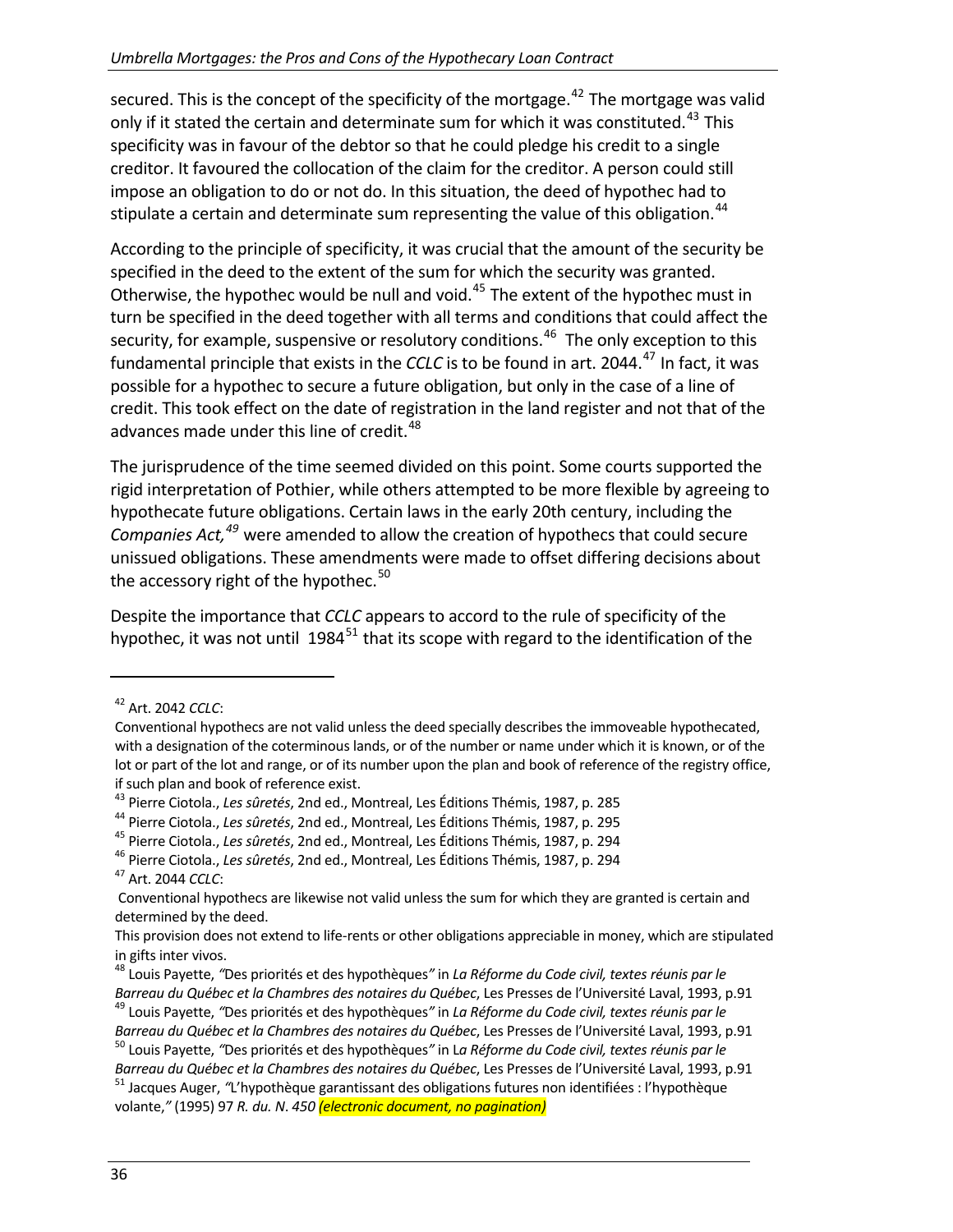secured claim was first commented on by the courts, in *Banque Mercantile du Canada v. Yves Germain inc.*<sup>[52](#page-36-2)</sup> In this case,<sup>[53](#page-36-3)</sup> the Court acknowledged the validity of the hypothec with regard to the line of credit to which the hypothec referred. There is no indication in the clause that stipulates that the claim must be clear and precise. The hypothec is therefore valid inasmuch as the amounts were advanced under the line of credit. On the other hand, the Court declared the security on the hypothec to be invalid with regard to direct sums that were not advanced under the line of credit; since these do not correspond to the line of credit, their causes were not elaborated in the deed. In fact, the principle of the specificity of the hypothec makes the security invalid on any of the debtor's debts. Art. 2044. *CCLC* does not require the amount of the debt to be acknowledged in the constituting instrument, just the amount of the hypothec. The mere mention of the amount of the hypothec does not satisfy the principle of specificity.

This judgment and the confusion created by the courts over accessory rights and specificity probably influenced the legislature in the reform of the *Civil Code*. At that time, there was little information on the debt to be secured and it did not occur to the practitioners that the claim could not be determined within a deed of hypothec.<sup>[54](#page-36-4)</sup> The question of determining the debt to be secured was raised when the financial institutions began making ever greater demands in mortgage applications.<sup>[55](#page-36-5)</sup> Faced with an increasingly unstable real estate and financial market, the financial institutions decided to start providing mortgages covering present and future debts, both identified and unidentified.<sup>[56](#page-36-6)</sup>

### <span id="page-36-0"></span>6.1.1 The hypothec under the *Civil Code of Québec*

The immovable hypothec remains a real accessory right (2660) to be granted by a notarial and consensual act(2693) and can secure any obligation whatsoever. (2687). It always confers a preferential right on the creditor as well as the right to follow.

<span id="page-36-1"></span>6.1.2 A new exception is added to the principle of accessory right: Article 2797 Following the reform, the *Civil Code* created an exception to the general rule that the accessory follows the principal. This is article 2797.

A hypothec is extinguished by the extinction of the obligation whose performance it secures.

<span id="page-36-2"></span><sup>52</sup> *Banque Mercantile du Canada v. Yves Germain inc*, [1984] C.S. 856

<span id="page-36-3"></span><sup>&</sup>lt;sup>53</sup>In this case, the hypothec stipulated repayment of amounts paid or to be paid through a revolving line of credit. The creditor claimed the sum, part of which had been advanced through a line of credit, but of

<span id="page-36-4"></span>which the overdraft was not the result. The debtor invoked the principle of the specificity of the hypothec.<br><sup>54</sup> Jacques Auger, *"L'hypothèque garantissant des obligations futures non identifiées : l'hypothèque<br>volante,"* 

<span id="page-36-5"></span><sup>&</sup>lt;sup>55</sup> Jacques Auger, "L'hypothèque garantissant des obligations futures non identifiées : l'hypothèque volante," (1995) 97 *R. du. N. 450*<br><sup>56</sup> Jacques Auger, "L'hypothèque garantissant des obligations futures non identifiées : l'hypothèque

<span id="page-36-6"></span>volante,*"* (1995) 97 *R. du. N. 450*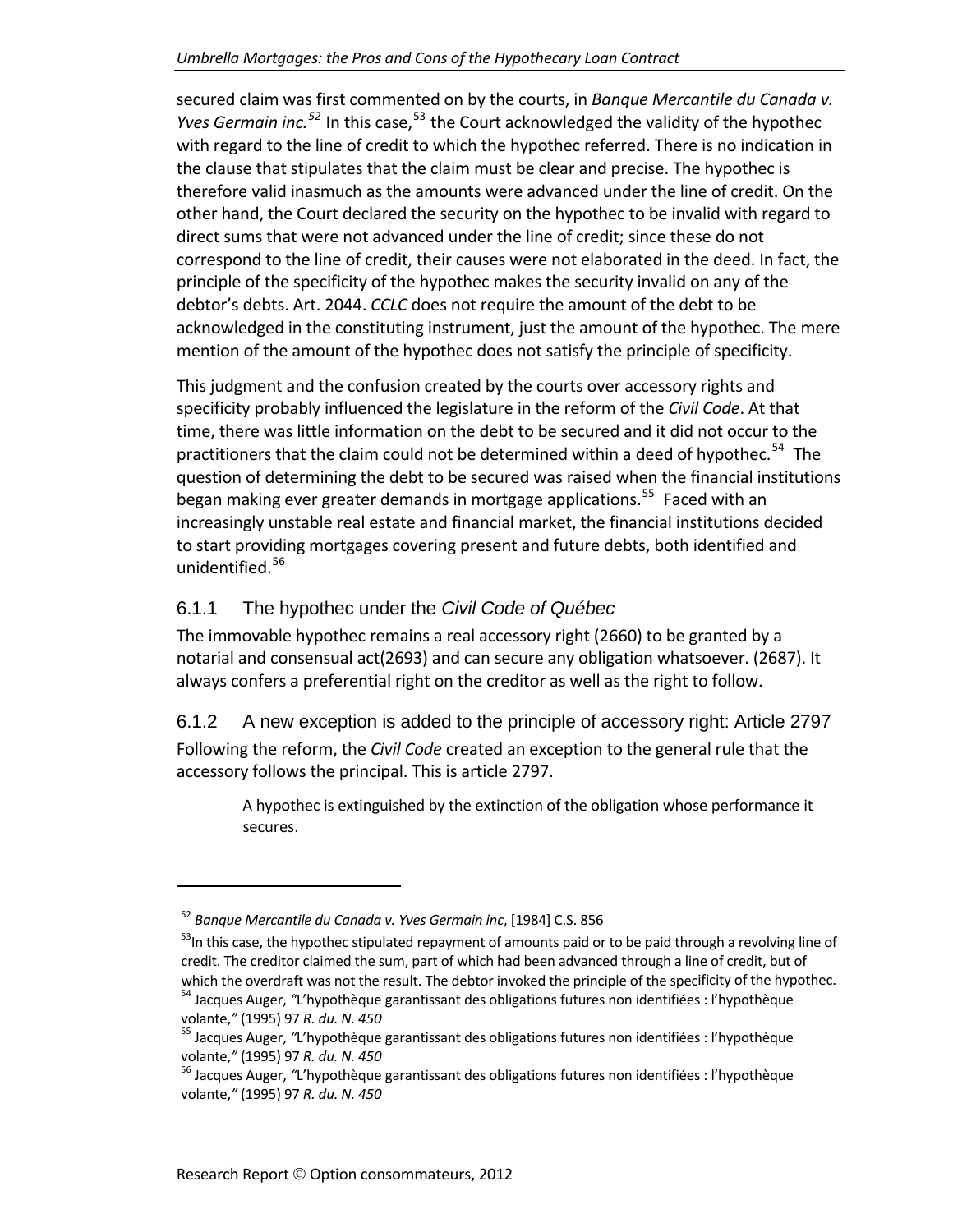In the case of a line of credit or in any other case where the debtor obligates himself again under a provision of the deed of hypothec, the hypothec, unless cancelled, subsists notwithstanding the extinction of the obligation.

In adopting this article, the legislator intended to fill a gap in the law, as can be seen in these comments by the Minister of Justice:

> [TRANSLATION] The first part of this article reflects point 5 of Art. 2081 *CCLC*: the hypothec is extinguished when the obligation that supports it is extinguished. The second part of the article is an exception to this general rule and thus fills a gap in the previous law. Indeed, it is possible that that the parties might want the amount of the obligation to be increased , and that its repayment be secured by the first security, as is the case with a line of credit. But beside this exception, it may be concluded that the hypothec is extinguished upon payment. *[57](#page-37-0)*

Line of credit is no longer the only exception to the accessory rule. The legislator intended it to extend to all situations stipulated within the deed of hypothec that would permit the debtor to assume new obligations after repaying the principal on the loan.<sup>[58](#page-37-1)</sup> Were it not for this exception, it might be concluded that the mortgage is extinguished when the principal obligation has been fully performed.<sup>[59](#page-37-2)</sup>

The purpose of Article 2797 is to facilitate the borrowing of future sums. The debtor borrows a principal sum, for example the amount he needs to acquire his new property, pays it back, then borrows once again, still under the first hypothec.<sup>[60](#page-37-3)</sup> Whether it takes the form of a line of credit, revolving credit, or any other provision that allows a debtor to contract a new debt with the same creditor, the latter remains assured of a continued hypothec on the property. $61$ 

The only condition made by the *Civil Code* is that the constituting act must stipulate that it is possible to borrow money in the future, with the hypothec as security. The value of the obligation to be secured may be indeterminate or indeterminable and may not even exist at the time the hypothec was constituted.<sup>[62](#page-37-5)</sup> The debtor may request the cancellation of his hypothec if the creditor fails to perform his obligations as set forth in the act, that is to say, if he does not agree to lend the amounts requested by the debtor, despite the repayment of his original loan.<sup>[63](#page-37-6)</sup>

<span id="page-37-0"></span><sup>57</sup> *Commentaires du ministre de la justice, tome II*, Publications du Québec, Section 2797

<span id="page-37-1"></span><sup>58</sup> See Louis Payette, *"*Des priorités et des hypothèques*"* in *La Réforme du Code civil, textes réunis par le*

<span id="page-37-2"></span><sup>59</sup> Commentaires du ministre de la justice, tome II, Publications du Québec, article 2797, see Edith Lambert, *Les sûretés : extraits du Droit civil en ligne, Cowansville, Les Éditions Yvon*. Blais, 2009, analyse de l'article 2797, p.1023 <sup>60</sup> See Louis Payette, *"*Des priorités et des hypothèques*"* in <sup>L</sup>*<sup>a</sup> Réforme du Code civil, textes réunis par le*

<span id="page-37-3"></span>Barreau du Québec et la Chambres des notaires du Québec, Les Presses de l'Université Laval, 1993, p.150<br><sup>61</sup> Louis Payette, *Les sûretés réelles dans le Code civil du Québec* 4th ed. Cowansville, Les Éditions Yvon Blais, 2010, p. 310<br><sup>62</sup> Louis Payette, *"*Des priorités et des hypothèques" in La Réforme du Code civil, textes réunis par le

<span id="page-37-6"></span><span id="page-37-5"></span><span id="page-37-4"></span>Barreau du Québec et la Chambres des notaires du Québec, Les Presses de l'Université Laval, 1993, p.151 <sup>63</sup> Marc Boudreault, *Les Sûretés*, 3e éd., Montreal, Chambre des notaires du Québec, 2008 p.58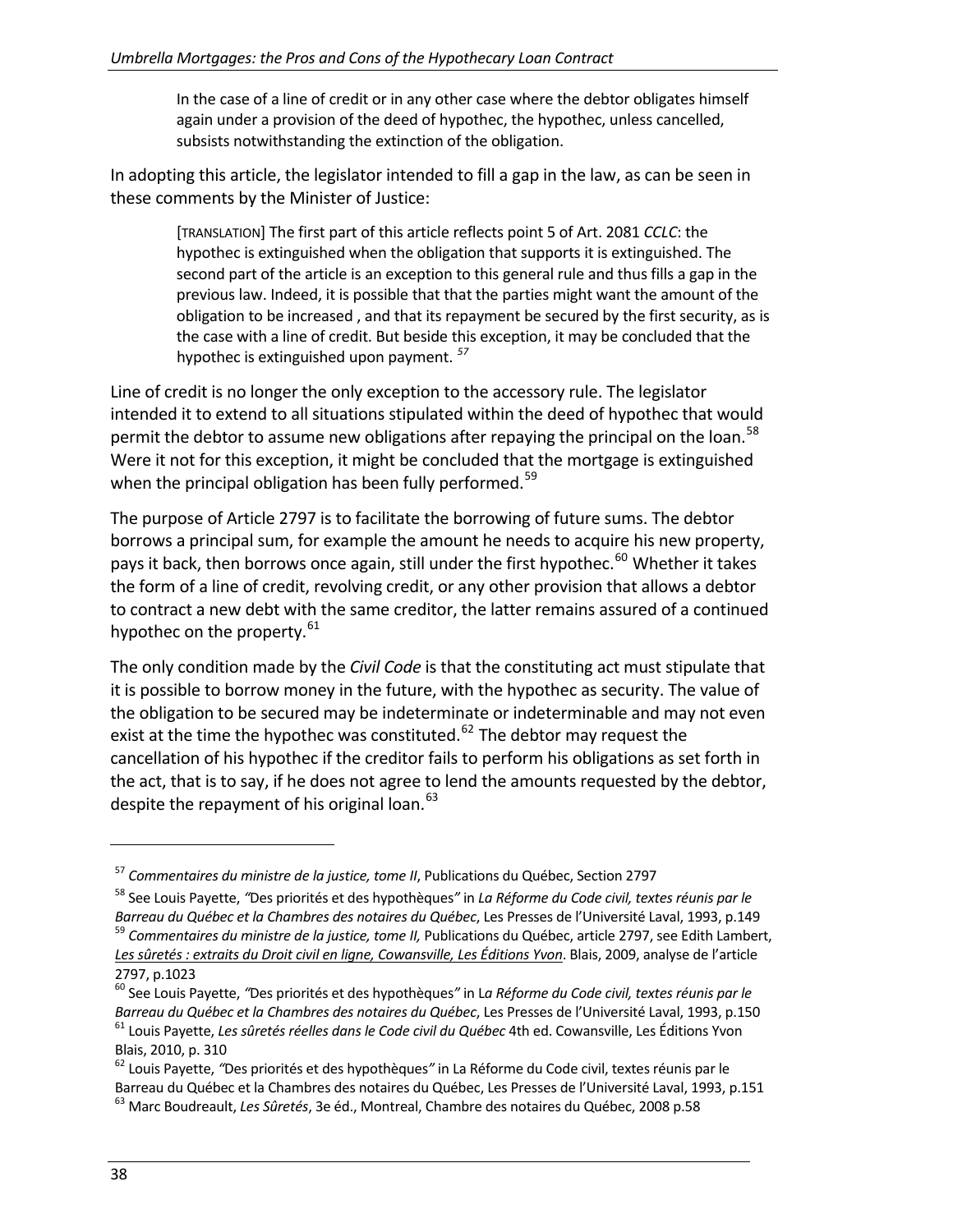#### 6.1.3 The specificity of the hypothec and unidentified future obligations

<span id="page-38-0"></span>The adoption of the *CCQ* sparked a doctrinal controversy in Québec. There was general consensus regarding the ability of a debtor to hypothecate a property for present and future obligations. The controversy revolved mostly around the possibility of securing future obligations that were not identified at the time the hypothec was constituted. Based on the principle of the accessory, some authors thought it would be in fact impossible to take out a hypothec on future unidentified sums.<sup>[64](#page-38-1)</sup> In fact, a hypothec assigned to unidentified future obligations would go against the principle of Art. 2661. $^{65}$  $^{65}$  $^{65}$ 

Admittedly, as Louis Payette points out, a rigorous interpretation of the accessory nature of the hypothec does not permit it to secure future obligations, since the hypothec has no life without the concomitant existence of a principal obligation.<sup>[66](#page-38-3)</sup> Thus, no hypothec can be created before the creation of the concomitant obligation. On the other hand, the *CCQ* does not require the hypothec and secured obligation to be created at the same moment.<sup>[67](#page-38-4)</sup>

Some writers, including Jacques Auger,  $^{68}$  $^{68}$  $^{68}$  claimed it was necessary to apply the strict rule of the specificity of the mortgage, namely, the specificity of the secured immoveable and that of the secured claim. The line of credit $^{69}$  $^{69}$  $^{69}$  referred to in Art. 2797 is certainly a potential future obligation, but is identifiable by its legal object. Accordingly, Auger stresses that for the obligation to be valid, it must satisfy the criteria of Art. 1373 para 2.

**Art. 1373.** The object of an obligation is the prestation that the debtor is bound to render to the creditor and which consists in doing or not doing something. The debtor is bound to render **a prestation that is possible and determinate or determinable** and that is neither forbidden by law nor contrary to public order.

The specificity of the hypothec therefore requires that the obligation be identified. This prevents the debtor from irremediably compromising his credit standing, and allows third parties to the legal contract to know the debtor's situation with regard to the hypothec. If the future obligations to which the borrower consents are unidentified, the creditor will hold a permanent hypothec that secures the performance of all present and

<span id="page-38-1"></span><sup>64</sup> Jacques Auger, *"*L'hypothèque garantissant des obligations futures non identifiées : l'hypothèque volante,*"* (1995) <sup>97</sup> *R. du. <sup>N</sup>*. <sup>450</sup> <sup>65</sup> Article <sup>2661</sup>

<span id="page-38-2"></span>A hypothec is merely an accessory right, and subsists only as long as the obligation whose performance it

<span id="page-38-4"></span><span id="page-38-3"></span>

<span id="page-38-5"></span>

secures continues to exist.<br><sup>66</sup> Louis Payette*, Les sûretés réelles dans le Code civil du Québec* 4th ed.157<br><sup>67</sup> Art. 2797 *CCQ*<br><sup>68</sup> Jacques Auger, "L'hypothèque garantissant des obligations futures non identifiées : l' volante,*"* (1995) <sup>97</sup> *R. du. N. <sup>450</sup>* <sup>69</sup> [TRANSLATION] While not described within the *Civil Code*, <sup>a</sup> line of credit means any agreement whereby

<span id="page-38-6"></span>one party repeatedly has the power to engage the credit of the other or to incur debts against him. Must be interpreted broadly: line of credit, revolving credit, etc. In certain financial arrangements, the amount for which the second rank mortgage (umbrella, blanket or wrap‐around mortgage) is granted includes the notional value of the balance of the first rank mortgage in addition to the capital amount of the loan granted by the second rank creditor. Louis Payette, *Les sûretés réelles dans le Code civil du Québec* 4th ed. Cowansville, Les Éditions Yvon Blais, 2010, , p. 310,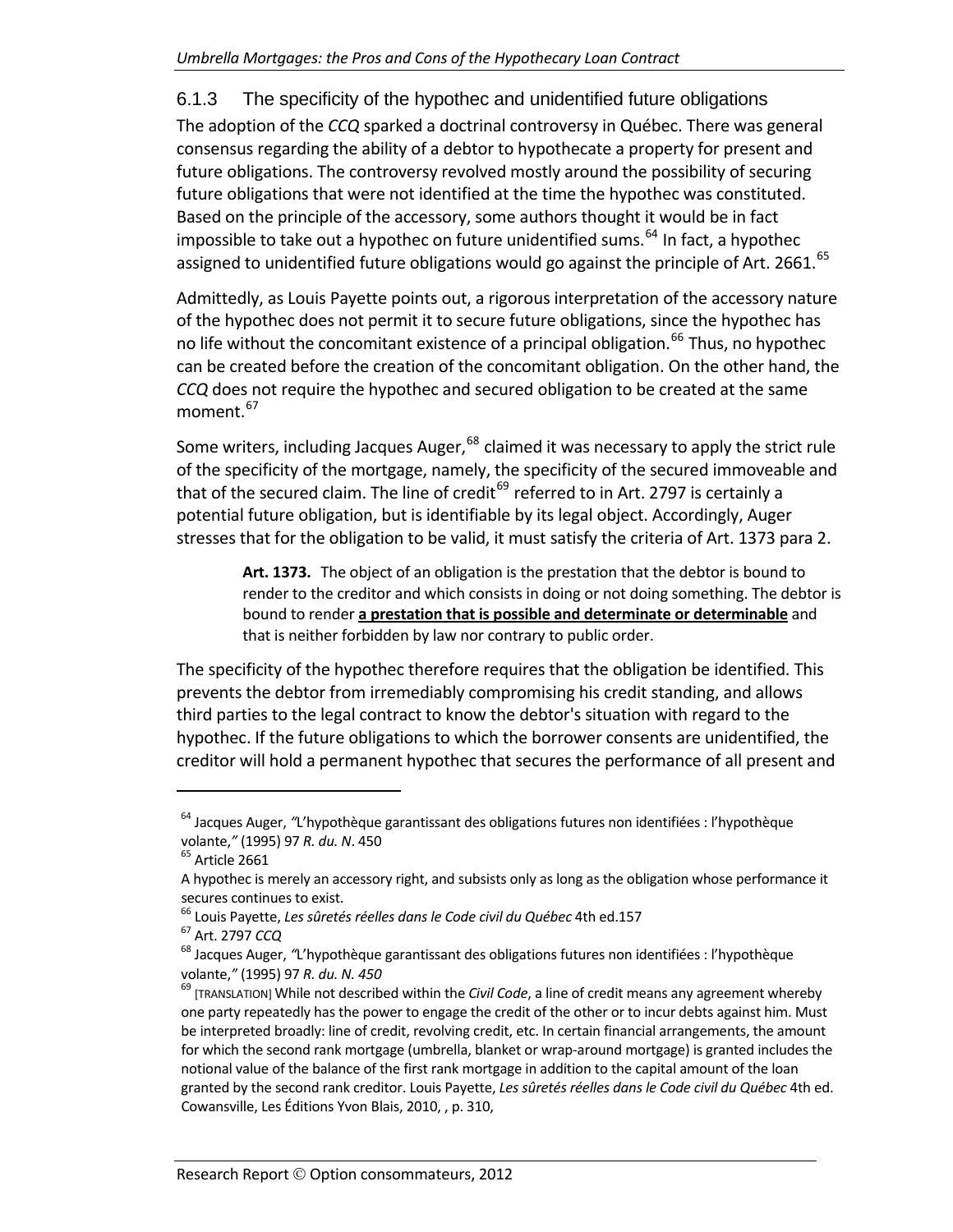future debts, which is not in the debtor's interest.<sup>[70](#page-39-0)</sup> This goes against the accessory principle, since the hypothec becomes a super security that is totally independent of the principal debt.<sup>[71](#page-39-1)</sup>

Louis Payette<sup>[72](#page-39-2)</sup> points out that a distinction needs to be made between two concepts: the principal obligation secured by the hypothec and the amount for which the constituting instrument states that the hypothec is consented.<sup>[73](#page-39-3)</sup> It is not essential for the portion of the obligation to be determinate or even determinable<sup>[74](#page-39-4)</sup> at the time the hypothec is constituted; it is sufficient that the debt has fallen due and is payable at the time the creditor intends to pursue his remedies.<sup>[75](#page-39-5)</sup> The value of the obligation may be indeterminate or indeterminable, but it does not need to exist at the time the mortgage is created. Art. 2797 does not restrict the ability to create an immovable hypothec for unspecified future obligations to lines of credit and to deeds providing for the issue of obligations, as stipulated in the former law.<sup>[76](#page-39-6)</sup>

*St‐Jacques v. Charbonneau[77](#page-39-7)* and *HSBC[78](#page-39-8)* settled the issue of undetermined obligations. The rulings in these cases overturned the decision in *Mercantile Bank of Canada v. Yves Germain,[79](#page-39-9)* which required, in order for the principle of specificity of the hypothec to be respected, that the hypothec include a reference to the secured obligation or the nature or cause thereof. In *St‐Jacques v. Charbonneau*, the justices of the Québec Court of Appeal concurred with the opinion of Louis Payette quoted above. In fact, as stated in

<span id="page-39-0"></span><sup>70</sup> Jacques Auger, *"*L'hypothèque garantissant des obligations futures non identifiées : l'hypothèque volante," (1995) 97 *R. du. N. 450,*<br><sup>71</sup> Jacques Auger, "L'hypothèque garantissant des obligations futures non identifiées : l'hypothèque

<span id="page-39-1"></span>volante," (1995) 97 R. du. N. 450,<br><sup>72</sup> Louis Payette, *Les sûretés réelles dans le Code civil du Québec* 4th ed. Cowansville, Les Éditions Yvon

<span id="page-39-2"></span>Blais, 2010, p.309 <sup>73</sup> Louis Payette, <sup>L</sup>*es sûretés réelles dans le Code civil du Québec* 4th ed. Cowansville, Les Éditions Yvon

<span id="page-39-3"></span>Blais, 2010, p.303 <sup>74</sup> Vincent Karim. *Les obligations, vol <sup>1</sup>*, 3rd ed. Montreal, Les Éditions Wilson & Lafleur, <sup>2010</sup>

<span id="page-39-4"></span>The legislator requires in the second paragraph of art. 1373 *CCQ,* that the prestation be possible,

determinate or determinable, and that it continue to be so. In addition, *in order for it to be determinable,* the contract must stipulate the criteria for being so. Thus, it is not necessary that the price be fixed for an obligation to be valid. In fact, by using the words "determinate or determinable," the legislator suggests that a price that is not determined at the time of conclusion does not invalidate the obligation, provided<br>that the price is determinable when the creditor demands its performance by the debtor.

<span id="page-39-5"></span><sup>75</sup> Louis Payette, Les sûretés réelles dans le Code civil du Québec 4th ed. Cowansville, Les Éditions Yvon

Blais, 2010, p. 303<br><sup>76</sup> Les sûretés réelles dans le Code civil du Québec 4th ed. Cowansville, Les Éditions Yvon Blais, 2010, p. 310<br><sup>77</sup> St-Jacques v. Charbonneau,. C.A. Montreal, 500-09-001136-944, J.E., 99-944, (C.A.),

<span id="page-39-7"></span><span id="page-39-6"></span>Desjardins in Yvan Desjardins, *"*Le principe de la spécialité de l'hypothèque rejeté par la Cour d'appel *"* (2000), *R du N.* 102p. 441-445<br><sup>78</sup> Banque HSBC Canada v. 9082-3659 Québec inc., [2005] *R.D.* I. 339 (C .S.)<br><sup>79</sup> Banque Mercantile du Canada v. Yves Germain inc, [1984] C.S. 856, analysis in Jacques Auger,

<span id="page-39-8"></span>

<span id="page-39-9"></span>

*<sup>&</sup>quot;*L'hypothèque garantissant des obligations futures non identifiées : l'hypothèque volante,*"* (1995) *97 R. du. N. 450*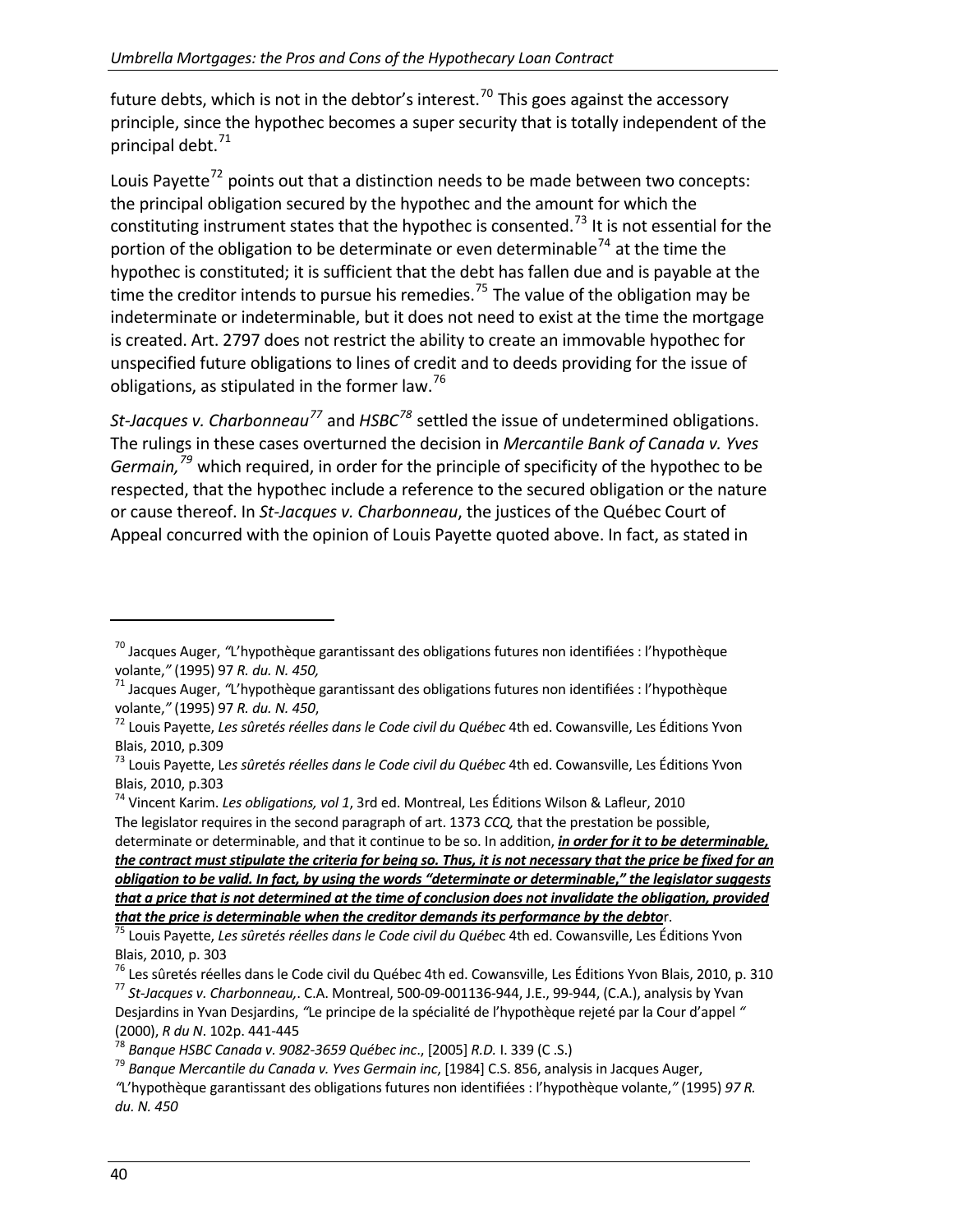the decision, $^{80}$  $^{80}$  $^{80}$  art. 2797 does not require that the principal obligation be described in the act. It contains no specific requirement in this regard concerning present and future obligations.

In *St‐Jacques* and *HSBC*, [81](#page-40-1) the Court of Appeal and the Superior Court ruled that the specificity of the hypothec does not apply to the principal obligation. This does not harm any of the parties' future obligations, since the amount corresponding to the preference threshold is found in the documents filed in the appropriate register. $82$  The deed of hypothec must contain the elements permitting the obligations to be identified: this follows from the very nature of a security. It is essential that the surety be attached to a secured obligation.<sup>[83](#page-40-3)</sup> A clause that stipulates that the hypothec may secure not only the sums advanced by the creditor, but also any future sums that the debtor may subsequently contract with the same creditor, is perfectly valid.<sup>[84](#page-40-4)</sup>

In short, the *CCQ* applies the rule of specificity to the limits of the right of preference and to the charged property. On the other hand, art. 2949 $^{85}$  $^{85}$  $^{85}$  weakens this interpretation by permitting the hypothec to secure future real property in the constituting instrument without providing a description. Nor does the *Code* contain any rule regarding the specificity of the principal secured obligation.

Art. 2797 consecrates a practice that was current in the days of the *CCLC*, but was not framed by law: in the hypothecation of obligations or securities, it was not uncommon to create securities as collateral and continuous security against the borrower's present and future obligations. $^{86}$  $^{86}$  $^{86}$  It was stipulated that the hypothec constituted a continuous

<span id="page-40-0"></span><sup>80</sup> *St‐Jacques v. Charbonneau*, C.A. Montreal, 500‐09‐001136‐944, J.E., 99‐944, (C.A.), analysis by Yvan Desjardins, in Yvan Desjardins, *"*Le principe de la spécialité de l'hypothèque rejeté par la Cour d'appel *"* (2000), *<sup>R</sup> du N.* <sup>102</sup> pp. <sup>441</sup>‐<sup>445</sup> <sup>81</sup> *St‐Jacques v. Charbonneau,* C.A. Montreal, <sup>500</sup>‐09‐001136‐944, J.E., <sup>99</sup>‐944, (C.A.), and *Banque HSBC*

<span id="page-40-1"></span>

<span id="page-40-2"></span>*Canada v. 9082-3659 Québec inc.*, [2005] R.D. I. 339 (C.S)<br><sup>82</sup> Yvan Desjardins, in Yvan Desjardins, "Le principe de la spécialité de l'hypothèque rejeté par la Cour<br>d'appel " (2000), R du N. 102 p. 443

<span id="page-40-3"></span><sup>&</sup>lt;sup>83</sup> Yvan Desjardins, in Yvan Desjardins, "Le principe de la spécialité de l'hypothèque rejeté par la Cour d'appel" (2000), R du N. 102 p. 443<br><sup>84</sup> A clause providing that the mortgage secures all "other liabilities, present or future, direct or indirect"

<span id="page-40-4"></span>was deemed good and sufficient for extending the mortgage to a deposit previously consented to as security against the debt of a third party toward the same creditor*. Banque HSBC Canada v. 9082‐3659 Québec inc.*, [2005] R.D. I. 339 (C.S.) <sup>85</sup> Article 2949 *CCQ* 

<span id="page-40-5"></span>A hypothec affecting a universality of immovables ranks, in respect of each immovable, only from the time of registration of the hypothec against each.

Registration of a hypothec against immovables acquired subsequently is obtained by presenting a notice containing the description of the immovable acquired and a reference to the act creating the hypothec, and setting forth the specific amount for which the hypothec was granted.

However, if the hypothec was not published in the land book for the registration division in which the immovable acquired subsequently is located, its registration is obtained by means of a summary of the act creating the hypothec, containing a description of the acquired immovable.<br><sup>86</sup> Yvan Desiardins, in Yvan Desjardins, "Le principe de la spécialité de l'hypothèque rejeté par la Cour

<span id="page-40-6"></span>d'appel *"* (2000), *R du N. 102* p. 443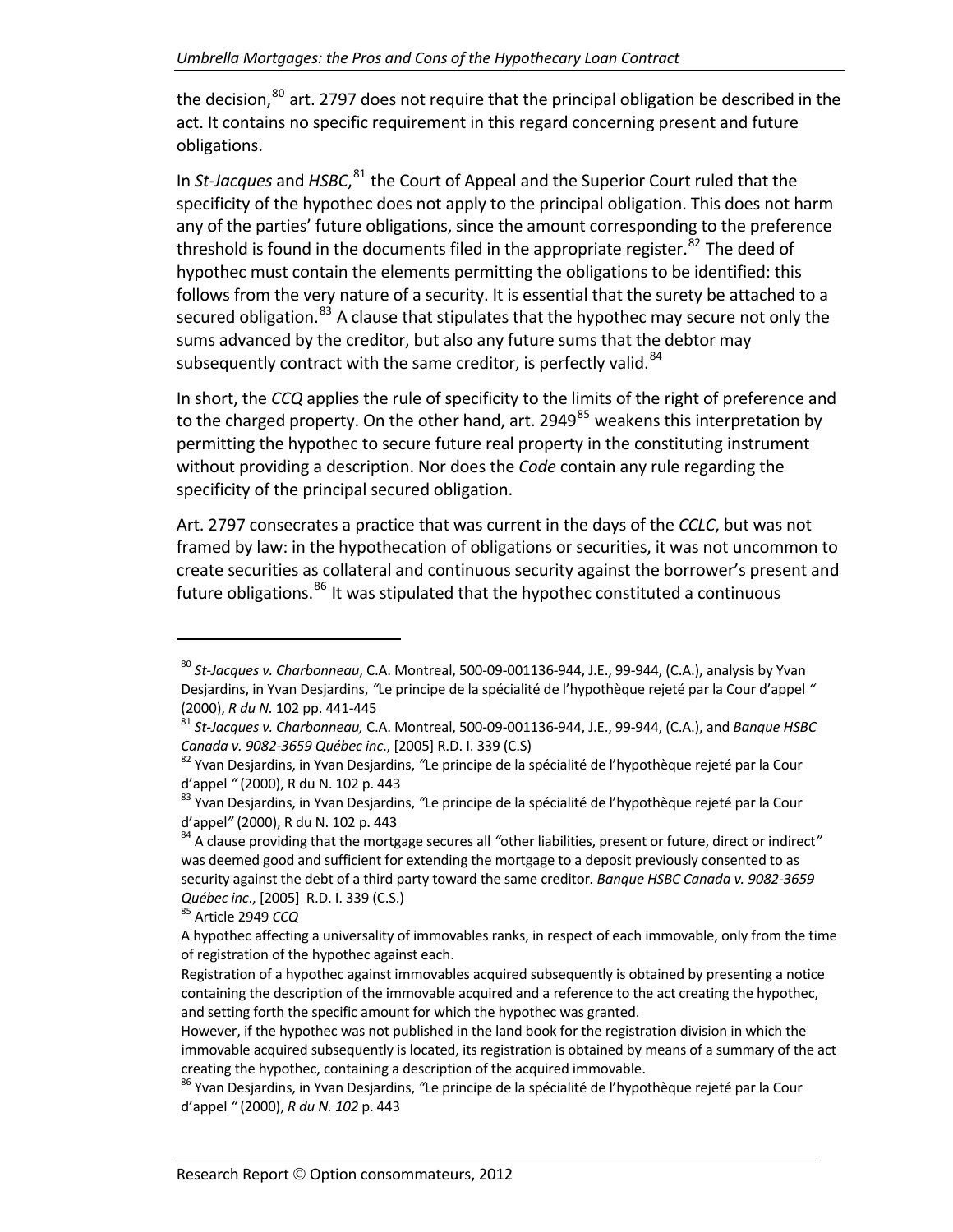security that would subsist even if at times there was no debt.<sup>[87](#page-41-1)</sup> Third parties are not at all harmed by this procedure since they have access to the land register and can inform themselves of the debtor's hypothecary debts.<sup>[88](#page-41-2)</sup>

The constitutive instrument must specify the maximum amount to which the creditor would be entitled if he were to pursue his hypothecary remedies. Future amounts may be smaller or greater than this amount. The hypothec must specify the sum for which it is granted under pain of nullity. However, it does not have to specify the amount of the secured obligation; it only needs to specify the maximum amount of preferential rights attached to the hypothec.<sup>[89](#page-41-3)</sup>

#### 6.1.4 The extinction of the hypothec on future obligations

<span id="page-41-0"></span>In principle, owing to its accessory nature, the hypothec is extinguished when the principal claim no longer exists. But what about hypothecs that secure present and future obligations? Under Art. 2797, the creditor is entitled to refuse an application to discharge the debtor through cancellation of the hypothec, even if the latter has completely repaid the principal loan.<sup>[90](#page-41-4)</sup> In fact, his future obligations are still subject to the hypothec. Based on section 2797, the creditor may refuse to grant cancellation of the hypothec as long as all the debtor's other obligations toward the creditor or any third party assimilated to the creditor have not been fully paid.<sup>[91](#page-41-5)</sup> The legislator permitted hypothecs to be continuous in nature.<sup>[92](#page-41-6)</sup> It may be that at certain moments, the debtor owes the creditor nothing, yet the hypothec is not automatically extinguished. On the other hand, if the creditor decides to seize the property in payment, all the debtor's future obligations toward the creditor are erased. $^{93}$  $^{93}$  $^{93}$ 

Prospective buyers need to pay particular attention to the hypothec on the property they wish to acquire, particularly its scope. The buyer of a building with a hypothec that secures a line of credit does not have the right to obtain cancellation upon payment of the balance due on the credit computed as of the date of acquisition: he must pay the maximum amount secured by the hypothec.<sup>[94](#page-41-8)</sup> Financial institutions are generally agreed to grant a release from (or partial acquittance of) a hypothec. They will in fact be

<span id="page-41-1"></span><sup>87</sup> Louis Payette, *Les sûretés réelles dans le Code civil du Québec*, 4th ed. éd. Cowansville, Les Éditions Yvon Blais, 2010, p. <sup>305</sup> <sup>88</sup> *Banque Mercantile du Canada v. Yves Germain inc.*, [1984] C.S. <sup>856</sup> *St‐Jacques v. Charbonneau*,. C.A.

<span id="page-41-2"></span>Montreal, 500‐09‐001136‐944, J.E., 99‐944, (C.A.), *Banque HSBC Canada v. 9082‐3659 Québec inc*., [2005] *R.D.* I. <sup>339</sup> (C.S <sup>89</sup> Louis Payette, *Les sûretés réelles dans le Code civil du Québec*, 4th ed. Cowansville, Les Éditions Yvon

<span id="page-41-3"></span>Blais, 2010; Jacques Auger, *"*L'hypothèque garantissant des obligations futures non identifiées :

<span id="page-41-6"></span><span id="page-41-5"></span>

<span id="page-41-4"></span>l'hypothèque volante," (1995) 97 R. du. N. 450<br><sup>90</sup> Marc Boudreault, « Sûretés » (2009) R.du.N. 11, p. 155 et seq.<br><sup>91</sup> Marc Boudreault, « Sûretés » (2009) R.du.N. 11, p. 155 et seq.<br><sup>92</sup> Louis Pavette, *Les sûretés réell* Blais, 2010 p.302<br><sup>93</sup> Marc Boudreault, « Sûretés » (2009) R.du.N. 11, p. 155 et seq.<br><sup>94</sup> Louis Payette, Les sûretés réelles dans le Code civil du Québec, 4th ed. Cowansville, Les Éditions Yvon

<span id="page-41-7"></span>

<span id="page-41-8"></span>Blais, 2010 p.405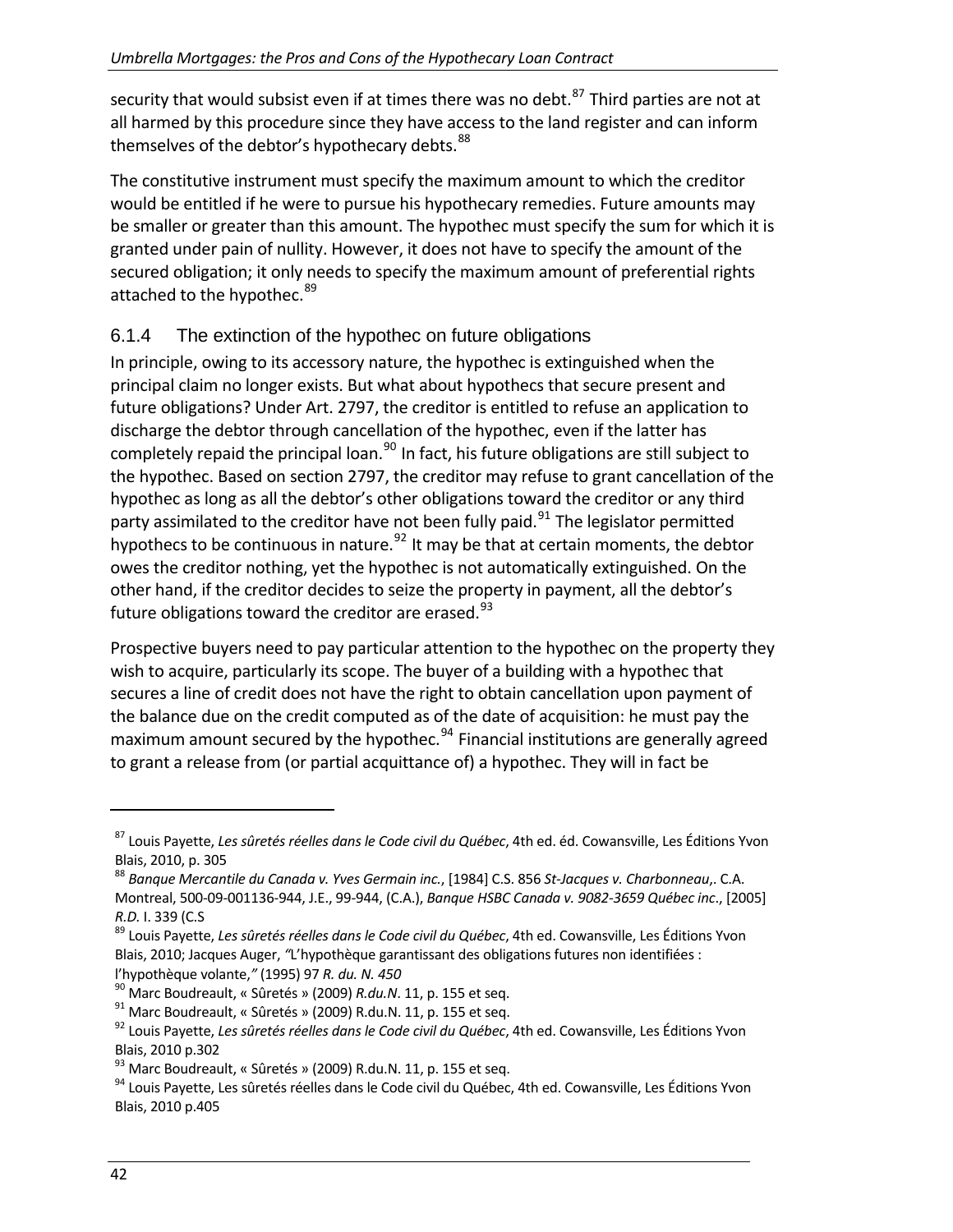reluctant to grant an acquittance, $95$  since this would entail the complete erasure of the hypothec from the land register, and therefore the loss of the security on the property for the creditor.

## 6.1.5 Legal problems raised by art. 2797*CCQ*

<span id="page-42-0"></span>Article 2797 appears to raise some legal problems. The debtor must remain vigilant and make sure that he is well informed by his bank. As Marc Boudreault points out, debtors are often poorly informed about the true extent of their mortgage,  $96$  which is not necessarily due to bad faith on the part of the mortgage grantor. The federal legislation governing banking institutions<sup>[97](#page-42-3)</sup> requires disclosure of the cost of borrowing and interest rates, but does not require disclosure of the remaining clauses. The *Consumer Protection Act*[98](#page-42-4) applies to a credit agreement attached to a mortgage, but its regulations exclude various sections of the *Act*. The only statutory requirement concerns the notary, who has the responsibility of advising consumers<sup>[99](#page-42-5)</sup> and reading the documents<sup>[100](#page-42-6)</sup> and ensuring that they have understood the extent of the contract and its consequences.

The deed of hypothec is an imperfect synallagmatic contract, by which the creditor has fewer obligations than the debtor. It is also, according to the criteria stated in art. 1379 *CCQ*, a contract of adhesion.<sup>[101](#page-42-7)</sup>

The conventional hypothecary loan contract is usually a standardized pre‐printed contract. The drafting of the main provisions of the contract is unilateral and imposed on the debtor, who usually has no choice but to accept them.<sup>[102](#page-42-8)</sup> The mortgage lender is in a strong position to impose non-negotiable, abusive or unacceptable conditions.<sup>[103](#page-42-9)</sup> This constitutes an imbalance of power, in both technical and economic terms. On the other hand, the fact that the hypothecary loan contract is a contract of adhesion does not necessarily make it illegal and abusive. To be legally valid, it is sufficient for the signing party to be aware of the clauses of the contract, including those strictly stipulated in favour of the creditor. Indeed, if the lender properly explains the content of the mortgage agreement to the borrower, the contract will not generally be vitiated by a lack of consent. For the mortgage lender, it is important to ensure that the borrower is made aware of the terms of the extent of his mortgage and understands the various definitions that apply. He must also explain the ins and outs of the constituents' commitments and those of third parties who are related to the creditors but are not specified in the contract.

<span id="page-42-3"></span>

<span id="page-42-4"></span>

<span id="page-42-5"></span>

<span id="page-42-7"></span><span id="page-42-6"></span>

<span id="page-42-2"></span><span id="page-42-1"></span><sup>&</sup>lt;sup>95</sup> Marc Boudreault, « Sûretés » (2009) R.du.N. 11, p. 155 et seq.<br><sup>96</sup> Marc Boudreault, *Les Sûretés*, (2009) R.du.N. 11, p. 155 et seq.<br><sup>97</sup> Bank Act, Interest Act, Cost of Borrowing Regulations<br><sup>98</sup> Consumer Protectio drawn up by one of the parties, on his behalf or upon his instructions, and were not negotiable. Any contract that is not a contract of adhesion is a contract by mutual agreement.<br><sup>102</sup> François Lebreux, "L' étendue de l'hypothèque et ses conséquences" (2008) C.P. p.67<br><sup>103</sup> François Lebreux, "L' étendue de l'hypothèque e

<span id="page-42-8"></span>

<span id="page-42-9"></span>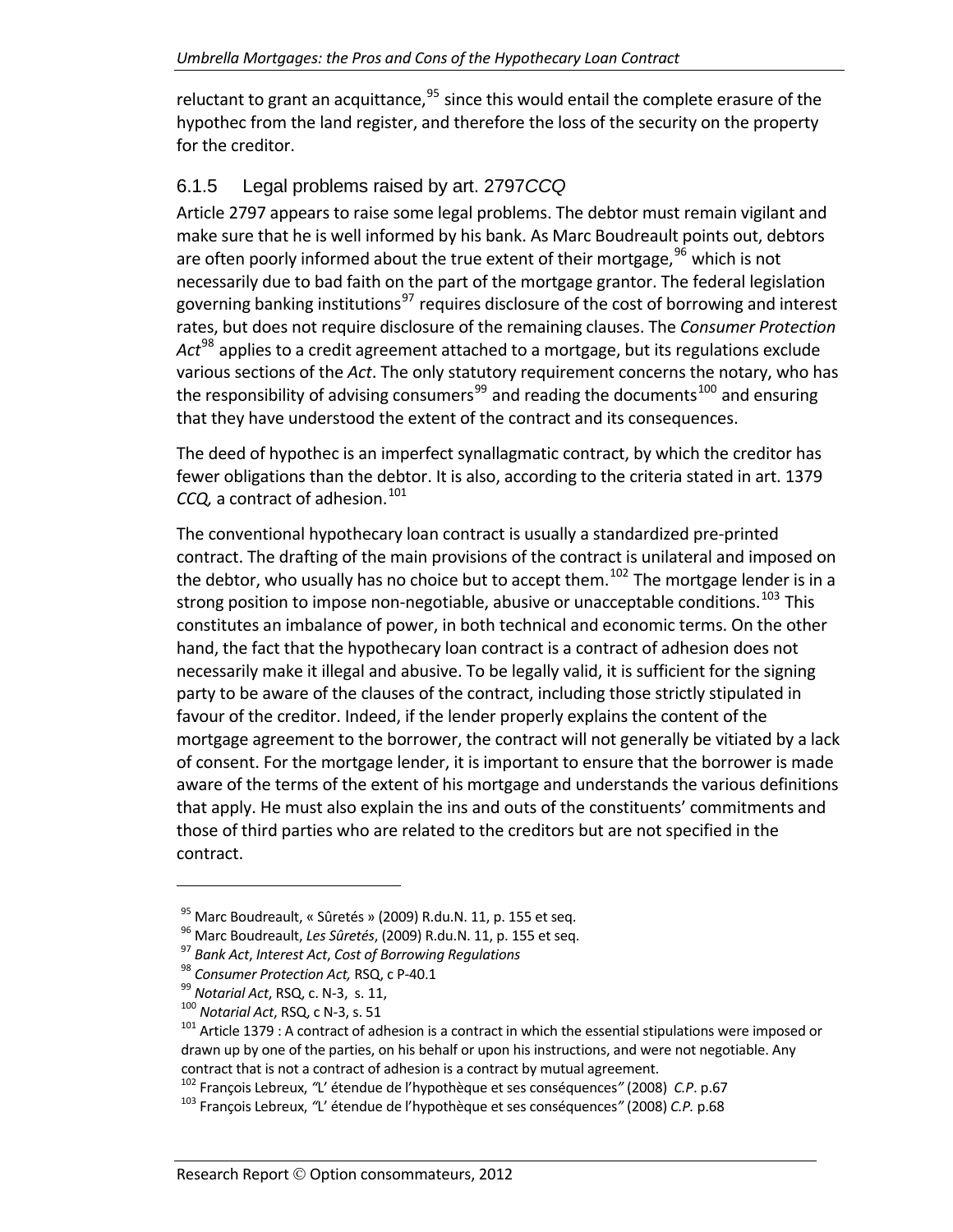If the creditor decides to draw up a contract or clause that is external to the mortgage contract for future obligations, he must expressly inform the debtor of the existence of such an external clause or agreement, lest it be annulled by the court.<sup>[104](#page-43-0)</sup> Moreover, the rate of interest applicable on future obligations is generally different from that applied to the hypothec on the building, which nonetheless secures such obligations. In fact, the interest rate will be different for each obligation. This rate is generally higher than that agreed to for the principal loan secured by the hypothec. These various requirements make it difficult to apply sections 6, 8 and 10 of the *Interest Act*. Should they be applied to each of the obligations, only to the principal loan or to the whole?

There is also the problem raised in the previous section, that of cancelling the hypothec on future obligations. For the debtor, it may be difficult, if not impossible, to obtain discharge. $^{105}$  $^{105}$  $^{105}$ 

Finally, our analysis of the legislation research has led us to observe that the mortgage contract, which is a contract of adhesion, will be valid as long as the debtor has consented to, and has understood, its essential terms and conditions. The creditor must be careful when drafting the terms of the contract since they may be invalid if they are illegible and incomprehensible to a reasonable person, and are detrimental to the debtor.[106](#page-43-2)

<span id="page-43-0"></span><sup>104</sup> François Lebreux, *"*L' étendue de l'hypothèque et ses conséquences*"* (2008) *C. P.* p.70 Article 1435 *CCQ*

An external clause referred to in a contract is binding on the parties.

In a consumer contract or a contract of adhesion, however, an external clause is null if, at the time of formation of the contract, it was not expressly brought to the attention of the consumer or adhering party, unless the other party proves that the consumer or adhering party otherwise knew of it.

<span id="page-43-1"></span><sup>&</sup>lt;sup>105</sup> Marc BOUDREAULT, "Sûretés," (2009) *R.du.N.,* 11, p.155 et seq.<br><sup>106</sup> Article 1437 CCQ

<span id="page-43-2"></span>An abusive clause in a consumer contract or contract of adhesion is null, or the obligation arising from it may be reduced.

An abusive clause is a clause which is excessively and unreasonably detrimental to the consumer or the adhering party and is therefore not in good faith; in particular, a clause which so departs from the fundamental obligations arising from the rules normally governing the contract that it changes the nature of the contract is an abusive clause.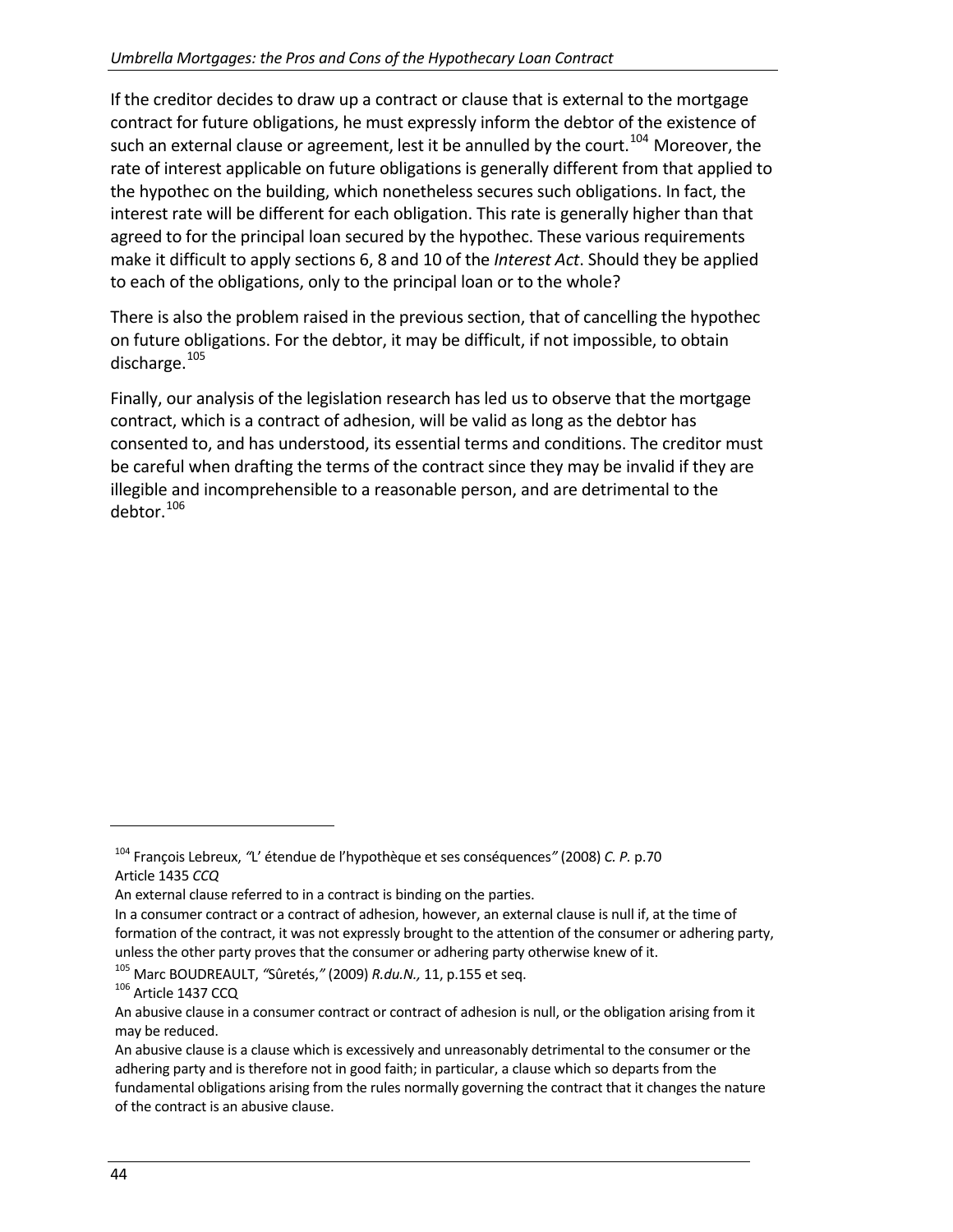# <span id="page-44-0"></span>**7. Real rights and property rights in common law and the notion of right of ownership**

Before beginning our study of the mortgage in the other provinces of Canada and mortgages that secure future obligations, we want to give a brief summary of the theory of real property in common law as well as the notion of ownership. In fact, there are notable differences between the civil law regime of real rights and the common law regime of real rights. This short presentation will be useful in the analysis of the traditional mortgage and the hypothec and will provide a fuller understanding of what is covered by the mortgage security.

# *7.1 The doctrine of estates*

<span id="page-44-1"></span>Under common law, the right of absolute ownership of a thing does not exist. There is only a right over the estate of the land. The land belongs to the Crown (the State) and the estate to individuals.<sup>[107](#page-44-2)</sup> Several people, called tenants, may own the same estate. This division of territory is a legacy from the feudal<sup>[108](#page-44-3)</sup> era. While civil law is based largely on Roman law, common law has developed a separate system of property law based on the doctrine of estates.<sup>[109](#page-44-4)</sup>

The doctrine permits the exercise of a plurality of real rights or real interests over a single property.<sup>[110](#page-44-5)</sup> In fact, it is the concept of the estate that most closely resembles that of real right of ownership in the civil law regime. It is the right that the person holds in the land and can use as security against the sum lent by the mortgagee. Estates are grouped into different categories and owners' rights vary depending on the category to which the estate belongs.<sup>[111](#page-44-6)</sup>

<span id="page-44-2"></span><sup>107</sup> Barbara Pierre, *"*Classification of Property and Conceptions of Ownership in Civil and Common Law. *"* (1997) 28 *R.G.D.* p.242<br><sup>108</sup> Louise Bélanger-Hardy, Aline Grenon, "Éléments de common law canadienne : comparaison avec le

<span id="page-44-3"></span>droit civil québécois,*"* Toronto, Thomson/Carswell, 2008, p.106, Barbara Pierre, *"*Classification of Property and Conceptions of Ownership in Civil and common law. " (1997) 28 *R.G.D.* pp. 242-243<br><sup>109</sup> Louise Bélanger-Hardy, Aline Grenon, "Éléments de common law canadienne : comparaison avec le

<span id="page-44-4"></span>droit civil québécois,*"* Toronto, Thomson/Carswell, 2008, p.106, Barbara Pierre, *"*Classification of Property and Conceptions of Ownership in Civil and common law. " (1997) 28 *R.G.D* p. 114<br><sup>110</sup> Louise Bélanger-Hardy, Aline Grenon, Éléments de common law canadienne : comparaison avec le droit

<span id="page-44-5"></span>civil québécois, Toronto, Thomson/Carswell, 2008, p.114<br><sup>111</sup> Estates and fees:

<span id="page-44-6"></span><sup>‐</sup> Freehold: any interest in real property which is a life estate or of uncertain or undetermined duration (having no stated end). Divided into fee simple and fee tail.

<sup>‐</sup> Fee simple: absolute title to land, free of any other claims against the title, which one can sell or pass to another by will or inheritance. Also called *"*ownership.*"*

<sup>‐</sup> Fee tail: can endure until the holder dies without surviving issue, but it cannot be passed on to collateral heirs. Cannot be hypothecated. Canada has abolished the fee tail estate since it restricts the ready alienation, or transfer, of property, and has transformed it into a fee simple through statute.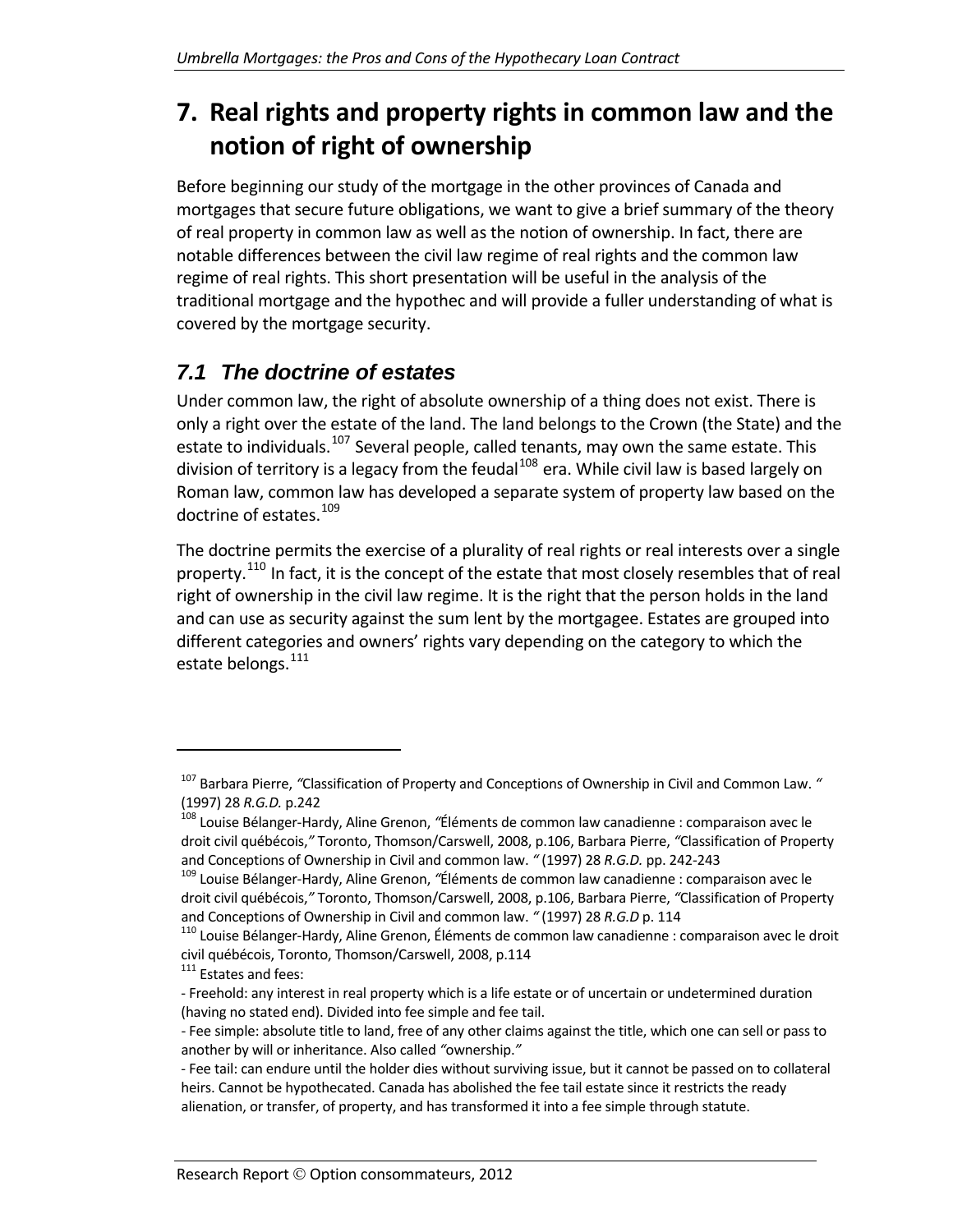A future (or estate) interest is an interest in the property that comes into being when there is incomplete transfer of the estate. $112$  The best example to describe future interest is the mortgagor's right to an equity of redemption  $113$  of his estate. In fact, during the mortgage transaction, the creditor holds legal title to the estate, but the debtor retains equitable title. This title may be further alienated or encumbered by th e debtor. The creditor and the debtor both find themselves with a part of the estate. We may thus see a string of future interests in the same estate. In common law, there is relativity of real rights. This concept allows for the creation of chains of successive domains that increase the real rights on the same property. Relativity is threefold in that it comprises: the feudal structure (estates and fiefs), future interests (legal title and equitable title) and the relativity of title. $^{114}$ 

## 7.1.1 The concept of property in common law

<span id="page-45-0"></span>The right of property in common law includes the estate and the obligations attached to it. $115$  These obligations have been modified over time and have been restricted by legislation.[116](#page-45-4) The major reform of ownership of 1925 introduced a new definition of property rights.

> [...] the fundamental principles of the law of ownership of land remain the same as before the legislation of 1925. Land is still the object of feudal tenure; the Sovereign remains the lord paramount of all the land within the realm; every parcel of land is still held of some lord [...I and the greatest interest which any subject can have in land is still an estate in fee simple and no more  $^{117}$  $^{117}$  $^{117}$

As we can see, the concept of ownership in common law does not depend on a direct interest in the property, unlike in civil law. $^{118}$  $^{118}$  $^{118}$  The estate does not confer the right of preference or the right to follow.<sup>[119](#page-45-7)</sup> These interests in the land are binding on the parties having contracted a hypothec, a charge, a lien or a pledge. These interests do not follow

<span id="page-45-1"></span><sup>&</sup>lt;sup>112</sup> Louise Bélanger-Hardy, Aline Grenon, "Éléments de common law canadienne : comparaison avec le droit<br>civil québécois," Toronto, Thomson/Carswell, 2008, p.119

<span id="page-45-2"></span><sup>&</sup>lt;sup>113</sup> Louise Bélanger-Hardy, Aline Grenon, "Éléments de common law canadienne : comparaison avec le

droit civil québécois," Toronto, Thomson/Carswell, 2008, p.121<br><sup>114</sup> Louise Bélanger-Hardy, Aline Grenon, "Éléments de common law canadienne : comparaison avec le<br>droit civil québécois," Toronto, Thomson/Carswell, 2008, p.

<span id="page-45-3"></span><sup>&</sup>lt;sup>115</sup> Barbara Pierre, "Classification of Property and Conceptions of Ownership in Civil and Common Law. "

<span id="page-45-4"></span><sup>(1997) 28</sup> *R.G.D.* p.250<br><sup>116</sup> Barbara Pierre, *"*Classification of Property and Conceptions of Ownership in Civil and Common Law. " (1997) 28 *R.G.D.* p.250<br><sup>117</sup> C. Williams, *"*The fundamental principles of the present law of ownership of land" (1931) 75 S.J. 848 in

<span id="page-45-5"></span>Barbara Pierre, *"*Classification of Property and Conceptions of Ownership in Civil and Common Law.*"* (1997) 28 *R.G.D.* p.250<br><sup>118</sup> Barbara Pierre, *"*Classification of Property and Conceptions of Ownership in Civil and Common Law. "

<span id="page-45-6"></span><sup>(1997) 28</sup> *R.G.D.* p.251<br><sup>119</sup> Barbara Pierre, *"*Classification of Property and Conceptions of Ownership in Civil and Common Law. "

<span id="page-45-7"></span><sup>(1997)</sup> 28 *R.G.D.* p.251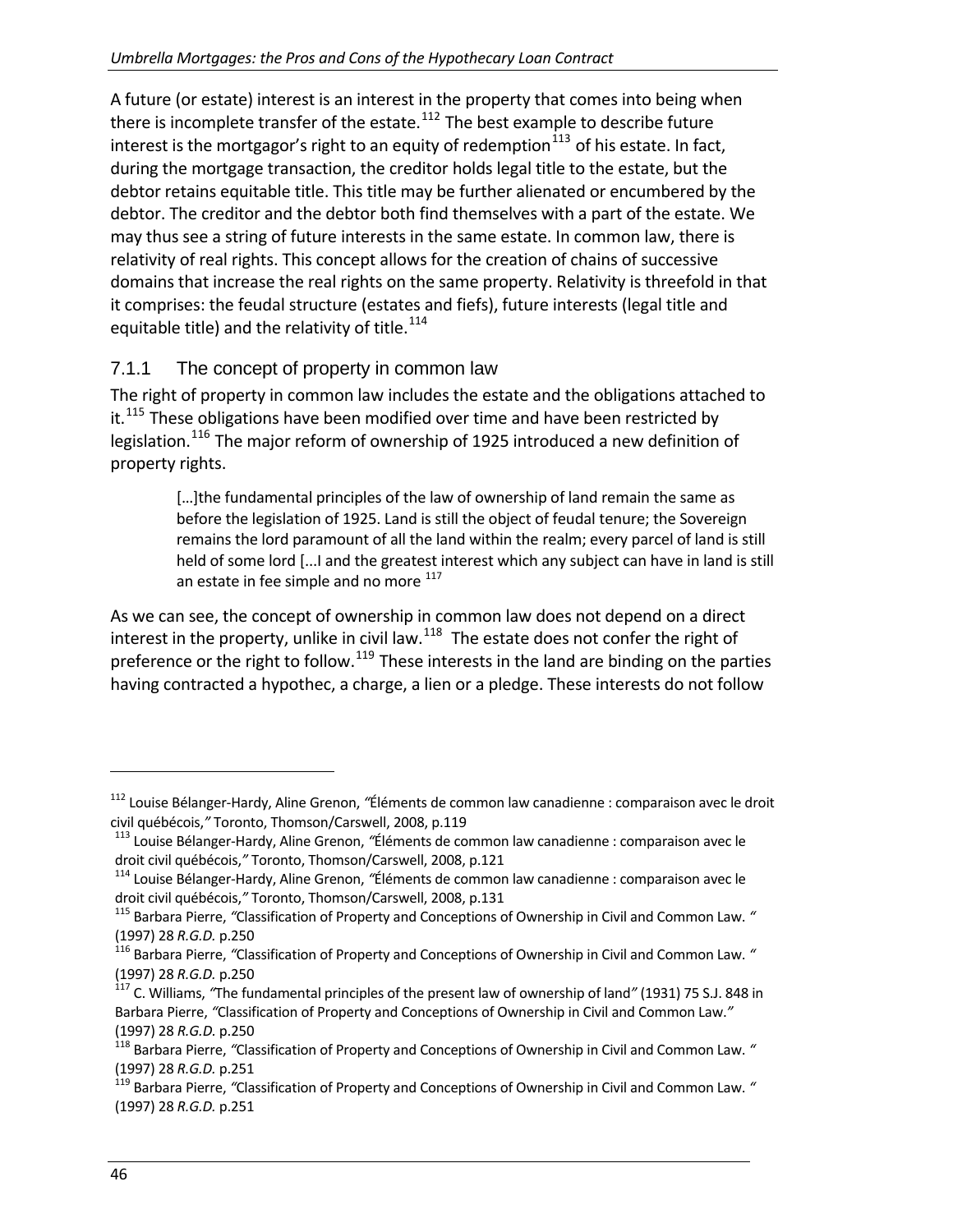the property, they follow persons.<sup>[120](#page-46-1)</sup> Since 1926, there has been only one estate that could give rise to legal title: the fee simple, which gives absolute title to the estate.<sup>[121](#page-46-2)</sup>

## *7.2 The common law mortgage: the Littleton's classic mortgage*

<span id="page-46-0"></span>The classic common law mortgage<sup>[122](#page-46-3)</sup> dates from the fifteenth century, at which time the immovable security became a fixed operation.<sup>[123](#page-46-4)</sup> The original mortgage transaction involved a debtor (borrower) and a creditor (lender). The mortgagor transferred his interest in the land to his creditor on the express condition that total payment would cancel this transfer.<sup>[124](#page-46-5)</sup> The debtor physically transferred the property, which included not just the title, but also the estate that was the subject of the transfer.<sup>125</sup>

The creditor held the property for as long as it was not repaid under the terms of the deed. After performing his obligations, the debtor could take possession of his land. On the other hand, if he failed to pay his obligations in due course, the land was forever removed from his estate and became the absolute property of the creditor. The debtor's property was used as collateral to secure his loan or obligation to the creditor. The debtor's only property rights were to redeem the land and take possession of it upon termination of the mortgage. If, due to some misfortune, the debtor failed to pay his debt by the time specified in the mortgage agreement, he lost his land forever.<sup>[126](#page-46-6)</sup>

Since the 18th century, the debtor has been able to retain possession of the mortgaged premises. It was then that the clause of right of peaceful possession of property was introduced. This clause is still included in mortgage contracts today. The debtor has the right to peaceful possession of the property for as long as he satisfies the terms of the

<span id="page-46-1"></span><sup>120</sup> Barbara Pierre, *"*Classification of Property and Conceptions of Ownership in Civil and Common Law,*"* (1997) 28 *R.G.D.* p.251<br><sup>121</sup> Barbara Pierre, "Classification of Property and Conceptions of Ownership in Civil and Common Law," (1997) 28

<span id="page-46-2"></span>*R.G.D.* p.256

The owner of the fee simple estate may alienate, encumber, assign, it etc. These alienations will result in rights to the equitable title. Thus, one estate may have several owners: the holder of the legal title and those of the equitable title<sup>121</sup>

<span id="page-46-3"></span><sup>&</sup>lt;sup>122</sup> There are three essential elements of the classic common law mortgage, which were determined in *Santley v. Wilde* ([1899] 68 L.J, ch. 2): it must first of all contain a contract for the transfer of property,. Second, this transfer must secure payment of a debt or the performance of an obligation. Third, the mortgage must contain a clause that reconveys the land to the debtor's estate when the latter has discharged all his obligations.<br><sup>123</sup> Joseph E. Roach, *Les hypothèques immobilières en Common Law*, Cowansville, Les Éditions Yvon Blais,

<span id="page-46-4"></span><sup>1991,</sup> p. 21 and John Delatre Falconbridge, W.B. Rayner, Richard H, McLaren, Falconbridge on Mortgages, 4th ed., Agincourt, Canada Law Book, 1977, p.7<br><sup>124</sup> Joseph E. Roach, *Les hypothèques immobilières en Common Law*, Cowansville, Les Éditions Yvon Blais,

<span id="page-46-5"></span><sup>1991</sup> <sup>125</sup> Joseph E. Roach, *Les hypothèques immobilières en Common Law*, Cowansville, Les Éditions Yvon Blais, 1991, p. 22,

The properties that can be mortgaged are fee simple estates, fee tail estates life estates and leasehold estates.

<span id="page-46-6"></span><sup>126</sup> Bruce H. Ziff, *Principles of Property Law*, 5th ed., Toronto, Carswell, 2010, p.433 and Joseph E. Roach, *Les hypothèques immobilières en Common Law*, Cowansville, Les Éditions Yvon Blais, 1991, p. 22,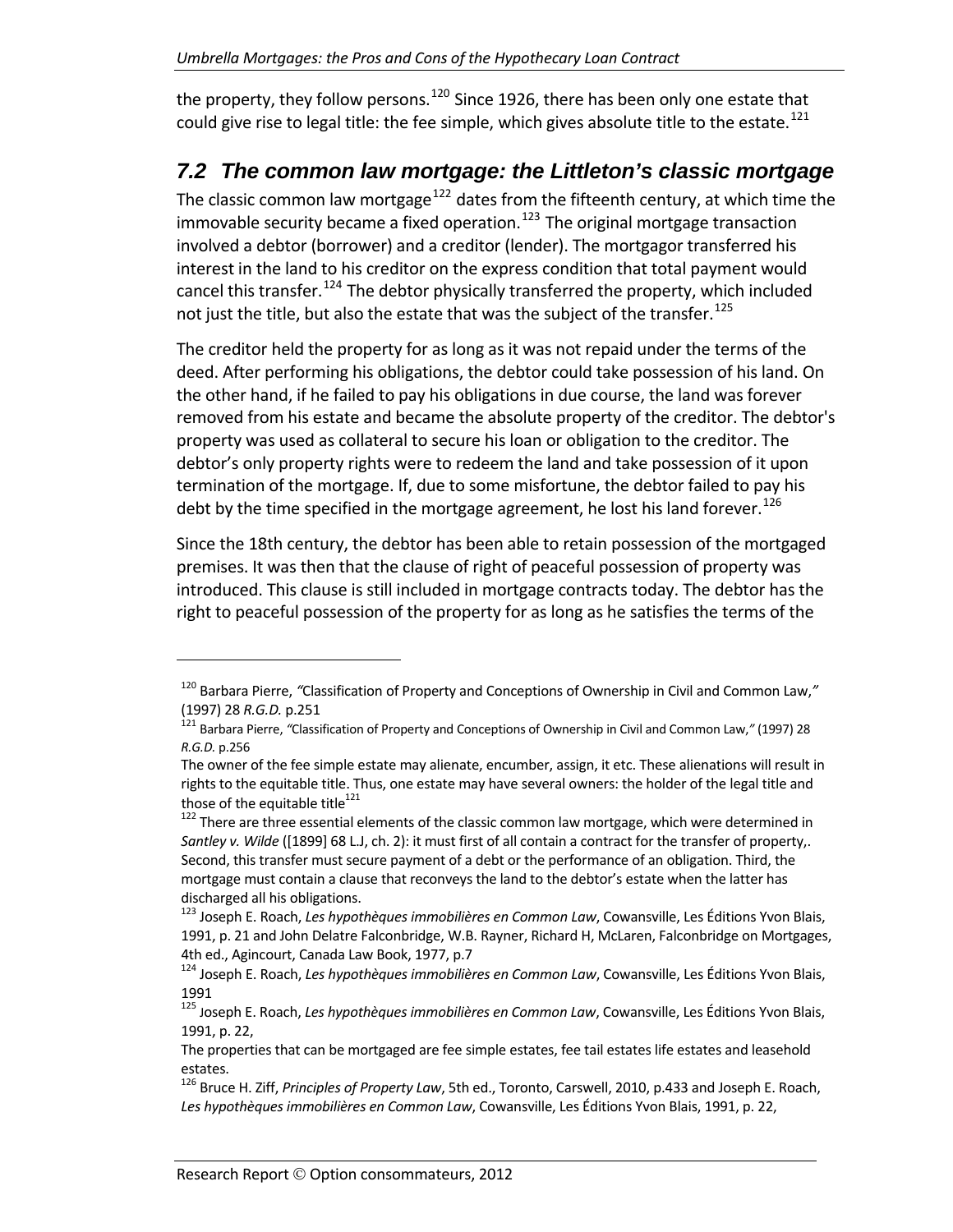mortgage agreement.<sup>[127](#page-47-1)</sup> The classic common law mortgage process, therefore, was similar to pawning a property, since the debtor pledged his land against a sum of money and could only get it back by repaying the entire debt.<sup>[128](#page-47-2)</sup> To this pledge of property was added the pledge of peaceful possession, since the mortgagee retained, despite having transferred ownership,  $129$  the right of peaceful use of his land and the enjoyment of its fruits and revenues. In addition, any profits realized could not be applied to reducing the  $debt.<sup>130</sup>$  $debt.<sup>130</sup>$  $debt.<sup>130</sup>$ 

After repaying the entire debt, the land was not automatically reassigned to the debtor; he has to obtain what is known as a certificate of discharge. The creditor was obliged to grant the certificate if the debtor had in fact fulfilled his commitments. If he refused to comply with this request, then the debtor could file a suit in accordance with his right of redemption . [131](#page-47-5)

## *7.3 Introduction of the charge: the contribution of equity*

<span id="page-47-0"></span>The classic Littleton mortgage was substantially transformed by the inclusion of equity, namely, the debtor's right of redemption. The definition given in Littleton gave creditors ample opportunity for abuse. $132$  In fact, in the sixteenth and seventeenth centuries, mortgages were usually consented to by debtors who found themselves in a very precarious financial situation. Creditors enjoyed far greater economic power than debtors.<sup>[133](#page-47-7)</sup> The Court of Chancery and other courts of equity had jurisdiction to protect debtors from usurious creditors and afforded legal recourse to debtors who not could meet their obligations in time and place. $134$ 

As of the 17th century, the Court extended its jurisdiction in equity to protecting any debtors who found themselves in a situation in which the mortgage agreement included a penal clause, even if no particular motive could be invoked to justify its intervention.<sup>[135](#page-47-9)</sup> Previously only customary, the right of redemption now became an established concept: the doctrine of equity was born.<sup>[136](#page-47-10)</sup> This right was then imposed as a fundamental principle of the mortgage. The creditor became the owner of the estate upon the constitution of the mortgage, but the debtor had the right of redemption once he had

<span id="page-47-1"></span><sup>127</sup> Joseph E. Roach, *Les hypothèques immobilières en Common Law*, Cowansville, Les Éditions Yvon Blais, <sup>1991</sup> p.37 <sup>128</sup> Joseph E. Roach, *Les hypothèques immobilières en Common Law*, Cowansville, Les Éditions Yvon Blais,

<span id="page-47-2"></span><sup>1991</sup> p. <sup>22</sup> <sup>129</sup> Joseph E. Roach, *Les hypothèques immobilières en Common Law*, Cowansville, Les Éditions Yvon Blais,

<span id="page-47-3"></span>

<span id="page-47-4"></span><sup>1991</sup> p.22 <sup>130</sup> Joseph E. Roach, *Les hypothèques immobilières en Common Law*, Cowansville, Les Éditions Yvon Blais, 1991 p.22

<span id="page-47-5"></span><sup>131</sup> Joseph E. Roach, L*es hypothèques immobilières en Common Law*, Cowansville, Les Éditions Yvon Blais, 1991 p. 8

<span id="page-47-7"></span>

<span id="page-47-9"></span><span id="page-47-8"></span>

<span id="page-47-6"></span><sup>&</sup>lt;sup>132</sup> Joël Ménard-Cabelli, "La doctrine des entraves au droit de rachat" (1998-1999) 30 R.D. Ottawa, p. 99<br><sup>133</sup> Joël Ménard-Cabelli, "La doctrine des entraves au droit de rachat" (1998-1999) 30 R.D. Ottawa, p. 99<br><sup>134</sup> J

<span id="page-47-10"></span>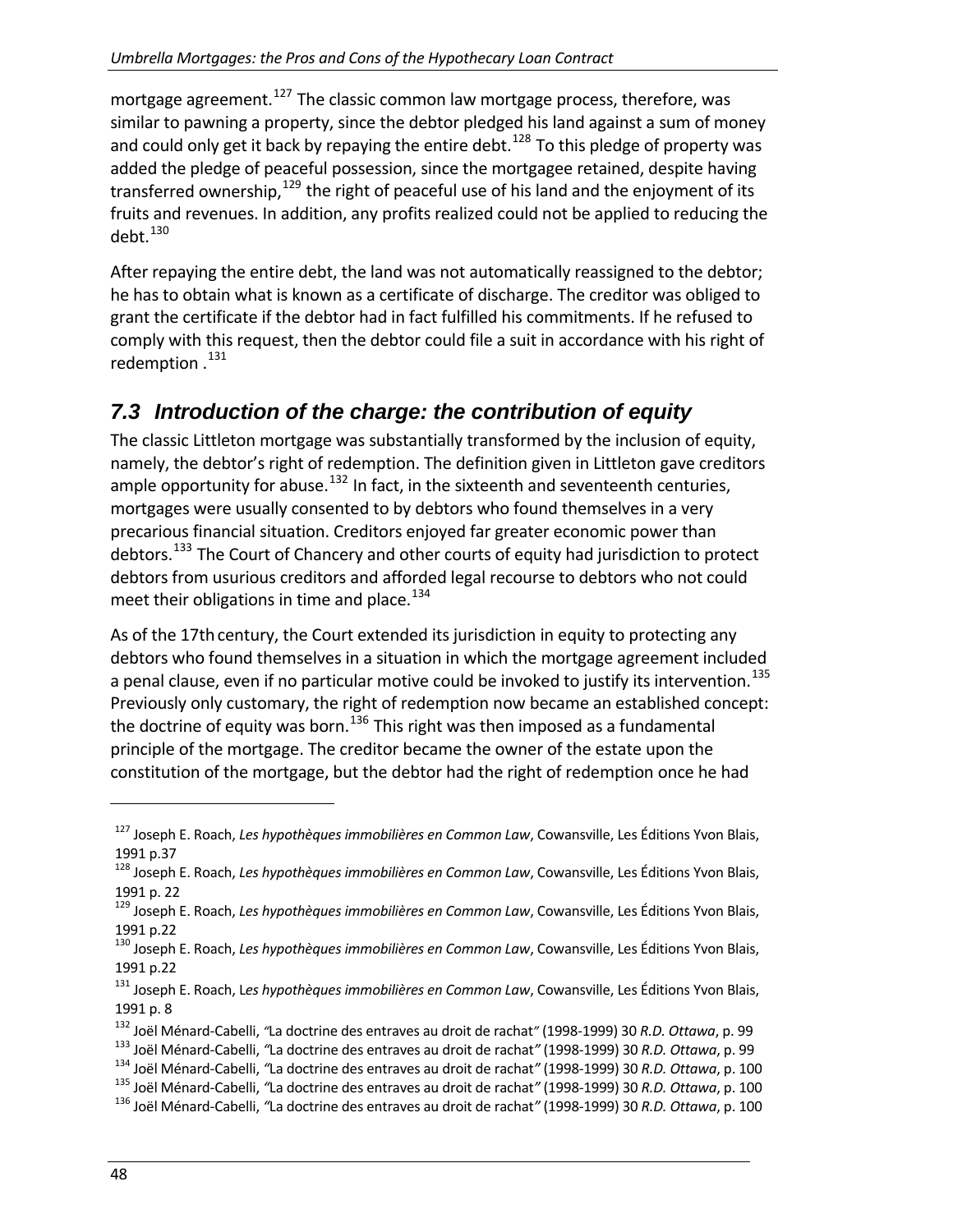repaid his debt, even if he did not meet the deadline stipulated by the mortgage. As long as the creditor remained inactive, i.e. he did not pursue any of his remedies, the right of redemption remained valid.<sup>[137](#page-48-2)</sup> The lawsuit filed by the creditor<sup>[138](#page-48-3)</sup> automatically activated the debtor's right of redemption.

# *7.4 Equity and the right of redemption*

<span id="page-48-0"></span>The right of redemption is a real property right since the debtor becomes the holder of equitable title, subject to the rights conferred on the creditor under common law.<sup>[139](#page-48-4)</sup> The debtor had the right to reconveyance legal title, in the case of a first mortgages, and to the equitable title in the case of second mortgages.<sup>[140](#page-48-5)</sup> He could assign, alienate or mortgage it. Courts of equity developed a set of rules to protect debtors against the abuses of creditors. The debtor now had an absolute right of redemption: it could not be lost or waived by an agreement. It was a fundamental right.

On the other hand, the right of redemption created a certain inequality for the creditor, who found himself faced with a debtor who could recover the security regardless of whether he was in default or if the term had expired. It was then concluded that the creditor could terminate the debtor's right of redemption by default by filing a petition for foreclosure with the court<sup>[141](#page-48-6)</sup>.

## 7.4.1 The anti-clogging doctrine

<span id="page-48-1"></span>Despite this new protection, the Court held that the equitable right of redemption was not sufficiently robust to protect the debtor. In fact, some creditors tried to impede this fundamental right by subverting the rules of right of redemption by means of an agreement terminating the right of redemption or by a disguised mortgage.<sup>[142](#page-48-7)</sup> The Court then decided to create a set of rules that allowed a debtor to exercise his right to redeem freely and fully. This is the anti-clogging doctrine.<sup>[143](#page-48-8)</sup> Divided into three broad principles, these rules were adopted to afford extended protection to the debtor. Although these rules have been relaxed in the case of commercial mortgage agreements, they should

Remedies available to the hypothecary creditor:

<span id="page-48-3"></span><span id="page-48-2"></span><sup>&</sup>lt;sup>137</sup> Joël Ménard-Cabelli, "La doctrine des entraves au droit de rachat" (1998-1999) 30 R.D. Ottawa, p. 100<br><sup>138</sup> Joël Ménard-Cabelli, "La doctrine des entraves au droit de rachat" (1998-1999) 30 R.D. Ottawa, p. 100<br><sup>139</sup>

<span id="page-48-4"></span><sup>1991</sup> p. 23

Foreclosure

Judicial sale

Extrajudicial sale

Possession

<span id="page-48-5"></span>Stay of proceedings<br><sup>140</sup> Joseph E. Roach, Les hypothèques immobilières en Common Law, Cowansville, Les Éditions Yvon Blais, 1991 p. 35

<sup>141</sup> Joël Ménard‐Cabelli, *"*La doctrine des entraves au droit de rachat*"* (1998‐1999) 30 *R.D. Ottawa*, p. 101

<span id="page-48-7"></span><span id="page-48-6"></span><sup>142</sup> Joël Ménard‐Cabelli, *"*La doctrine des entraves au droit de rachat*"* (1998‐1999) 30 *R.D. Ottawa*, p. 101. Disguised hypothecs make take the form of a sale with right of redemption or a sale with resolutory

<span id="page-48-8"></span>condition <sup>143</sup> Joël Ménard‐Cabelli, *"*La doctrine des entraves au droit de rachat*"* (1998‐1999) <sup>30</sup> *R.D. Ottawa*, p. 102.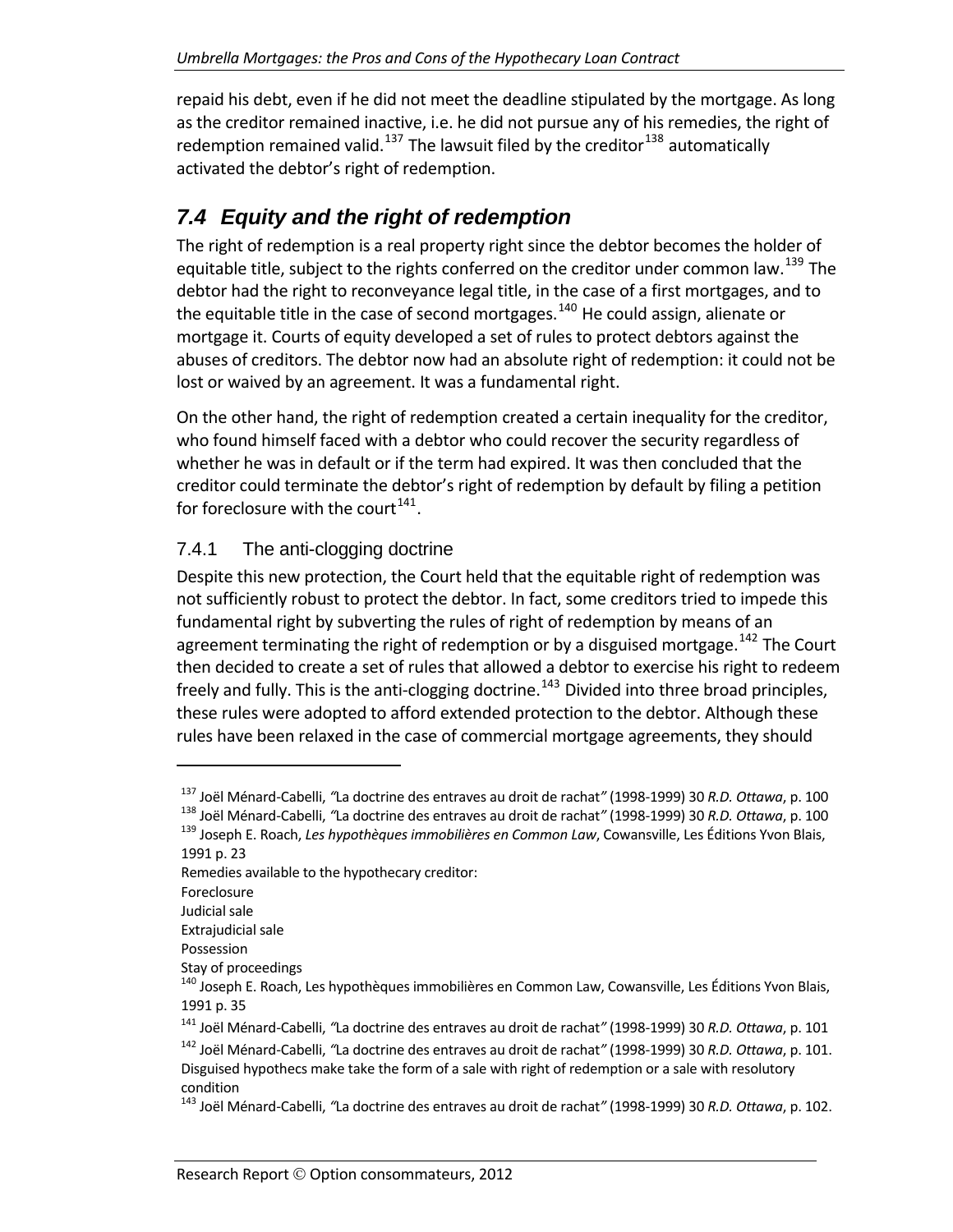always be followed by the mortgagee who lends a sum of money to an individual debtor, also known as a "protected person."<sup>[144](#page-49-0)</sup>

#### *A ) "Once a mortgage, always a mortgage"*

This maxim expresses at the very essence of the notion of equity. When the contract between the parties is deemed to be a mortgage, any clause aimed at overriding the debtor's right of redemption will be considered null and void.<sup>[145](#page-49-1)</sup> This principle was enunciated very early in the 20th century in *Samuel v. Jarrah Timber and Wood Paving Corp Ltd*. [146](#page-49-2)

> The doctrine "once a mortgage, always a mortgage" means that no contract between a mortgagor and a mortgagee made at the time of the mortgage and as part of a mortgage transaction, or, in other words, as one of the terms of the loan, can be valid if it prevents the mortgagor from getting back his property on paying off what is due on his security. Any bargain which has that effect is invalid, and is inconsistent with the transaction being a mortgage**. [147](#page-49-3)**

As can be seen, this maxim has two components , namely, the existence of a mortgage – the mortgage must be established – and the debtor's inherent right to buy back the land.<sup>[148](#page-49-4)</sup> The Court examines the essence of the contract, not its form. The mortgage must always remain consistent with its true nature, which is that of a security on a  $land.<sup>149</sup>$ 

### *B ) "The lender should have no collateral advantages"*

benefits deriving from the security (rents, for example). All he is entitled to is the value of contrived to circumvent the rules by imposing interest on the debtor in order to obtain a This maxim corresponds to the traditional position of equity: the creditor may not enjoy a collateral benefit in the mortgage.<sup>[150](#page-49-5)</sup> The creditor is usually not entitled to receive the his security on the land. This interdiction was created a time when usurious lenders

<span id="page-49-0"></span><sup>&</sup>lt;sup>144</sup> "The doctrine of clogs on the equity of redemption should be abolished generally. It should, however, be retained in part in respect of consumer transactions insofar as it would prevent options to purchase from being effective in respect of such mortgages.*"* Ontario Law Reform Commission, *The Law of Mortgages*, Toronto, Ministry of the Attorney General, 1987, p.29. Quoted in Joël Ménard‐Cabelli, *"*La doctrine des entraves au droit de rachat*"* (1998‐1999) 30 *R.D. Ottawa*, p. 102 p.114

<span id="page-49-1"></span><sup>&</sup>lt;sup>145</sup>Joël Ménard-Cabelli, "La doctrine des entraves au droit de rachat" (1998-1999) 30 R.D. Ottawa, p. 103<br><sup>146</sup> Samuel v. Jarrah Timber and Wood Paving Corp. Ltd [1904] A.C. 323, [1904] A.C. 329, [1903] 2 c. 1<br><sup>147</sup> Samue

<span id="page-49-3"></span><span id="page-49-2"></span>principle reaffirmed in *Dical Investments Ltd. C. Morrison* [1990] 75 O.R. (2d) 417, [1989] 68 O.R. (2E) 549

<sup>(</sup>Ont. H.C.J.). Quoted in Joël Ménard‐Cabelli, *"*La doctrine des entraves au droit de rachat*"* (1998‐1999) 30 *R.D. Ottawa, p. 103*<br><sup>148</sup> *Wilson v. Ward,* [1930] S.C.R. 212, 24 Alta L.R. 48 [with references to S.C.R.]. Quoted in Joël Ménard-

<span id="page-49-4"></span>Cabelli., *"*La doctrine des entraves au droit de rachat*"* (1998‐1999) 30 *R.D. Ottawa*, p. 104

<sup>149</sup>Joël Ménard‐Cabelli, *"*La doctrine des entraves au droit de rachat*"* (1998‐1999) 30 *R.D. Ottawa*, p. 103 p.104 principe affirmé dans *Cambell c. Holyland,* (1876) 7 Ch. D. 166, 47 L.J. Ch. 145.

<span id="page-49-5"></span><sup>150</sup> Joël Ménard‐Cabelli, *"*La doctrine des entraves au droit de rachat*"* (1998‐1999) 30 *R.D. Ottawa*, p. 106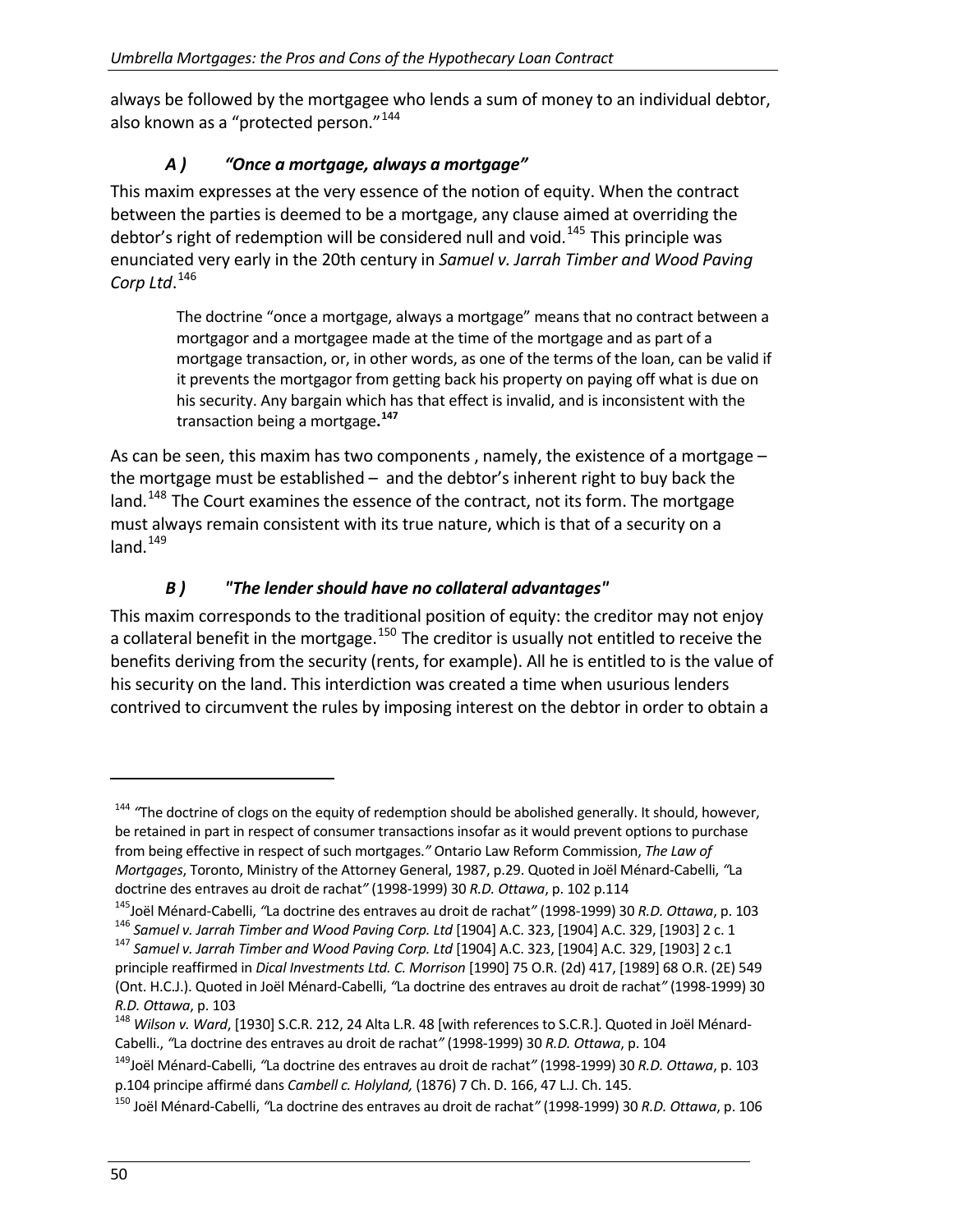portion of the revenues from his land in addition to the debt owed.<sup>[151](#page-50-0)</sup> Over time, the courts have relaxed this rule, as this excerpt from *Krelinge* indicates.<sup>[152](#page-50-1)</sup>

> In every case in which a stipulation by a mortgagee for a collateral advantage has, since the repeal of the usury laws, been held invalid, the stipulation has been opened to objection, either 1) because it was unconscionable, or 2) because it was in the nature of a penal clause clogging the equity arising on failure to exercise a contractual right to redeem, or 3) because it was in the nature of a condition repugnant as well to the contractual as to the equitable right.

Nowadays, certain additional clauses concerning collateral benefits may be added and accepted by the courts. These clauses must not impose excessive and exorbitant obligations on the debtor and may not impede the right of redemption.<sup>[153](#page-50-2)</sup>

### *C ) "There must be no stipulation in the mortgage that will fetter the property on redemption"*

The last maxim refers to a collateral benefit that would extend beyond the term of the mortgage. Ever since *Kreglinger*,<sup>[154](#page-50-3)</sup> it has been possible to extend a collateral benefit of the creditor beyond the term of the mortgage contract if this advantage does not impede the debtor's right of redemption. Moreover, if the parties wished by this collateral benefit to create an agreement exterior to the mortgage that would remain associated with the contract, such an independent agreement would be valid.<sup>[155](#page-50-4)</sup>

Despite the laudable goals behind its inception, certain judges criticized the doctrine prohibiting clogs to the right of redemption. The rules were relaxed after judges found that it went well beyond the initial objective of protecting the debtor against a creditor taking over ownership of land in an absolute manner when the value of the latter was far higher than the value of the remaining debt.  $156$ 

Ontario, incidentally, introduced reforms<sup>[157](#page-50-6)</sup> aimed at eliminating any anomalies and anachronisms that the doctrine might occasion. The doctrine of impediments was gradually eliminated for commercial transactions. However, it was retained for ordinary debtors in order to prevent creditors from exploiting the imbalance of power by

<span id="page-50-0"></span><sup>151</sup> Joël Ménard‐Cabelli, *"*La doctrine des entraves au droit de rachat*"* (1998‐1999) 30 *R.D. Ottawa*, p. 106

<span id="page-50-1"></span><sup>152</sup> *Kreglinger v. New Patagonia Meat and Storage Co. Ltd.,* [1914] A.C. 25, [1911‐1913] All E. R. 970 (H. L.) [with references to aux A.C.]. Quoted in Joël Ménard‐Cabelli, *"*La doctrine des entraves au droit de rachat*"* (1998‐1999) <sup>30</sup> *R.D. Ottawa*, p. <sup>103</sup> <sup>153</sup> Joël Ménard‐Cabelli, *"*La doctrine des entraves au droit de rachat*"* (1998‐1999) <sup>30</sup> *R.D. Ottawa*, p. <sup>106</sup>

<span id="page-50-2"></span>inspired by *Biggs c. Hoddinott,* [1898] 2 ch. 307; [1895‐9] All E.R. Rep.625.

<span id="page-50-3"></span><sup>154</sup> *Kreglinger v. New Patagonia Meat and Storage Co. Ltd*., [1914] A.C. 25, [1911‐1913] All E. R. 970 (H. L.) [with references to A.C.] <sup>155</sup> Joël Ménard‐Cabelli, *"*La doctrine des entraves au droit de rachat*"* (1998‐1999) <sup>30</sup> *R.D. Ottawa*, p. <sup>109</sup>

<span id="page-50-4"></span>It could therefore be concluded that it was *Kreglinger* that opened the way for mortgages securing futures

<span id="page-50-6"></span><span id="page-50-5"></span>obligations.<br><sup>156</sup> Joël Ménard-Cabelli, "La doctrine des entraves au droit de rachat" (1998-1999) 30 R.D. Ottawa, p. 111 <sup>157</sup> Ontario Law Reform Commission, The Law of Mortgages, Toronto, Ministry of the Attorney General, 1987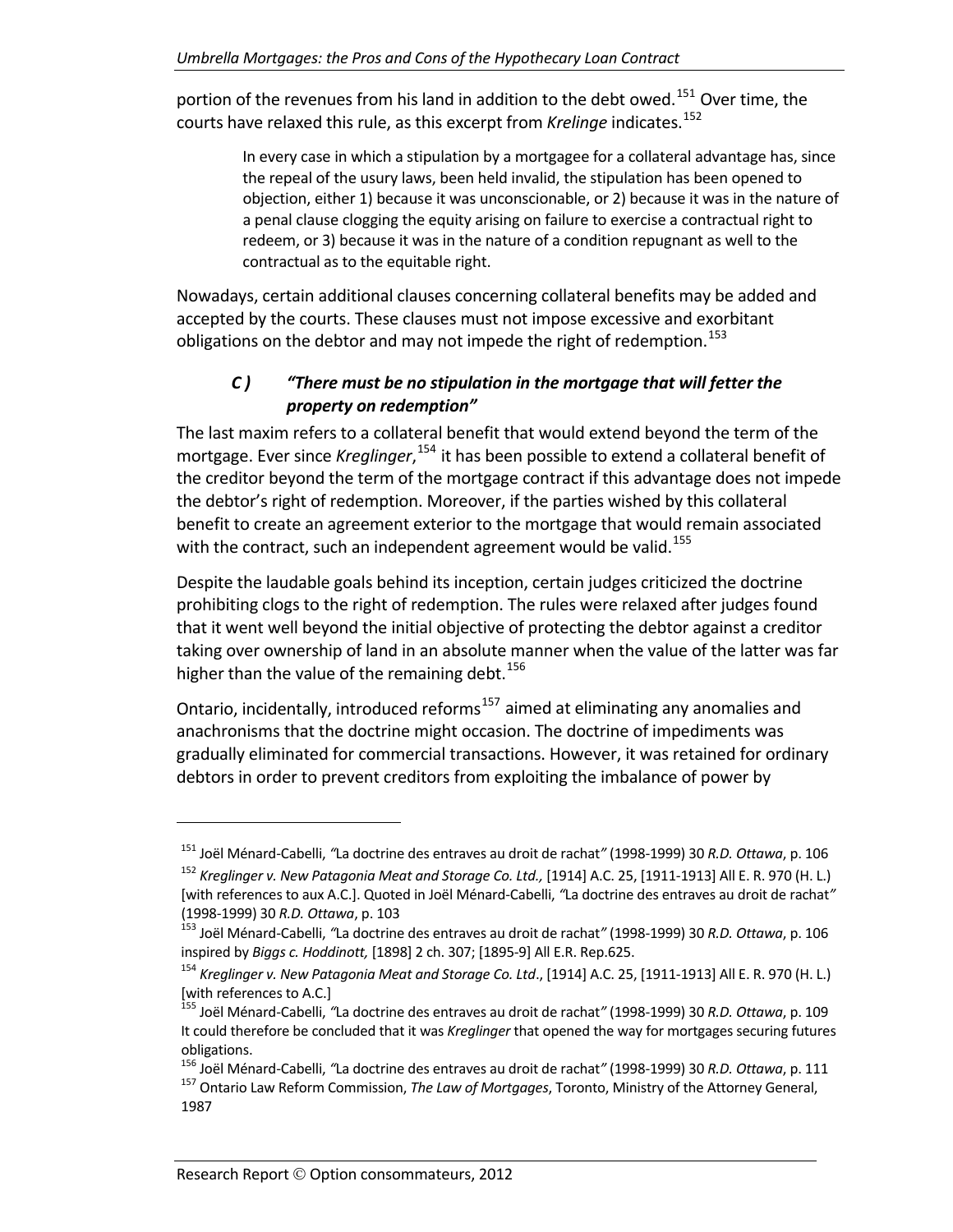converting the original mortgage into another transaction that was more advantageous to them.<sup>[158](#page-51-1)</sup>

## <span id="page-51-0"></span>*7.5 The mortgage since legislative reforms of provincial mortgage laws: the Torrens Lands Title System*

In the 1980s, the common law provinces set about reforming mortgage rights.<sup>[159](#page-51-2)</sup> In order to standardize the system of registration of real estate contracts and securities, the provinces gradually dropped their traditional system of land titles. They abandoned the former definition of the mortgage in favour of that of the "charge." Thecharge, unlike a mortgage, does not concede transfer of ownership of the land to the holder of the mortgage,  $160$  but rather transfers the legal title, which is subject to the debtor's right of redemption once the debt is fully repaid. Ontario and British Columbia still use the term mortgage, although the correct term is charge.<sup>[161](#page-51-4)</sup>

The charge is a security interest that proceeds from the law. A charge is a statutory creation, which is to say that its essence is to be found in the particular laws of each province, each of which gives its own interpretation. The means by which is exercised and extinguished and the possible remedies are stipulated within each particular legislation.<sup>[162](#page-51-5)</sup> It is therefore not governed by common law, but by the legislation that created it. A legal charge is a security on real property that is binding on the land but does not prevent transfer of title.<sup>[163](#page-51-6)</sup> Rather, it gives the creditor legal title to the land. The charge has much in common with the civil law hypothec found in Québec.<sup>[164](#page-51-7)</sup> The charge must never be confused with the common law mortgage.<sup>[165](#page-51-8)</sup> The charge was established as a legal instrument by the Torrens Lands Title System. This system of title registration is in force in all the Canadian common law provinces, with the exception of Newfoundland-Labrador and Prince Edward Island.<sup>[166](#page-51-9)</sup> Prince Edward Island, which kept the old system of registering deeds, Ontario, Manitoba and New Brunswick have a mixed

<span id="page-51-2"></span><span id="page-51-1"></span><sup>&</sup>lt;sup>158</sup> Joël Ménard-Cabelli, "La doctrine des entraves au droit de rachat" (1998-1999) 30 R.D. Ottawa, p. 114<br><sup>159</sup> Joseph E. Roach, *Les hypothèques immobilières en Common Law,* Cowansville, Les Éditions Yvon Blais, 1991 pp. 8‐9

<span id="page-51-3"></span><sup>160</sup> Joseph E. Roach, *Les hypothèques immobilières en Common Law*, Cowansville, Les Éditions Yvon Blais, 1991 pp. 9,11, The distinction was established in the Supreme Court decision *Smith v. National Trust*, (1912) S.C.R. 618

<span id="page-51-4"></span><sup>161</sup> Joseph E. Roach, *Les hypothèques immobilières en Common Law*, Cowansville, Les Éditions Yvon Blais, <sup>1991</sup> pp. <sup>8</sup>‐<sup>9</sup> <sup>162</sup> *Land Titles Act* CHAPTER <sup>L</sup>‐1.1

<span id="page-51-5"></span><sup>25(2)</sup>The owner of a registered mortgage may enforce all rights and remedies permitted by law as if the

<span id="page-51-6"></span>lands had been conveyed to him by mortgage subject to <sup>a</sup> proviso for redemption. <sup>163</sup> Joseph E. Roach, *Les hypothèques immobilières en Common Law*, Cowansville, Les Éditions Yvon Blais,

<span id="page-51-7"></span><sup>&</sup>lt;sup>164</sup> Yaëll Emeraich, "Regard civiliste sur le droit des biens de la Common Law : pour une conception transsystémique de la propriété" (2008) 38 R.G.D., p.357<br><sup>165</sup> Smith v. National Trust, (1912) 45 R.C.S. 618<br><sup>166</sup> Joseph E. Roach, *The Canadian Law of Mortgages*, 2nd ed., Toronto, Butterworths, 2010, p.9

<span id="page-51-9"></span><span id="page-51-8"></span>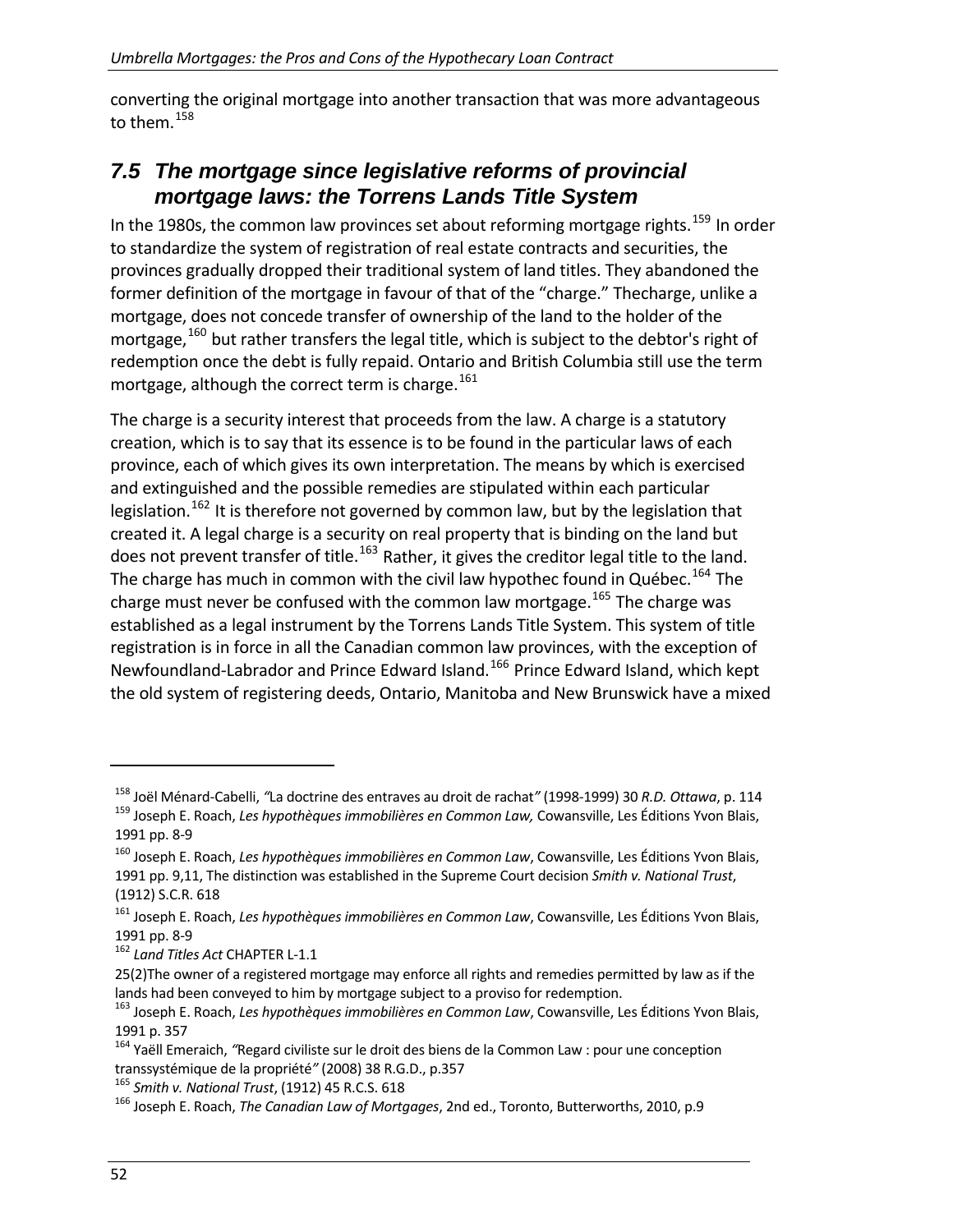regime that involves registering both deeds and titles (Torrens). The western provinces are subject only to the Torrens system.

Henceforth, in all provinces using the Torrens system, $167$  the charge or mortgage is extinguished the moment that the principal and interest are paid or when the obligation is discharged. The purpose of the certificate of discharge from the charge is simply to demonstrate to others that the mortgage debt has been paid.<sup>[168](#page-52-1)</sup> The charge does not transfer the land to the creditor, but confers upon him the same remedies as the common law mortgage.<sup>[169](#page-52-2)</sup> On the other hand, in order for the creditor to pursue the same remedies as those available under the common law mortgage, an express statutory provision must exist to this effect.<sup>[170](#page-52-3)</sup>

The reform of land title registration and property rights legislation focused on standardizing the form of real estate sureties since the remedies available to both the creditor and the debtor remain the same as those allowed by the common law mortgage. Following the reform of the various land title systems, the charge becomes the most common form of real estate surety in Canada.<sup>[171](#page-52-4)</sup>

Unlike the traditional system of registering deeds, the Torrens system is a system of registering titles. It is an adaptation of the Australian Torrens system.<sup>[172](#page-52-5)</sup> The provinces that have adopted this system have created different variants based on their own needs.<sup>[173](#page-52-6)</sup> The Torrens system offers more security than the traditional contract registration system. It secures the title, which becomes almost unshakable.<sup>[174](#page-52-7)</sup>

Despite the advantages of the Torrens system, some provinces have decided to keep the system of registration of deeds or simply adopt a mix of the Torrens System and the traditional system. Since setting the Torrens System in motion involves such a long and expensive process, some provinces have opted to keep their old system rather than

<span id="page-52-0"></span><sup>167</sup> Joseph E. Roach, *Les hypothèques immobilières en Common Law*, Cowansville, Les Éditions Yvon Blais, <sup>1991</sup> p. <sup>75</sup> <sup>168</sup> Joseph E. Roach, *Les hypothèques immobilières en Common Law*, Cowansville, Les Éditions Yvon Blais,

<span id="page-52-1"></span><sup>1991</sup> p. <sup>76</sup> <sup>169</sup> Joseph E. Roach, *Les hypothèques immobilières en Common Law*, Cowansville, Les Éditions Yvon Blais,

<span id="page-52-2"></span>

<span id="page-52-3"></span><sup>1991</sup> p. 9,10, principle drawn from Kennedy c. Agricultural Dev. Bd. [1926] 59 O.L.R. 374, 4 D.L.R. 717<br><sup>170</sup> Joseph E. Roach, Les hypothèques immobilières en Common Law, Cowansville, Les Éditions Yvon Blais,

<span id="page-52-4"></span>

<span id="page-52-6"></span><span id="page-52-5"></span>

<sup>1991</sup> p. 426<br><sup>171</sup> Joseph E. Roach, *The Canadian Law of Mortgages*, 2nd ed., Toronto, Butterworths, 2010, p.9<br><sup>172</sup> Joseph E. Roach, *The Canadian Law of Mortgages, 2nd ed.,* Toronto, Butterworths, 2010, p.10<br><sup>173</sup> Michel Yvon Blais, 1993, p.246: However, three main principles remain: accuracy, exclusivity and assurance. Accuracy requires that the certificate obtained faithfully reflect its contents and remains the true title of the owner. It is binding on all and confers absolute title. Exclusivity ensures that those inspecting the register do not have to take into account what does not appear in the certificate. These charges and other encumbrances are no longer relevant. The chain of title no longer need to be traced back. The Torrens system secures the title and gives the injured party the possibility of seeking redress.<br><sup>174</sup> Michel Bastarache, Andéa Boudreau-Ouellet, Précis du droit des biens réels, Cowansville, Les Éditions

<span id="page-52-7"></span>Yvon Blais, 1993, p.246: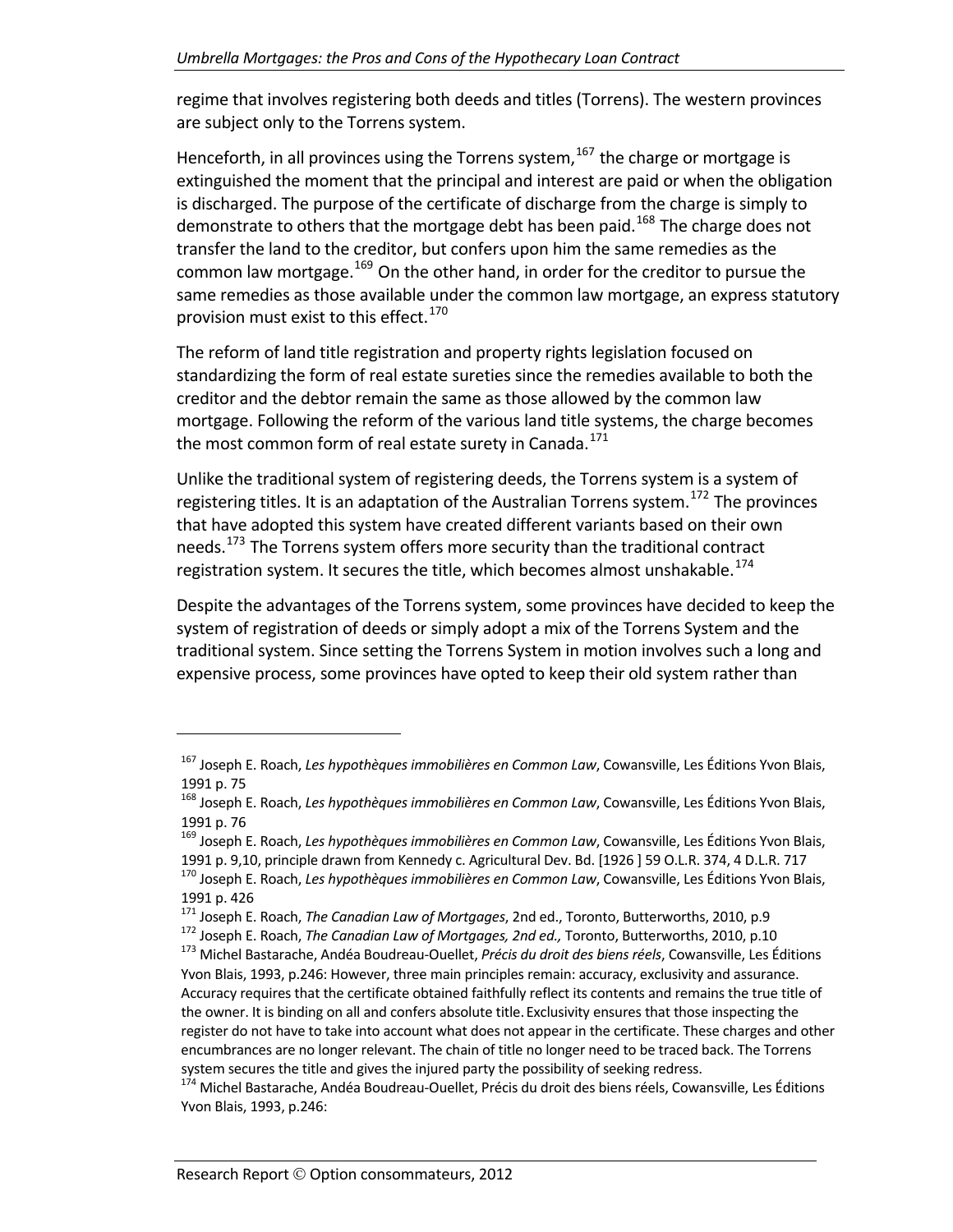replace it with Torrens.<sup>[175](#page-53-1)</sup> In this way, they permit registration to be carried out in both ways, but apply the definition of charge as adopted by the Torrens system.<sup>[176](#page-53-2)</sup>

# *7.6 A mortgage that secures future obligations*

<span id="page-53-0"></span>A mortgage may be constituted on a freehold estate (fee simple or fee tail), on a life estate or on a leasehold estate. It secures all obligations and must respect the right of redemption. Our research has identified only one law that states explicitly that a mortgage can be used to secure present and future obligations. This is the *Real property Act,*[177](#page-53-3)*,* in force in Manitoba. Does this mean that a debtor can never consent to mortgaging his land to secure future obligations? It would appear not. In fact, some provincial laws respecting property rights include a series of implied covenants<sup>[178](#page-53-4)</sup> within

<span id="page-53-3"></span>

[...]

[...]

Interesting point to observe:

Meaning of *"*residential mortgage*"*

(a) to acquire the residence;

(c) to make expenditures for family or household purposes; or (d) to re-finance for a purpose referred to in clauses (a) to (c).

<span id="page-53-4"></span>Land Registration Reform Act R.S.O. 1990, CHAPTER L.4 (Ontario)

Charge: implied covenants

7. (1) A charge in the prescribed form shall be deemed to include the following covenants by the chargor, for the chargor and the chargor's successors, with the chargee and the chargee's successors and assigns: Usual covenants

1. In a charge of freehold or leasehold land by the beneficial owner:

i. That the chargor or the chargor's successors will pay, in the manner provided by the charge, the money and interest it secures, and will pay the taxes assessed against the land.

ii. That the chargor has the right to give the charge.

iii. That the chargor has not done, omitted or permitted anything whereby the land is or may be encumbered, except as the records of the land registry office disclose.

iv. That the chargor or the chargor's successors will insure the buildings on the land as specified in the charge.

v. That the chargee on default of payment for the number of days specified in the charge or in the Mortgages Act, whichever is longer, may on giving the notice specified in the charge or required by that Act, whichever is longer, enter on and take possession of, receive the rents and profits of, lease or sell the land.

<span id="page-53-1"></span><sup>175</sup> Louise Bélanger‐Hardy, Aline Grenon, *"*Éléments de common law canadienne : comparaison avec le droit civil québécois," Toronto, Thomson/Carswell, 2008, p.165<br><sup>176</sup> Louise Bélanger-Hardy, Aline Grenon, "Éléments de common law canadienne : comparaison avec le

<span id="page-53-2"></span>droit civil québécois,*"* Toronto, Thomson/Carswell, 2008, p.165 <sup>177</sup> The *Real Property Act,* CCSM <sup>c</sup> R30

In this Act, and in instruments purporting to be made or registered under this Act, unless the context otherwise requires

*<sup>&</sup>quot;*mortgage*"* a charge on land created for securing a debt existing, future or contingent, or a loan, and includes an hypothecation of the charge; (« hypothèque »)

<sup>77.1(1)</sup> In this section and sections 77.2 and 77.3, *"*residential mortgage*"* means a mortgage that is registered against the residence where the borrower resides and is granted, entered into or assumed for the purpose of permitting the borrower

<sup>(</sup>b) to make improvements to the residence;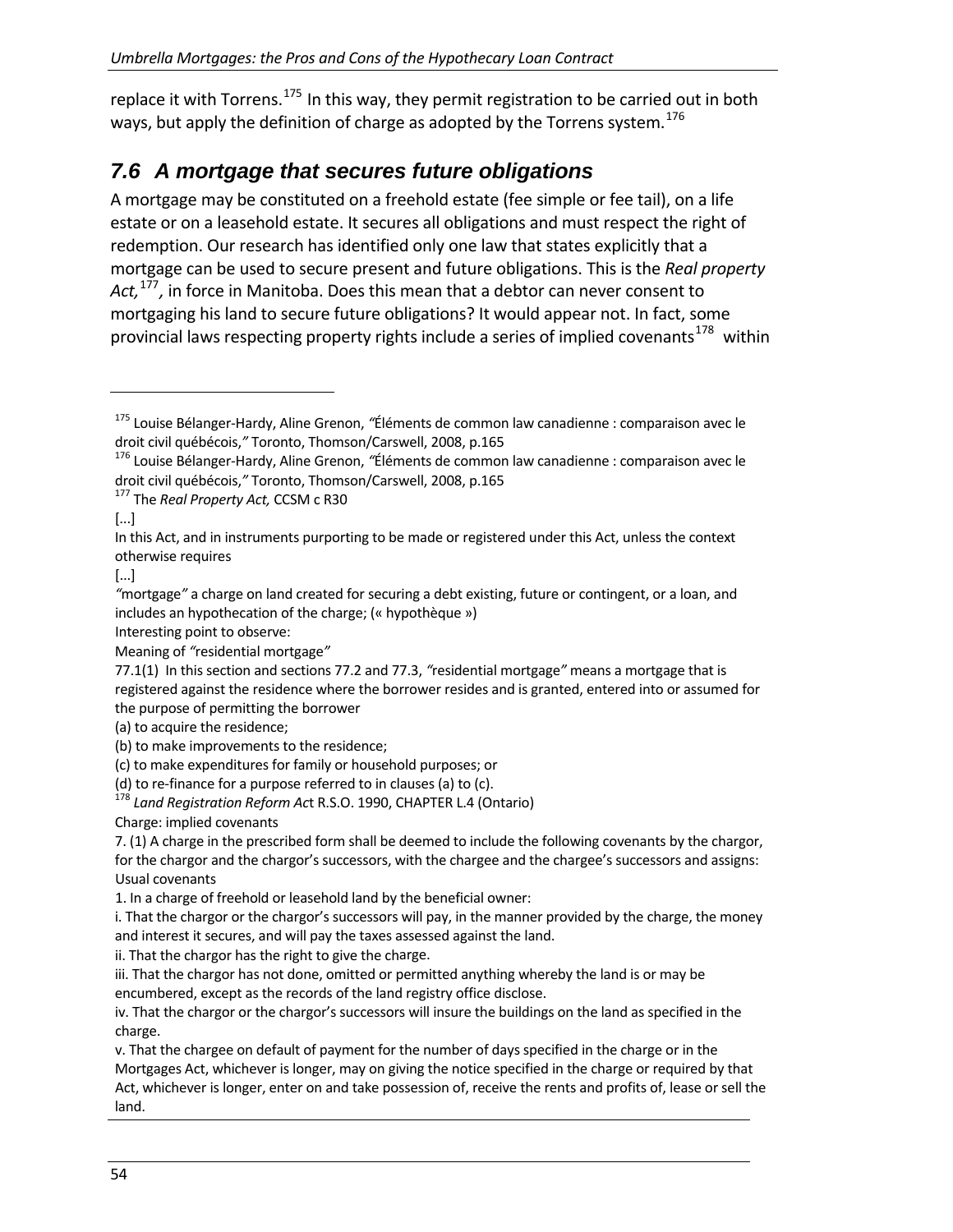the mortgage. Under the reform, the parties can change, negotiate or exclude these covenants. The parties must then submit a list of model clauses to the registrar or simply attach it to the mortgage document in compliance with their respective legislation.<sup>[179](#page-54-0)</sup> These implied covenants relate to the rights and obligations of both parties to the contract.<sup>[180](#page-54-1)</sup>

vi. That where the chargee enters on and takes possession of the land on default as described in subparagraph v, the chargee shall have quiet enjoyment of the land.

vii. That the chargor or the chargor's successors will, on default, execute such assurances of the land and do such other acts, at the chargee's expense, as may be reasonably required.

viii. That the chargee may distrain for arrears of interest.

ix. That on default of payment of the interest secured by the charge, the principal money shall, at the option of the chargee, become payable.

[...]

Amendment of implied covenants

(3) A covenant deemed to be included in a charge by subsection (1) may, in a schedule to the charge, or in a set of standard charge terms filed under subsection 8 (1) and referred to in the charge by its filing number, be expressly excluded or be varied by setting out the covenant, appropriately amended. Mortgages Act R.S.O. 1990, CHAPTER M.40

[...]

Covenants to be implied:

7.There shall, in the several cases mentioned in this section, be deemed to be included, and there shall in those several cases be implied, covenants to the effect stated in this section, by the person or by each person who conveys, as far as regards the subject‐matter or share thereof expressed to be conveyed by that person or each person with the person, if one, to whom the conveyance is made, or with the persons jointly, if more than one, to whom the conveyance is made as joint tenants, or with each of the persons, if more than one, to whom the conveyance is made as tenants in common, that is to say,

on mortgage by beneficial owner

(a) in a conveyance by way of mortgage, the following covenants by the person who conveys, and is expressed to convey as beneficial owner, namely,

(i) for payment of the mortgage money and interest, and observance in other respects of the proviso in the mortgage,

(ii) for good title,

(iii) for right to convey,

(iv) that, on default, the mortgagee shall have quiet possession of the land, free from all encumbrances, (v) that the mortgagor will execute such further assurances of the said lands as may be requisite, and (vi) that the mortgagor has done no act to encumber the land mortgaged

[...]

Prescribed terms

(5) A charge in the prescribed form shall be deemed to include the prescribed standard charge terms, unless a set of standard charge terms filed under subsection 8 (1) is referred to in the charge by its filing number. R.S.O. 1990, c. L.4, s. 7 (5).

Amendment of prescribed terms

(6) A prescribed standard charge term deemed to be included in a charge by subsection (5) may, in a schedule to the charge, be expressly excluded or be varied by setting out the term, appropriately varied.

<span id="page-54-1"></span><span id="page-54-0"></span>R.S.O. 1990, c. L.4, s. 7 (6).<br><sup>179</sup> ROACH, Joseph E., *The Canadian Law of Mortgages*, 2nd ed., Toronto, Butterworths, 2010, p.342<br><sup>180</sup> ROACH, Joseph E., *The Canadian Law of Mortgages*, 2nd ed., Toronto, Butterworths, 2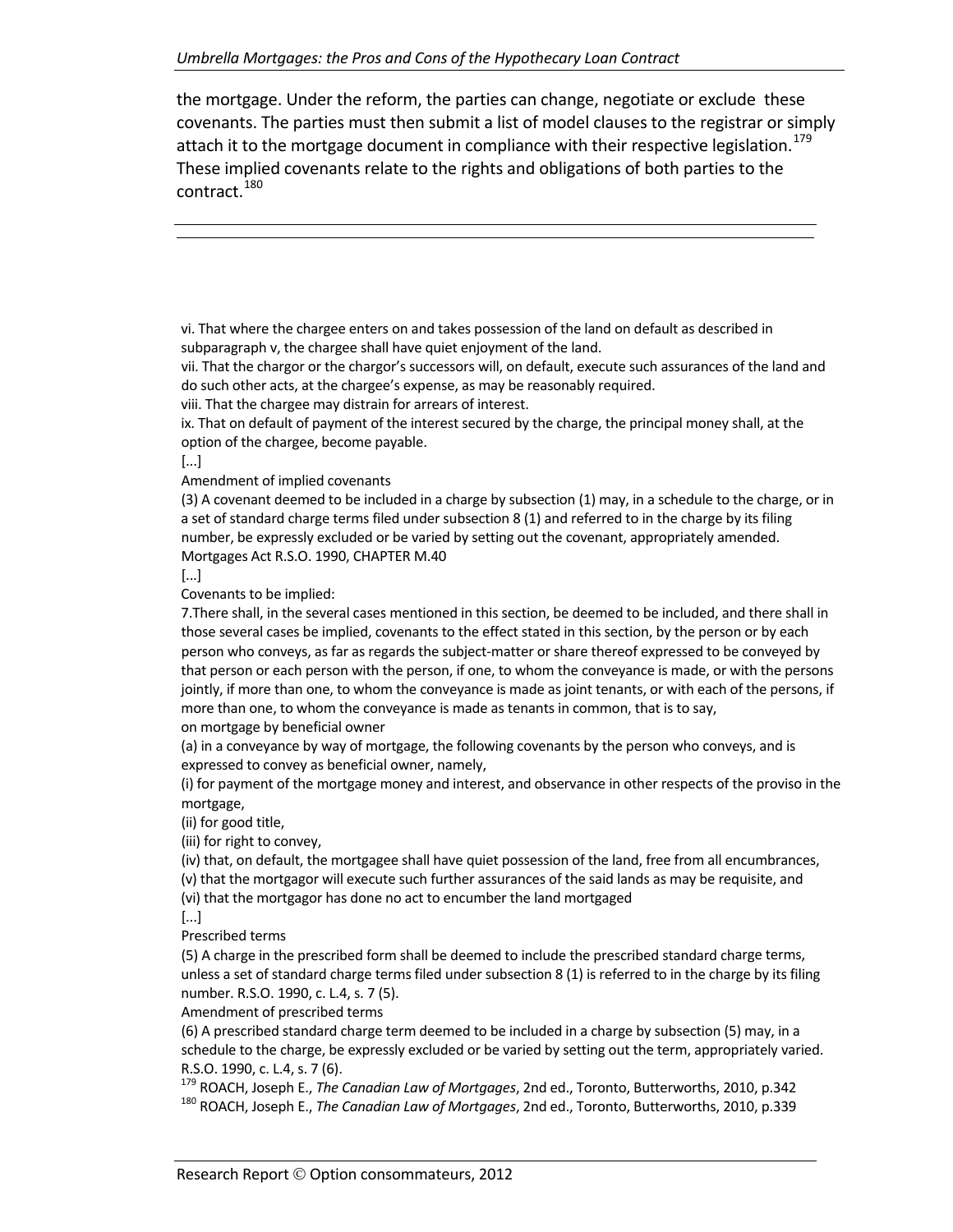Generally, banks and other financial institutions exclude implied covenants and provide their own lists of standard clauses.<sup>[181](#page-55-0)</sup> These clauses are similar to those included in the *Short Forms Acts* of the various provincial jurisdictions.[182](#page-55-1) The covenants can still be changed by submitting a new list, but if the charge relates to several lists, only the last list submitted will be considered. The parties may modify or exclude a standard clause included in the charge deed by means of an appendix to the charge that reproduces the modified term. Accordingly, if the parties wish to add future obligations to the charge , there seems to be nothing to stop them doing so. They can negotiate the object and the scope of the mortgage. The important thing is that this clause respects the debtor's inherent right to redeem the legal title and is not contrary to the doctrine of impediments to the right of redemption discussed earlier in this report.

Furthermore, we have observed that some provinces such as Ontario require the holder of the title (the chargee) to provide the constuituent (the chargor) or his solicitor with a list of terms to be included in the charge before the conclusion of the mortgage contract, or be liable to a fine.<sup>[183](#page-55-2)</sup> Many banks now offer mortgage products known as "Multipurpose" mortgages. Also, our own analysis of mortgage contracts has revealed that RBC includes a clause on future obligations in its mortgage contract.<sup>[184](#page-55-3)</sup>

In short, freedom of contract seems to take precedence when it comes to future obligations. Unlike in civil law, where the rules and regulations governing mortgage contracts are included within the same code (the *Civil Code of Québec),* in the common law provinces, the encumbrance can change from one jurisdiction to another and is interpreted on the basis of the legislation from which it arose. Since it may modify and exclude implied covenants included in the legislation, the parties may conclude that the charge can be used to secure future obligations, provided that these are not intended to nullify the debtor's right of redemption or to create collateral benefits for the creditor against the debtor, exposing the latter to excessive and exorbitant obligations that will

Amendment of set of standard charge terms

<span id="page-55-0"></span><sup>&</sup>lt;sup>181</sup> The Director of Registration assigns a filing number rating when the list is submitted and send copies identified by their rating, to the land registry offices in the province, within 30 days of submission. All encumbrances registered after filing of a set of standard terms and the assignment of a filing number will

<span id="page-55-1"></span>be deemed to include all the terms of agreement of this filing number.<br><sup>182</sup> Joseph E. Roach, *The Canadian Law of Mortgages*, 2nd ed., Toronto, Butterworths, 2010, p. 243<br><sup>183</sup> Land Registration Reform Act, R.S.O. 1990, C

<span id="page-55-2"></span><sup>8.</sup> (1) A person may file with the Director, in the prescribed manner and form, a set of standard charge terms and, with the consent of the Director, may file a set of standard charge terms in a form other than the prescribed form. R.S.O. 1990, c. L.4, s. 8 (1).

<sup>(2)</sup> A set of standard charge terms filed under subsection (1) may be amended by filing a further set of standard charge terms under subsection (1). R.S.O. 1990, c. L.4, s. 8 (2).

<sup>[...]</sup>

Disclosure: offence

<sup>11.</sup> A person named as chargee in a charge containing standard charge terms that have been filed under subsection 8 (1) who takes the charge before providing the chargor or the chargor's solicitor with a copy of the standard charge terms is guilty of an offence and on conviction is liable to a fine of not more than \$5,000.

<span id="page-55-3"></span><sup>184</sup> Joseph E. Roach, The Canadian Law of Mortgages, 2nd ed., Toronto, Butterworths, 2010, APPENDIX D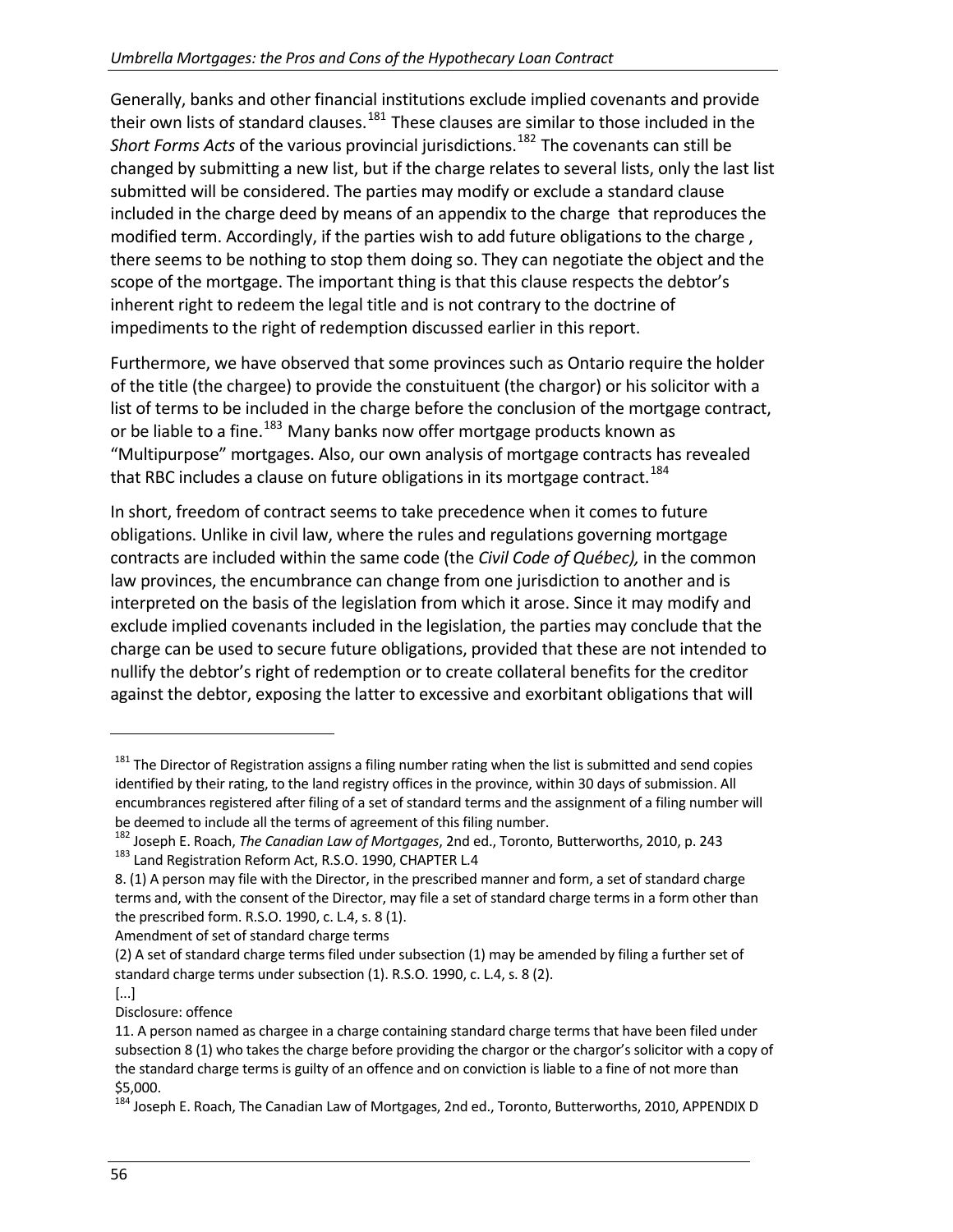result his being prevented from exercising his right of redemption. In short, the parties must respect the debtor's fundamental right to redeem his land.

Regarding disclosure of the extent of the charge by the mortgage lender, only the provinces of Newfoundland‐Labrador and British Columbia appear to require the mortgage lender to disclose the extent of the charge .<sup>[185](#page-56-0)</sup> The others are apparently

<span id="page-56-0"></span><sup>185</sup> *Consumer Protection and Business Practices Act***,** SNL2009 Ch. C‐31.1 (NEWFOUNLAND‐LABRADOR) Disclosure

(a) is in writing or another form that is consented to, in writing by the borrower, and the credit grantor shall retain that statement and consent as a record for future use;

(b) contains the information required under this Part; and

(c) expresses that information clearly, concisely, in a logical order and in a manner that is likely to bring the information to the borrower's attention.

(2) A disclosure statement or a statement of account may be a separate document or part of another document provided to the borrower.

(3) Information disclosed under this Part whether in a disclosure statement, advertisement or otherwise may be based on an estimate or assumption if the

(a) disclosure depends on information that is not ascertainable by the credit grantor at the time of the disclosure; and

(b) estimate or assumption is reasonable and is clearly identified in the document effecting the disclosure as an estimate or assumption.

(4) Where an advertisement is published and information is disclosed in that advertisement that, under this Part, requires other information to be included in that advertisement, the credit grantor who publishes or on whose behalf the advertisement is published shall disclose the information in the manner required by regulation.

(5) Where information in a disclosure statement is inconsistent with information or a provision set out in the credit agreement, the credit agreement is presumed to incorporate the information or provision that is more favourable to the borrower, unless it is proven that the less favourable information or provision reflects the borrower's actual understanding of the provisions of the agreement.

Business Practices and Consumer Protection Act, [SBC 2004] CHAPTER 2

Disclosure statements must be given

66 (1) In this section, *"*business day*"*, in relation to a credit grantor, means a day on which the credit grantor is open for business.

(2) Subject to subsection (3), a credit grantor who has entered into, or who is negotiating to enter into, a credit agreement with a borrower must give the borrower a disclosure statement in relation to the credit agreement before the earlier of

(a) the borrower entering into the credit agreement, and

(b) the borrower making any payment in connection with the credit agreement.

(3) Subject to subsection (4), a credit grantor who has entered into, or who is negotiating to enter into, a credit agreement to provide a mortgage loan to a borrower must give a disclosure statement in relation to the credit agreement to the borrower at least 2 business days before the earlier of

(a) the date on which the borrower incurs any obligation to the credit grantor in connection with the mortgage loan, other than an obligation in respect of an expense referred to in section 57 (2) (e) [value received or to be received by a borrower] or a prescribed expense, and

(b) the date on which the borrower makes any payment to the credit grantor in connection with the mortgage loan, other than a payment in respect of an expense referred to in section 57 (2) (e) [value received or to be received by a borrower] or a prescribed expense.

<sup>48.</sup> (1) A credit grantor who is required to provide a disclosure statement or a statement of account under this Part shall ensure that the statement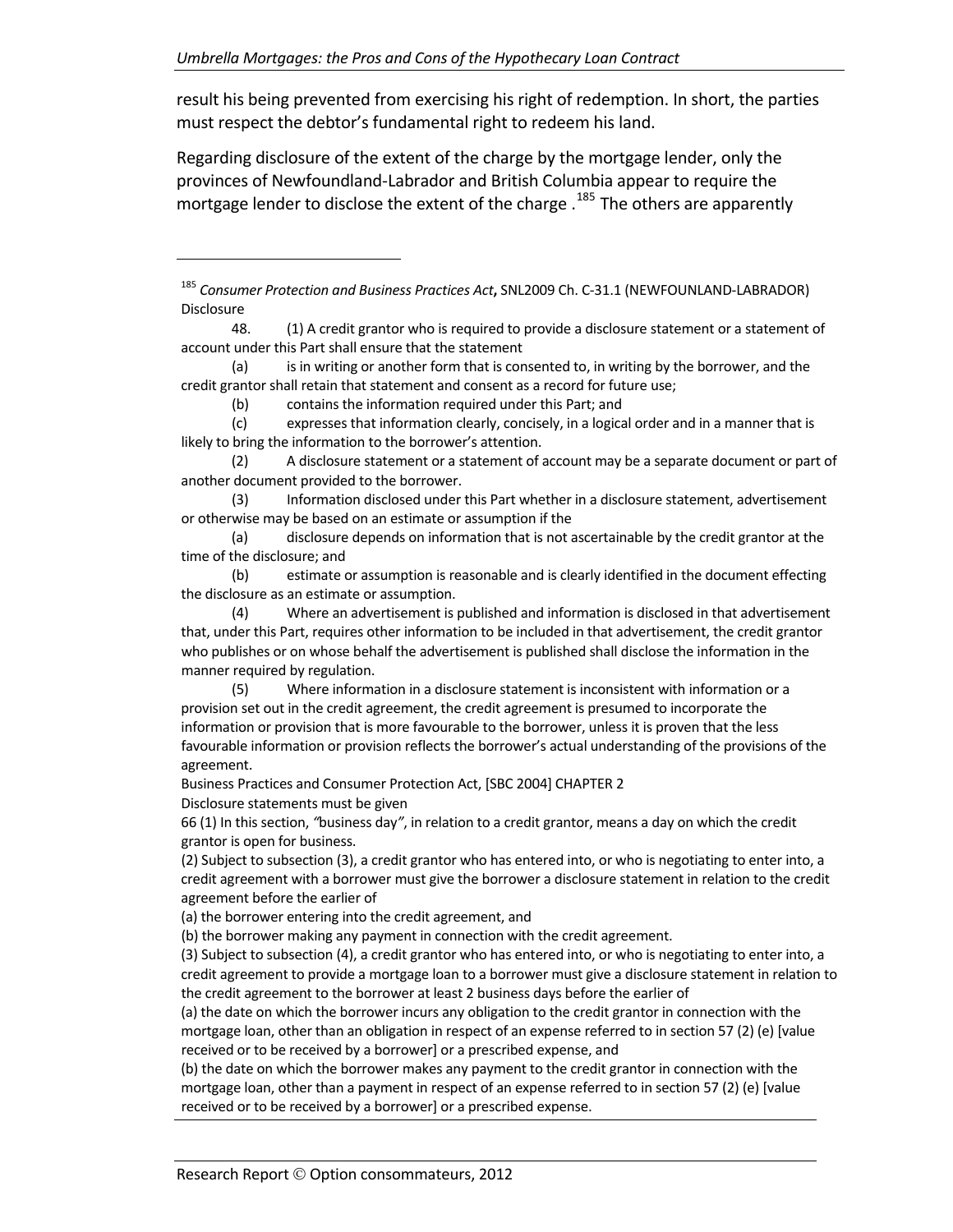continuing to adhere to the obligation to disclose the cost of borrowing and the rate set by the *Interest Act* and the cost of borrowing regulations included in their respective legislations.

# *7.7 Extinction of the mortgage*

<span id="page-57-0"></span>The mortgage is extinguished when the debtor has fully repaid his debt, as stipulated in the contract.<sup>[186](#page-57-1)</sup> He will then regain title of his land and request to be released from the mortgage. The creditor must reconveyance his legal title: it must not be forgotten that the disposal of the land was made only as security. The parties will complete the form prescribed by the law in force in the province to ensure that the transfer takes place in due form. The registrar will then issue a certificate of discharge, which does not however have the effect of eliminating the rights of the parties to the contract. Thus, if the certificate of discharge is granted for a lesser amount than that recorded in the contract, the creditor may request the correction and the debtor will have to remit the difference.<sup>[187](#page-57-2)</sup>

<sup>(4)</sup> The borrower under a credit agreement referred to in subsection (3) may waive the time period referred to in that subsection subject to and in accordance with any prescribed terms and conditions.<br><sup>186</sup> Joseph E. Roach, Les hypothèques immobilières en Common Law, Cowansville, Les Éditions Yvon Blais,

<span id="page-57-2"></span><span id="page-57-1"></span><sup>1991</sup> p. <sup>75</sup> <sup>187</sup> Joseph E. Roach, *Les hypothèques immobilières en Common Law*, Cowansville, Les Éditions Yvon Blais, 1991 p. 76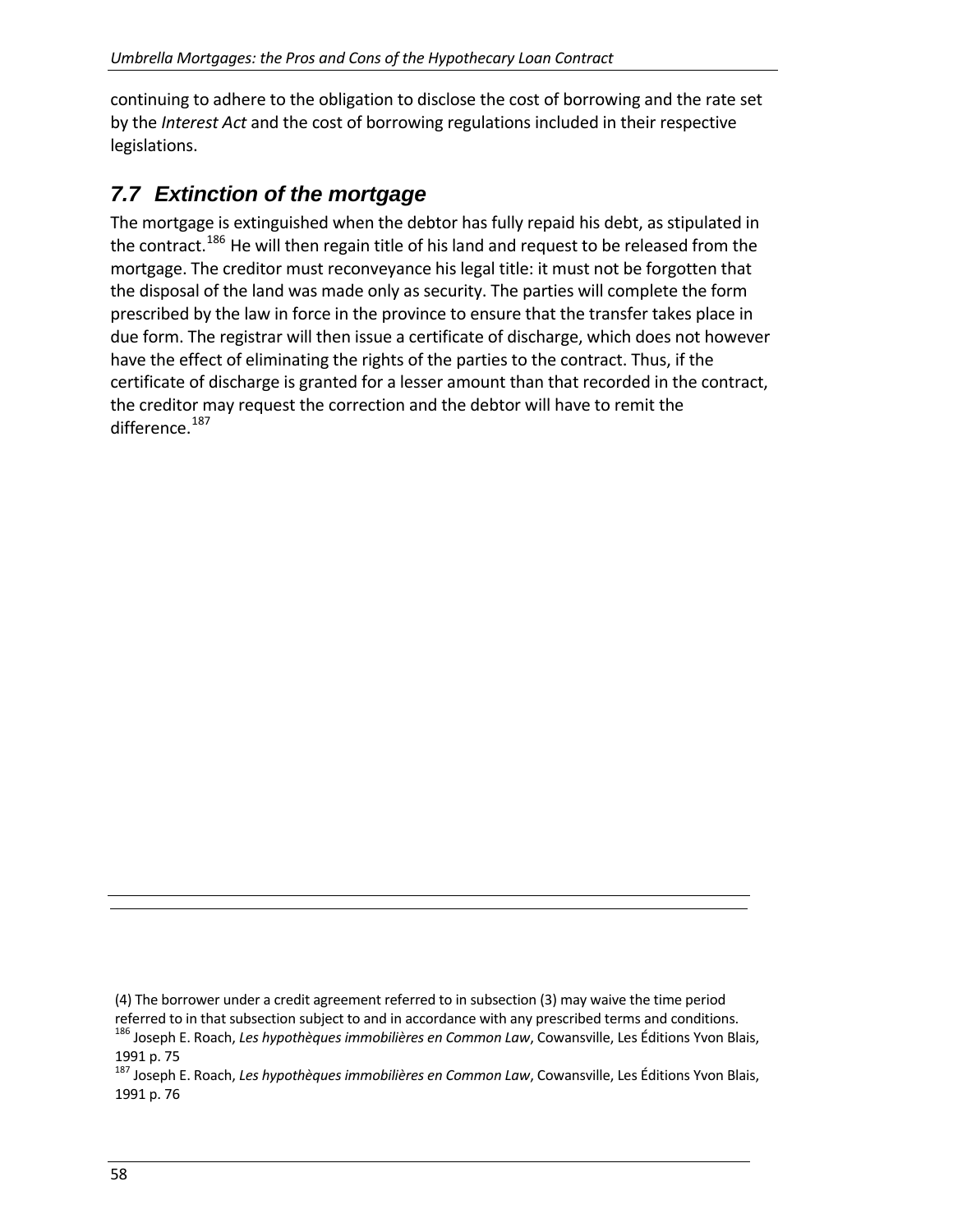# **CONCLUSION AND RECOMMENDATIONS**

<span id="page-58-0"></span>While the mortgage contract can be a useful tool, it is also a complex product. The financial institutions' forms are standardized, and mortgage advisors may have difficulty educating consumers about the extent of their obligations. In Québec, this is the responsibility of the notary.

So what is the problem? The semi‐structured interviews we conducted with experts and consumers revealed that the latter are often in a hurry to close the transaction at the notary. Once there, they seem disinclined to listen carefully to details that might prevent them from closing the transaction. In any case, at this stage of the proceedings, it would be very difficult for them to start the whole loan process over again and they could be liable to heavy penalties.

Consumers seem to be poorly informed about their present and future obligations when they enter into such contracts. What is more, they apparently have little choice. Few companies still offer traditional mortgages, even though consumers have told us they would choose this option if they could.

The extent of present and future contractual obligations under the hypothecary loan contract is complex and ambiguous. It is difficult to see what would happen exactly in the case of a mortgage loan contracted with a third party. This is cause for serious concern. Similarly, according to the experts interviewed, lenders seem more inclined to give a discharge from the mortgage than a complete write‐off when the principal loan is repaid. Therefore, consumers might have difficulty changing financial institutions or liberating themselves from their mortgage when they sell their home. They may also have to repay all loans covered by the mortgage before they can be fully released.

#### **RECOMMENDATIONS**

In the light of the above findings, Option consommateurs recommends:

#### **CONSUMERS**

To inform themselves about the type of mortgage proposed by the financial institution and to read it carefully before signing the agreement with the notary.

Whenever possible, to avoid taking out other loans from the financial institution to ensure that all their new debts are not secured by the mortgage on their home, unless that is their wish.

#### **FINANCIAL INSTITUTIONS**

To publish information on their websites about the present and future obligations of borrowers covered by mortgages and to ensure that consumers can easily access this information.

To ensure that their employees are able to inform clients about the type of obligations attached to the mortgage and provide them with the appropriate training.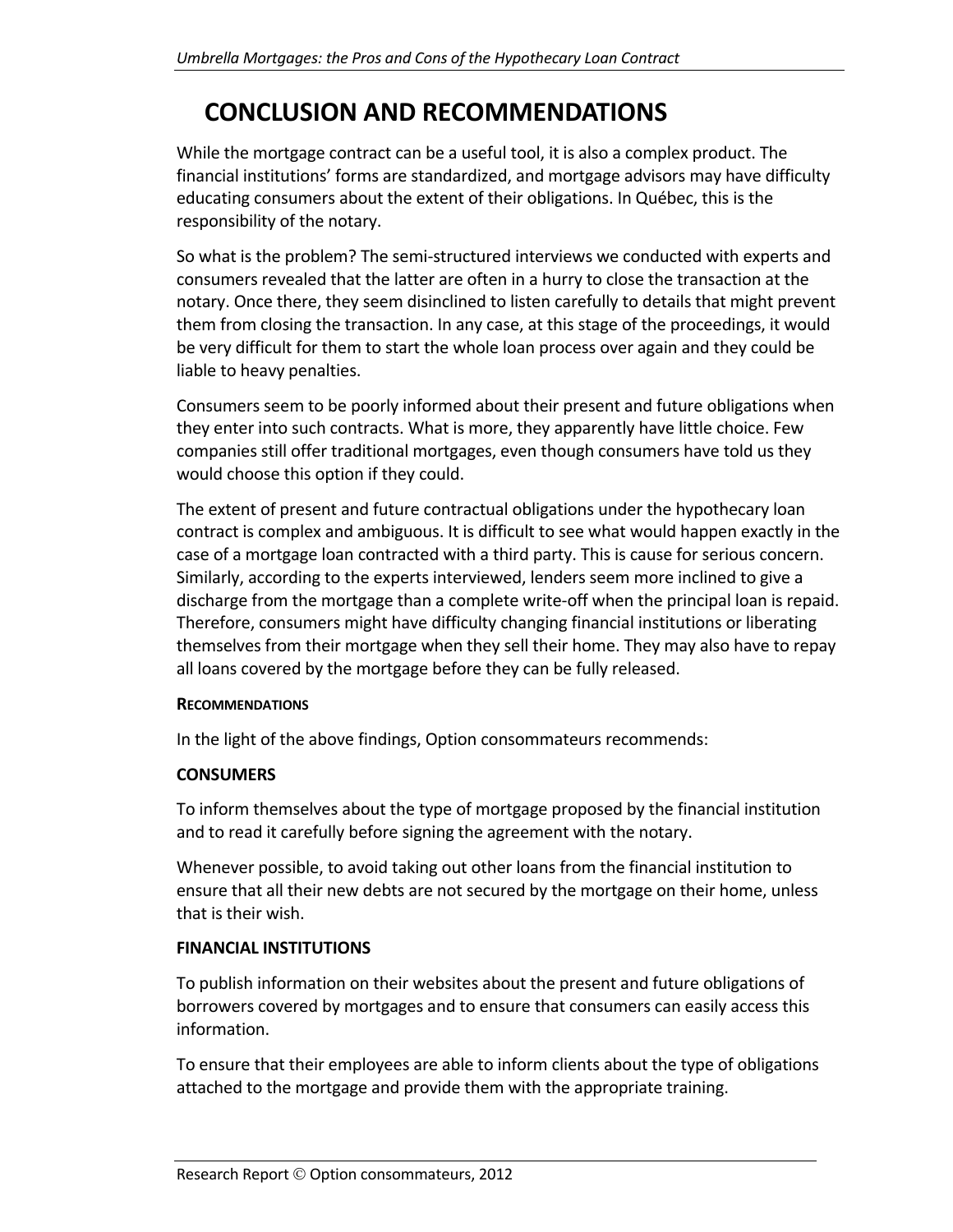To adjust the terms of each loan secured by the mortgage in accordance with this security, including interest rates on credit cards.

To simplify the terms of hypothecary loan contracts.

To grant an extinction of the mortgage once the loan principal is repaid in full.

#### **THE GOVERNMENT OF QUÉBEC**

To amend its legislation to require financial institutions to adjust the terms of each loan secured by the mortgage in terms of this security, including interest rates on credit cards, unless the financial institutions agree to do so voluntarily.

Option consommateurs supports the position of the Chambre des notaires du Québec and requests that the Government prohibit the mortgage from extending automatically to new obligations, unless the consumer or the new owner of the property consents to their property being used to secure these new obligations.

#### **THE GOVERNMENT OF CANADA**

To amend its legislation to require financial institutions to adjust the terms of each loan secured by the mortgage in accordance with this security, including interest rates on credit cards, unless the financial institutions agree to do so voluntarily.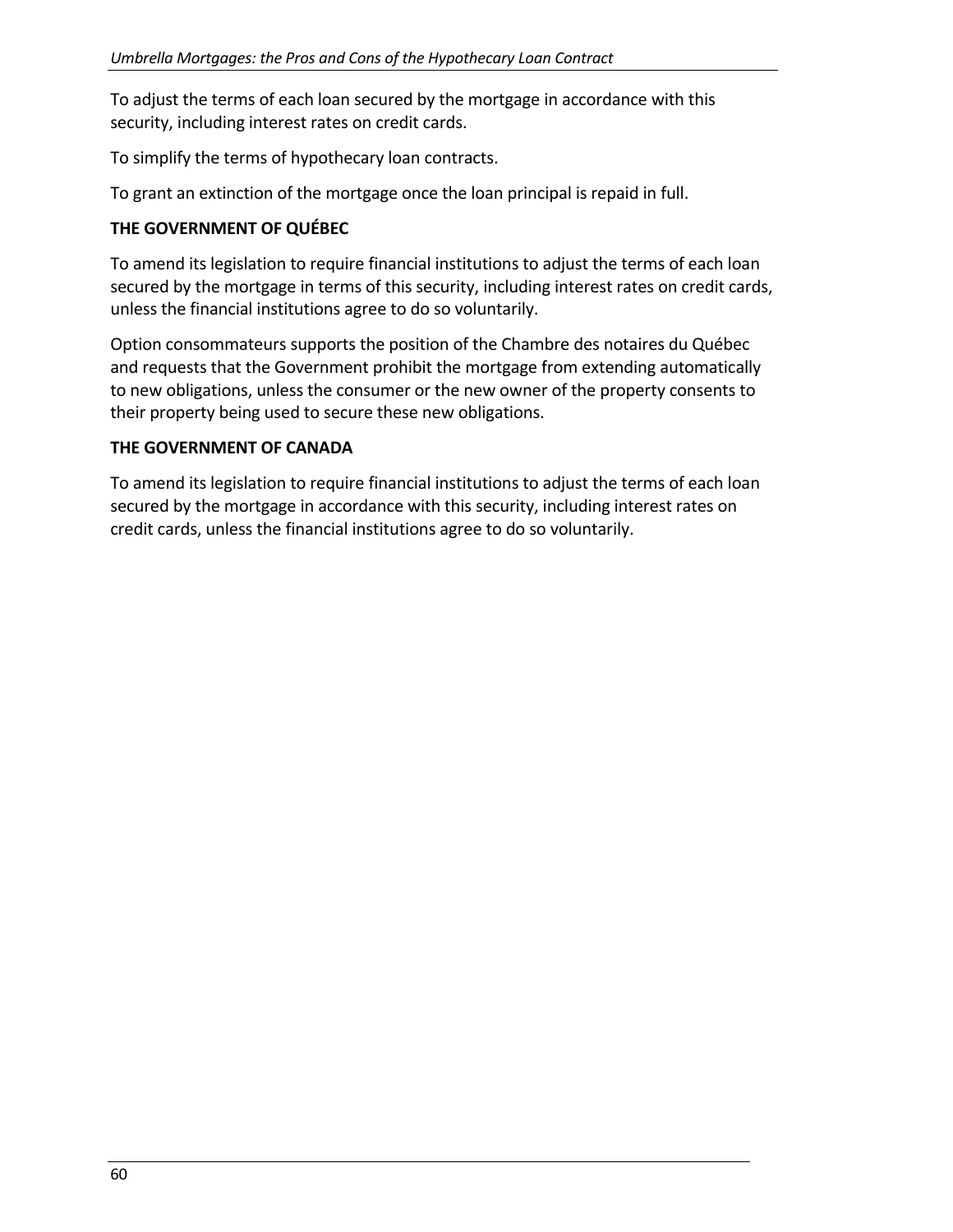## **BIBLIOGRAPHY**

#### **LEGISLATION**

*Civil Code of Québec*, LRQ, c. C‐1991

*Civil Code of Lower Canada*, CCLC RSS

*Consumer Protection Act*, RSQ, c P‐40.1

Regulation Respecting the Application of the Consumer Protection Act, RRQ, c P‐40.1, r 3 RSS

FEDERAL

*Bank Act*, SC 1991, c 46

*Cost of Borrowing Regulations (Banks)*(SOR/2001‐101)

*Interest act*, RSC 1985, c I‐15

MONOGRAPHS

Boudreault, Marc., *Les Sûretés,* 3rd ed., Montréal, Chambre des notaires du Québec, 2008

Ciotola, Pierre., *Les sûretés,* 2nd ed., Montréal, Les Éditions Thémis, 1987

Ciotola, Pierre., *Les sûretés,* 2nd ed., Montréal, Les Éditions Thémis, 1997

Karim, Vincent., *Les Obligations, vol 1,* 3rd ed. Montréal, Les Éditions Wilson & Lafleur,

Lafond, Pierre‐Claude., *Précis de droit des biens,* 2nd ed., Montréal, Les Éditions Thémis, 2007

Lambert, Édith., *Les sûretés: extraits du Droit civil en ligne,* Cowansville, Les Éditions Yvon. Blais, 2009

Payette Louis., *Les sûretés réelles dans le Code civil du Québec* 4th ed. Cowansville, Les Éditions Yvon Blais, 2010

Pratte, Denise., *Priorités et Hypothèques,* 2nd ed., Sherbrooke, Les Éditions Revue de droit de l'Université Sherbrooke, 2005

*Commentaires du ministre de la justice, Tome I*, Publications du Québec, 1993

*Commentaires du Ministre de La Justice, Tome II*, Publications Du Québec,

## **ARTICLES**

Auger, Jacques, "L'hypothèque garantissant des obligations futures non identifiées: l'hypothèque volante" (1995) *97 R. du. N. 450*

Boudreault, Marc, "Sûretés" (2009) *R. du. N.,* 111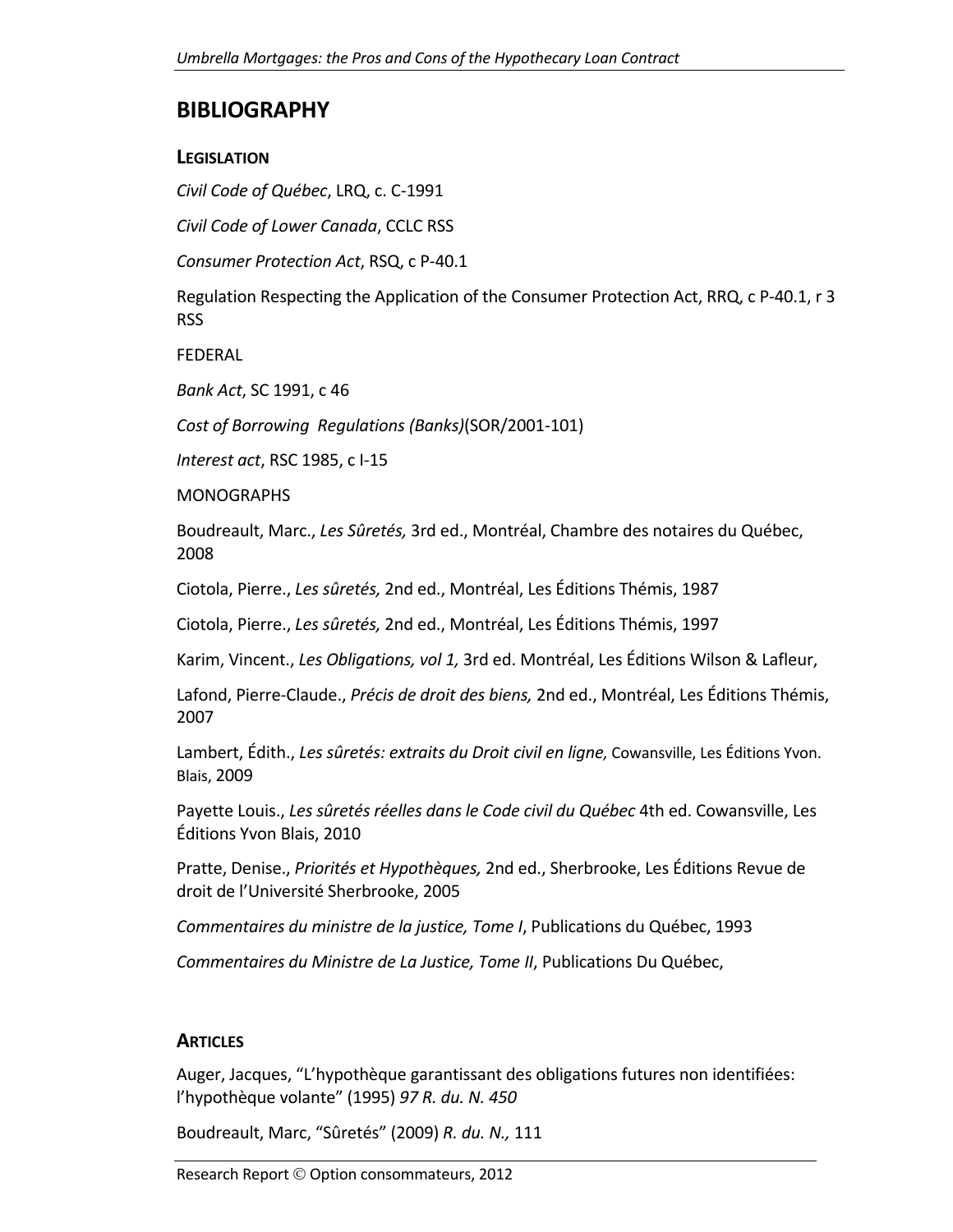Desjardins Yvan, "Le principe de la spécialité de l'hypothèque rejeté par la Cour d'appel" (2000), *R du N.* 102

Lebreux, François, "L'étendue de l'hypothèque et ses consequences" (2008) *C.de P.*

Payette, Louis, "Des priorités et des hypothèques" in *La Réforme du Code civil,* texts compiled by le Barreau du Québec and la Chambres des notaires du Québec, Les Presses de l'Université Laval, 1993

#### **JURISPRUDENCE**

*Banque Mercantile du Canada v. Yves Germain inc.*, [1984] S.C. 856

*St‐Jacques v. Charbonneau,* C.A. Montréal, 500‐09‐001136‐944, J.E., 99‐944, (C.A.),

*Banque HSBC Canada v. 9082‐3659 Québec inc.*, [2005] R.D.I. 339

#### **RESEARCH REPORTS AND BRIEFS**

*Mémoire sur le Projet de loi n°24 intitulé Loi visant principalement à lutter contre le surendettement des consommateurs et à moderniser les règles relatives au crédit à la consommation*, November, 2011.

*Les nouveaux produits hypothécaires: entre accessibilité et endettement*, Option consommateurs, 2009.

#### **GUIDES ET BROCHURES**

*Lumière sur le financement hypothécaire,* Option consommateurs and Association professionnelle des notaires du Québec, 2010

#### **WEBSITES**

http://www.fcac‐acfc.gc.ca/eng/index‐eng.asp

http://www.cmhc‐schl.gc.ca/en/co/moloin/moloin\_020.cfm

http://www.lesaffaires.com/mes‐finances/reponses‐d‐experts/ne‐confondez‐pas‐l‐ hypotheque‐et‐l‐acte‐de‐garantie‐hypothecaire/501217

http://www.jecomprends.ca/maison/achat/consolidation\_hypothecaire\_attention\_terra in glissant

http://www.jecomprends.ca/maison/achat/les\_nouvelles\_regles\_de\_lemprunt\_hypothe caire

http://www.sblavocats.com/?page=chronique&recherche=LHYPOTHeQUE\_VOUS\_CONN AISSEZ

http://www.cheneliere.info/cfiles/complementaire/droit\_des\_affaires\_9782761633239/ pdf/chapitre 11 acte de garantie d une politique immobiliere.pdf

http://argent.canoe.ca/lca/affaires/canada/archives/2012/02/20120223‐113400.html.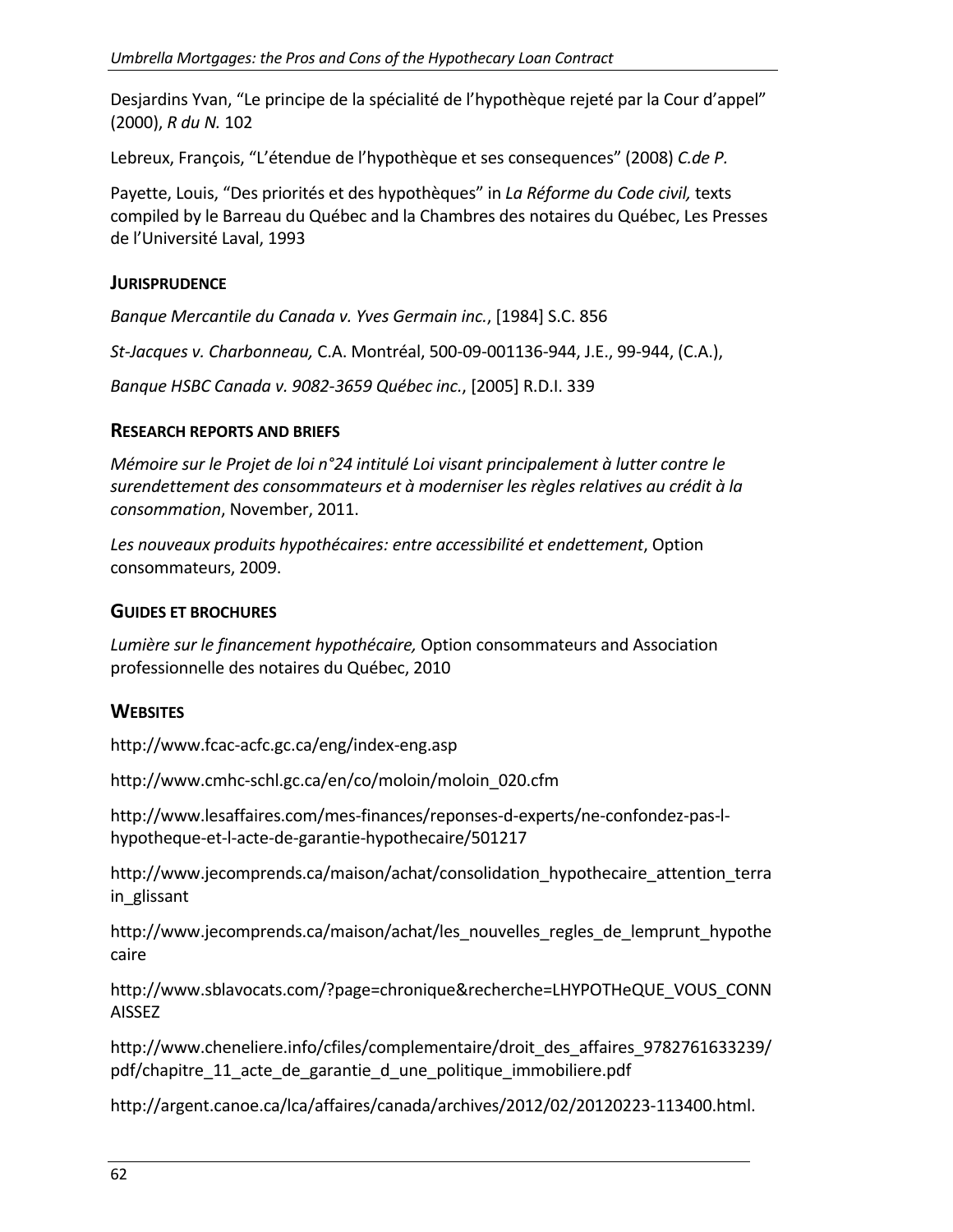http://www.desjardins.com/en/particuliers/produits\_services/financement/hypothecair e/marge\_atout.jsp

http://www.scotiabank.com/ca/common/pdf/personal\_banking/personal\_credit\_agree ment companion booklet lc.pdf

https://www.cibc.com/ca/loans/loans‐glossary.html

https://www.tdcanadatrust.com/products‐services/banking/index‐banking.jsp

http://www.nbc.ca/bnc/cda/index/0,2672,divId‐2\_langId‐1\_navCode‐1000,00.html

https://www.banquelaurentienne.ca/en/personal\_banking\_services/index.html

http://www.bmo.com/home

http://www.rbcroyalbank.com/personal.html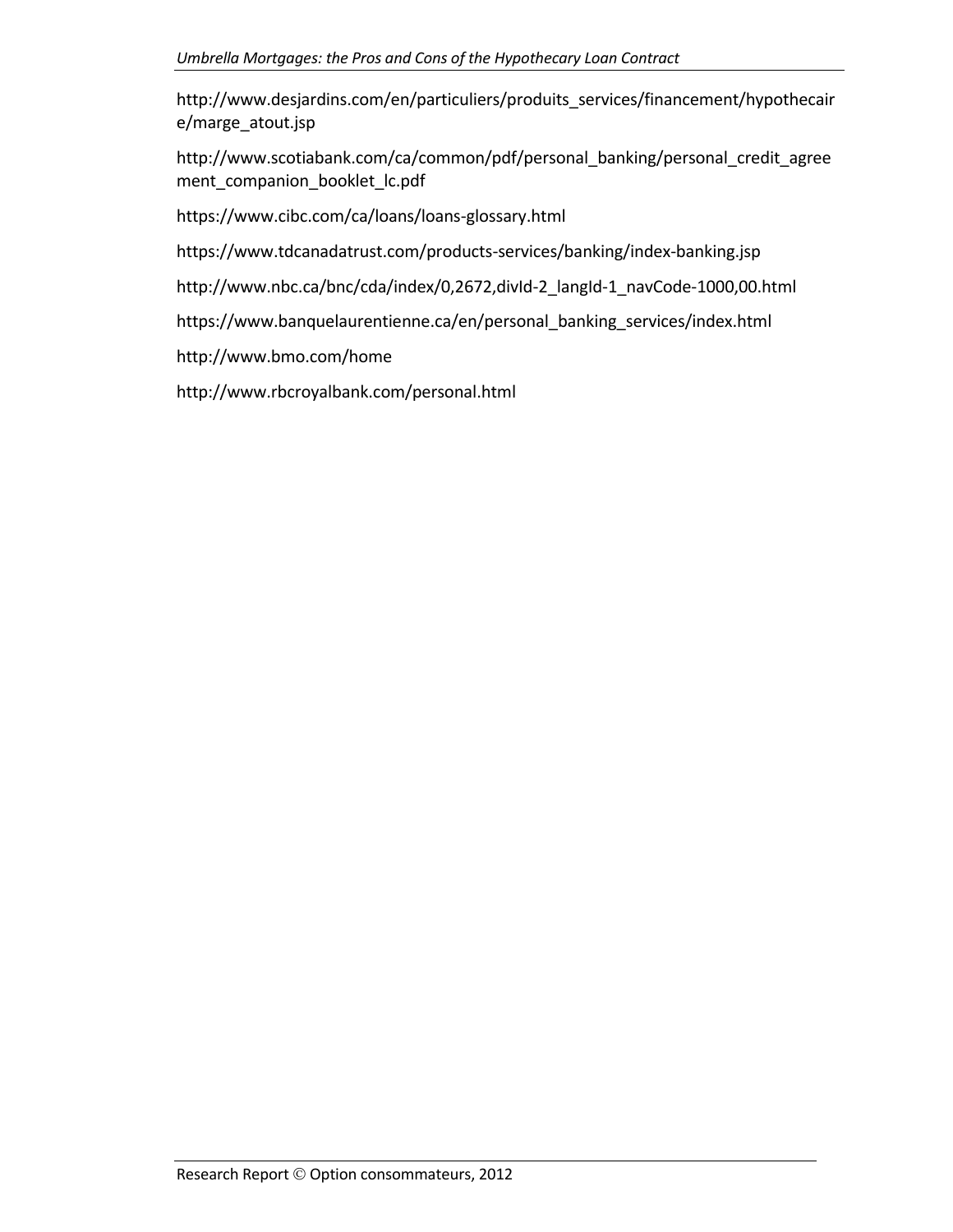# <span id="page-63-0"></span>**8. List of Appendices**

- 8.1. APPENDIX A Definitions of the hypothecary loan contract
- 8.2. APPENDIX B Questions for the semi-directed interviews
- 8.3. APPENDIX C ‐ Focus group report on hypothecary loans (umbrella mortgages)
- 8.4. APPENDIX D Hypothecary loan contracts Discussion Guide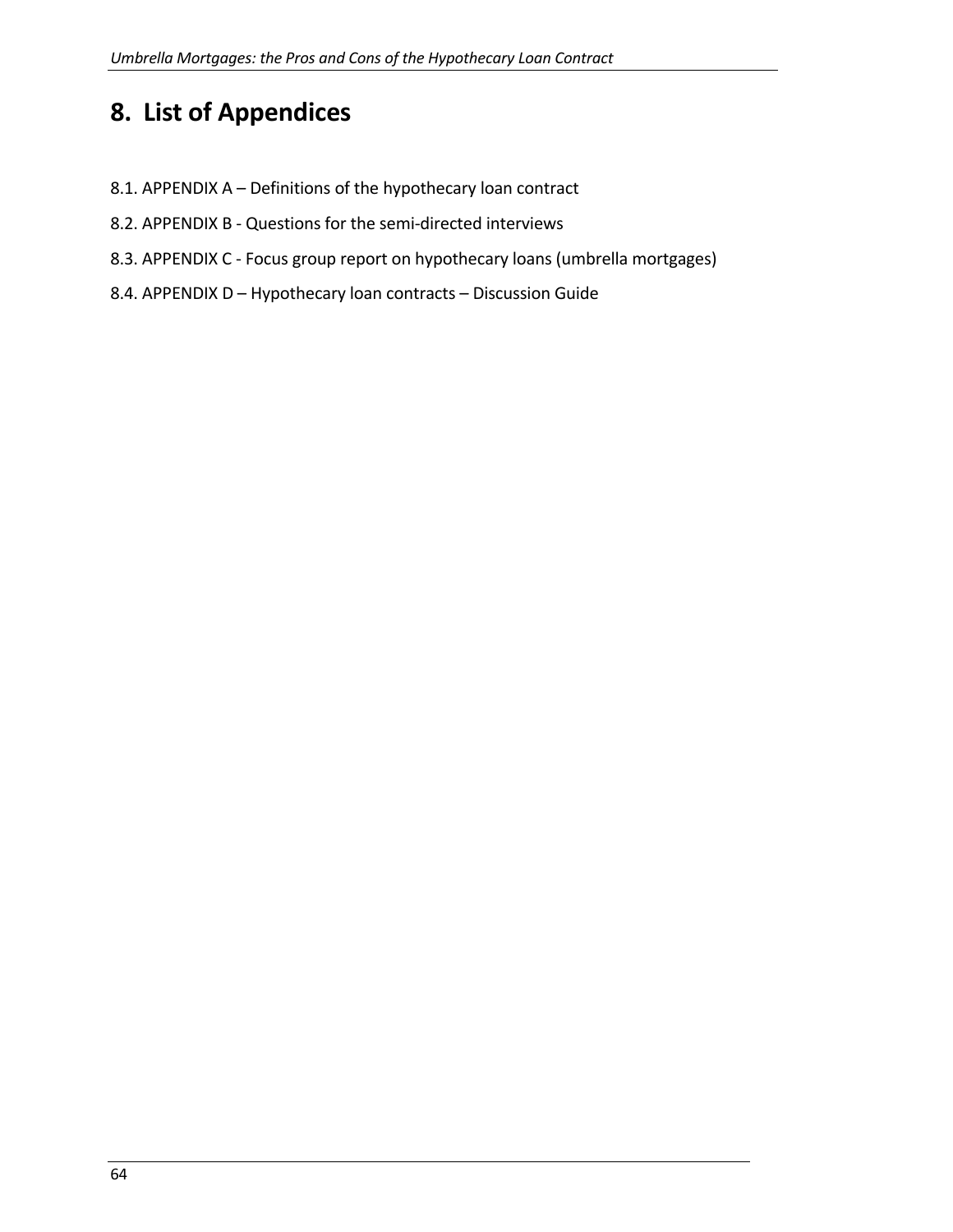# <span id="page-64-0"></span>*8.1 APPENDIX A – Definitions of the hypothecary loan contract*

#### **DESJARDINS GROUP**

http://www.desjardins.com/en/particuliers/produits\_services/financement/hypothecair e/marge\_atout.jsp

Consulted: July 13, 2011

No explanation or definition given of the hypothecary loan contract. The website refers to "Versatile Line of Credit" (a line of credit secured by a mortgage) and the "Multiproject Option" (refinancing).

#### **SCOTIABANK**

http://www.scotiabank.com/ca/common/pdf/mortgage/personal\_credit\_agreement\_co mpanion\_booklet1151010.pdf

Consulted: July 13, 2011

No definition given of the hypothecary loan contract. The booklet gives information on the Scotiabank "Total Equity Plan," which it refers to as a form of "Collateral Mortgage."

#### **CIBC BANK**

https://www.cibc.com/ca/loans/loans‐glossary.html

Consulted: July 13, 2011

**Definitions** 

**Security (Lending):** Property, either real estate or an investment product, pledged as collateral for a loan or line of credit to help the borrower obtain a lower interest rate and a higher borrowing limit from the lender.

**Home equity line of credit:** A secured line of credit borrowed against the equity in your home. Funds are borrowed once, but can be accessed any time, up to the limit specified. The credit limit is usually larger than other forms of unsecured borrowing.

**Secured Loan:** A loan may be fully or partially secured by real estate or other property or investments which have a realizable value at least equivalent to the amount of the loan taken.

CIBC offers information on a line of credit and the CIBC "Home Power Mortgage." To be eligible for the latter product, the website states that "mortgage applicants must meet CIBC lending criteria."

#### **TD BANK**

https://www.tdcanadatrust.com/products‐services/banking/index‐banking.jsp

Consulted: July 13, 2011

No definition given of the hypothecary loan contract.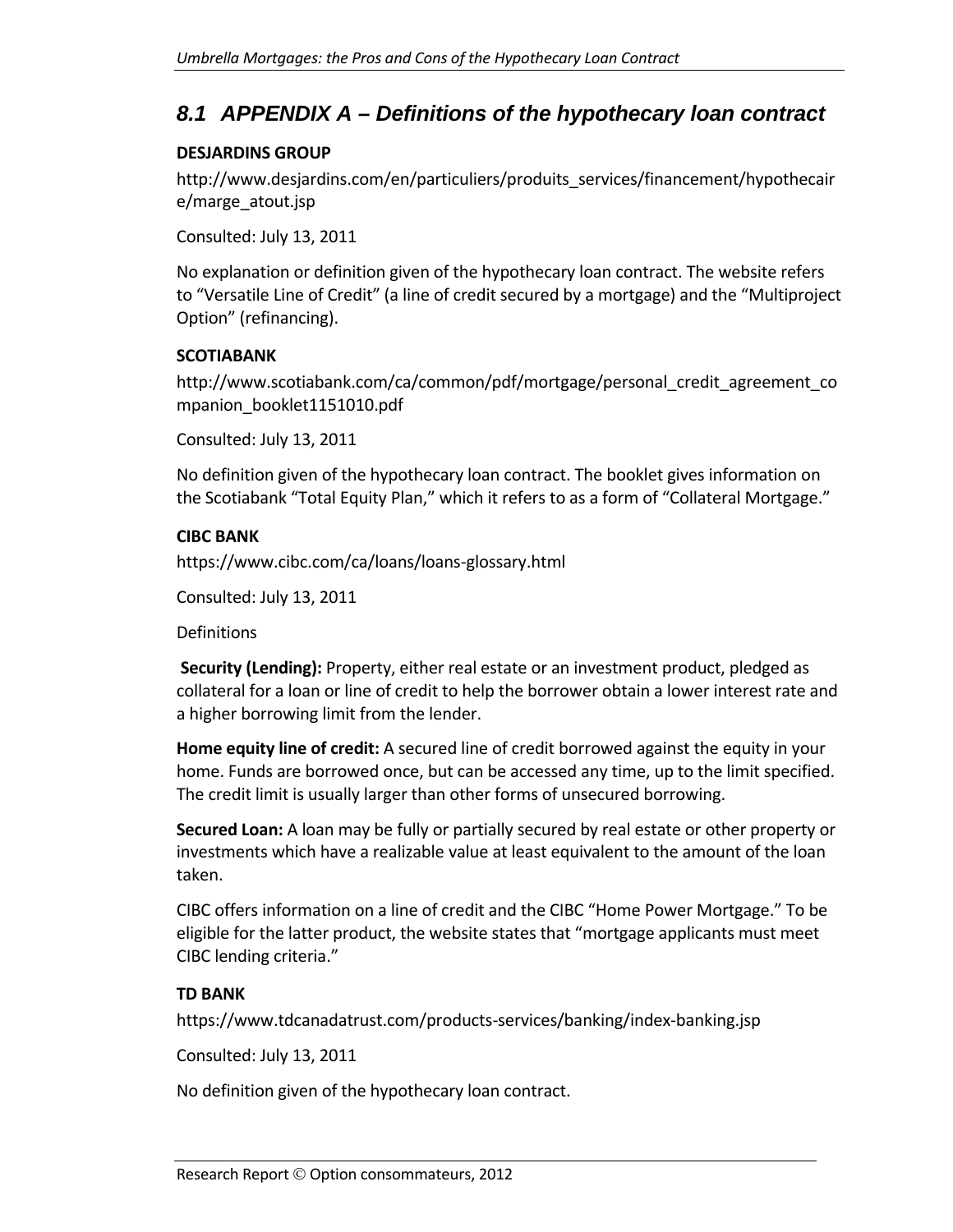TD Bank has two products, the "Home Equity Line of Credit" and the "Green Home Equity Line of Credit," which allow consumers to use the value of their home to borrow money. Both products are found under the "Mortgages" tab. However, there is no mention anywhere that this is a hypothecary loan contract.

Under the tab Apply> Before you begin> Useful Information>Remarks: It was mentioned for the first time there will be a fee assessment to determine the value of the residence and legal fees for the registration of mortgage used as security in the case of a credit line or home mortgage.

It was also mentioned that a co-owner of the house must be on the application as a coborrower or co‐applicant and must sign the loan agreement.

#### **NATIONAL BANK**

http://www.bnc.ca/bnc/cda/index/0,4229,divId‐2\_langId‐2\_navCode‐1000,00.html

Consulted: July 13, 2011

No definition given of the hypothecary loan contract.

Definition of Mortgage line of credit: Line of credit that is secured by a mortgage.

The product "Revolving Clause" permits the consumer to borrow back, at any time, unused principal up to the amount of the registered loan.

The product "All‐In ‐One‐Banking" is a line of credit secured by a mortgage. This is not made clear, however, on the website, where it talks about it being a tool that makes it possible to get financing of up to 80% of the value of one's home.

#### **LAURENTIAN BANK**

https://www.banquelaurentienne.ca/en/personal\_banking\_services/index.html

Consulted: July 13, 2011

No definition given of the hypothecary loan contract.

The website presents the "Homeowner's Kit," which may include several mortgage financing products and/or a home equity line of credit. It also states that all one's debts can be consolidated "under one roof." There is no mention that this is in fact a hypothecary loan contract; merely that it is a "mortgage financing tool."

#### **BANK OF MONTREAL**

http://www.bmo.com/home?nav=top

Consulted: July 13, 2011

Under the tab: Personal> Personal Banking>Tap into your home equity

The website presents the product "Homeowner's Line of Credit," which offers a line of credit of up to 80% of the value of the home; this is secured by the home or by other real estate.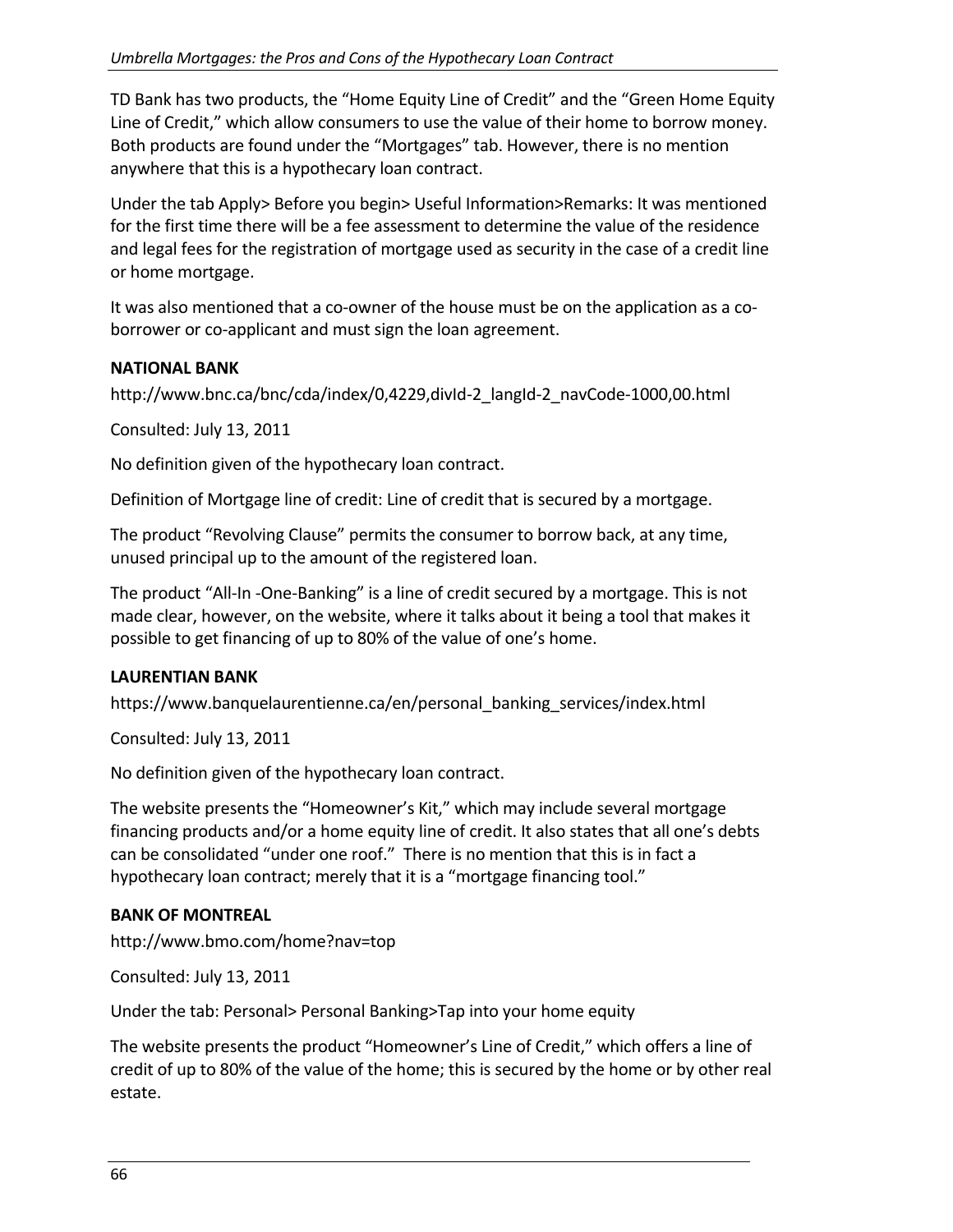The Homeowner Line of Credit replaces the traditional mortgage. Consumers are informed that a credit application is sufficient to finance up to 80% of the current value of their home. The money already paid back on the credit line automatically becomes available. They can access funds up to the credit limit as often as they wish.

The Homeowner Line of Credit is secured against the consumer's home, but gives immediate access to the authorized credit limit, minus any outstanding loans or mortgages.

The BMO Mortgage Glossary (http://www.bmo.com/home/popups/personal/mortgage‐ glossary/), gives the following definition:

Collateral mortgage: A loan evidenced by a promissory note and backed by the collateral security of a mortgage on a property. The money borrowed is generally used for a purpose other than the purchase of a home, such as a vacation or home renovations.

#### **ROYAL BANK**

http://www.rbcroyal bank.com/

Consulted: July 13, 2011

Definition: Line of Credit

A type of credit which offers an individual immediate access to any portion or all of a pre‐ determined amount of cash upon demand. A line of credit may be either unsecured or secured with personal assets such as bonds, term deposits or equity on a home. A secured line of credit results in lower risk to the financial institution and a lower rate of interest to the individual

The website present the product "Royal Credit Line" (Secured Line of Credit option) that allows consumers to can use the equity in their your homes or investment portfolio as collateral to secure a higher credit limit at a lower interest rate..

Another product is the RBC Homeline Plan, which combines the mortgage and personal credit under one plan. It is not made clear that this is a hypothecary loan contract.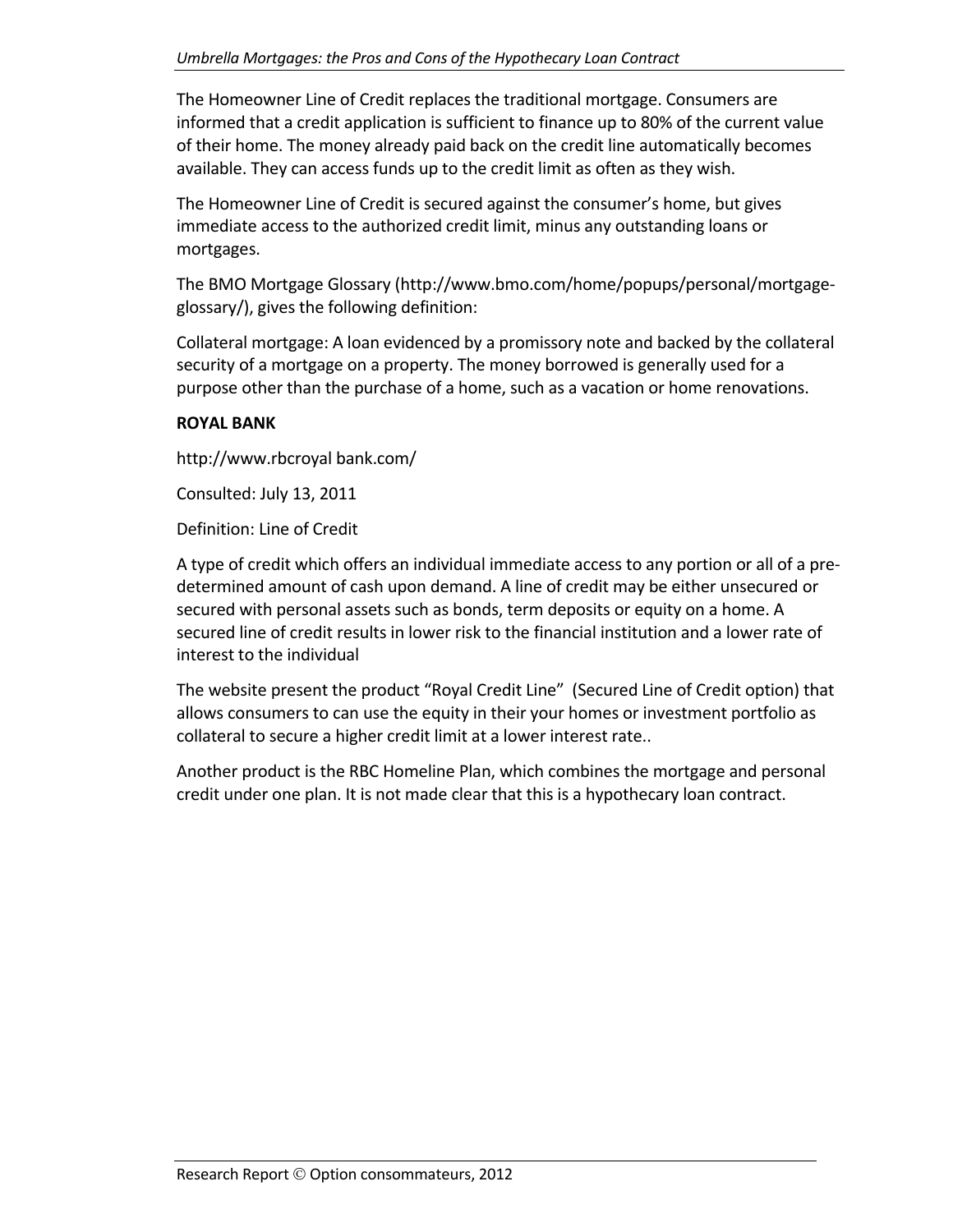# <span id="page-67-0"></span>*8.2 APPENDIX B - Questions for semi-directed interviews*

Have you ever taken out a mortgage? When? Was it your first mortgage?

If not, how many mortgages have you subscribed to?

When you took out the loan, what you were told?

Did the mortgage advisor offer you a choice of formulas (traditional loan, line of credit mortgage, hypothecary loan contract)?

If so, what were they?

Did the mortgage advisor present you with a contract?

If so, did you read the contract before signing it?

Were there any parts that surprised you?

If so, which ones?

When purchasing a mortgage, did you also want to have money to do other things (renovation, line of credit, car loan)?

Could the product you were offered cover other loans?

If so, did your mortgage advisor explain the advantages of such a formula?

Did your advisor explain the disadvantages of such a formula?

Did your notary explain the advantages of such a formula?

Did your notary explain the disadvantages of such a formula?

Were there some parts that you did not read when you were with your mortgage advisor?

What do you think of the hypothecary loan contract?

Would you recommend this formula?

Would you discourage someone from choosing it?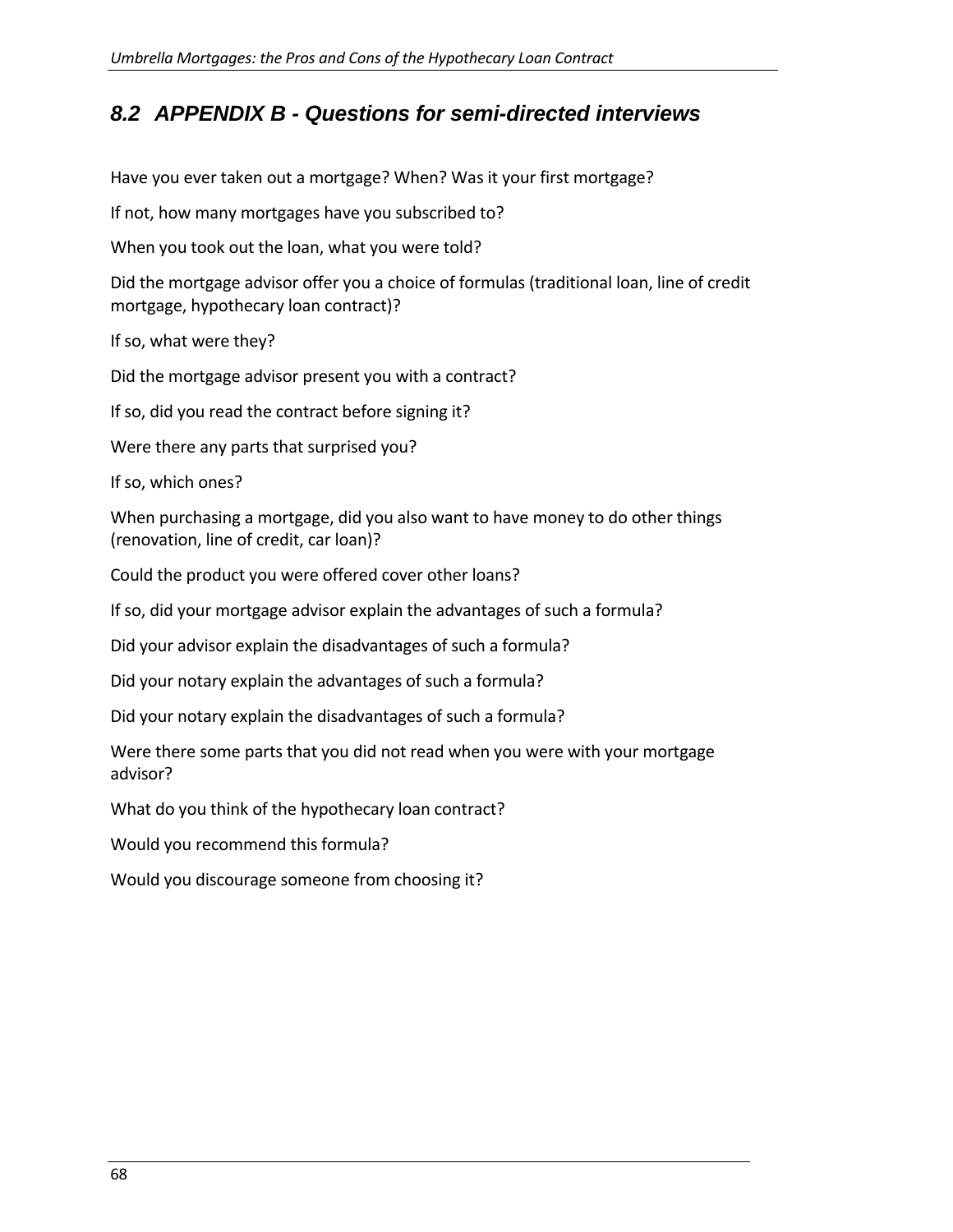# <span id="page-68-0"></span>*8.3 APPENDIX C - Focus Group Report on Hypothecary Loan Contracts (Umbrella Mortgages)*

[See French Report for this appendix.]